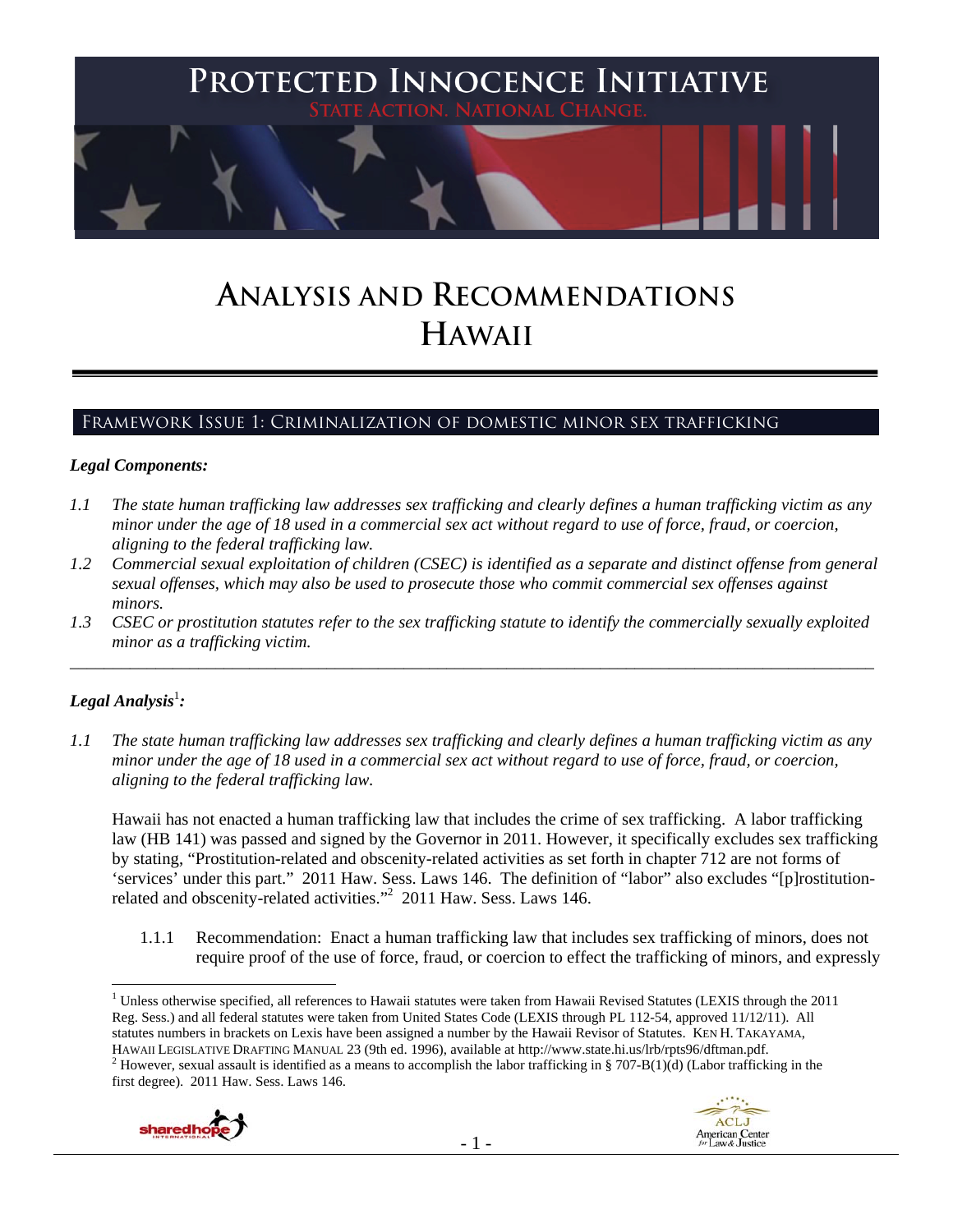identifies children who are commercially sexually exploited as domestic minor sex trafficking victims.<sup>3</sup>

*1.2 Commercial sexual exploitation of children (CSEC) is identified as a separate and distinct offense from general sexual offenses, which may also be used to prosecute those who commit commercial sex offenses against minors.*

The following state laws create separate offenses of commercial sexual exploitation of children:

1. Hawaii's Child Labor Law may provide a means to prosecute individuals who commercially sexually exploit children in connection with adult entertainment. Haw. Rev. Stat. Ann. § 390-2(a) (Employment of minors under eighteen years of age) specifically prohibits minors under 18 from being "employed or permitted to work in, about, or in connection with adult entertainment or any gainful occupation<sup>4</sup> prohibited by law or which has been declared by rule of the director<sup>5</sup> to be hazardous for the minor." Haw. Rev. Stat. Ann. § 390-1 (Definitions) defines "adult entertainment" as the following:

[A]n activity to which a minor would not be able to legally gain admittance and shall include but not be limited to:

(1) Performing of exotic entertainment;

(2) Nude, exotic, or lap dancing;

(3) Showing of film, video, still picture, electronic reproduction, or other visual reproduction depicting:

(A) Acts or simulated acts of sexual intercourse, masturbation, sodomy, bestiality, oral copulation, flagellation, or any sexual acts that are prohibited by law;

(B) Any person being touched, caressed, or fondled on the breast, buttocks, anus, or genitalia; (C) Scenes wherein a person displays the anus or genitalia; or

(D) Scenes wherein artificial devices or inanimate objects are employed to depict, or drawings are employed to portray, any of the prohibited activities described above.

A conviction under Hawaii's Child Labor Law, Haw. Rev. Stat. Ann. § 390-1 et seq. is punishable as a misdemeanor by imprisonment up to 1 year and a possible fine<sup>6</sup> not to exceed \$2,000. Haw. Rev. Stat. Ann. §§ 390-7, 706-663, 706-640(1)(d).<sup>7</sup>

A defendant who has been convicted of a crime may be sentenced to a term of probation unless:

<sup>(5)</sup> The crime involved the death of or the infliction of serious or substantial bodily injury upon a child, an elder person, or a handicapped person under section 706-660.2.



<sup>&</sup>lt;sup>3</sup> Subsequent recommendations in this report that recommend amending provisions to refer to the sex trafficking law are predicated upon the recommendations contained in Section 1.1 being previously or simultaneously implemented.

Haw. Rev. Stat. Ann. § 390-1(D) defines "gainful occupation" as "any activity which produces pecuniary gain for any person or persons connected therewith."

Haw. Rev. Stat. Ann. § 390-1(D) defines "director" as the "director of labor and industrial relations."

<sup>&</sup>lt;sup>6</sup> As an alternative to any set fine established by Haw. Rev. Stat. Ann. § 706-640, the court may impose a fine at, "[a]ny higher amount equal to double the pecuniary gain derived from the offense by the defendant " Haw. Rev. Stat. Ann. § 706-640(1)(f).

<sup>&</sup>lt;sup>7</sup> Pursuant to Haw. Rev. Stat. Ann. § 706-620 (Authority to withhold sentence of imprisonment),

<sup>(1)</sup> The crime is first or second degree murder or attempted first or second degree murder;

<sup>(2)</sup> The crime is a class A felony, except class A felonies defined in chapter 712, part IV, and by section 707-702;

<sup>(3)</sup> The defendant is a repeat offender under section 706-606.5;

<sup>(4)</sup> The defendant is a felony firearm offender as defined in section 706-660.1(2); or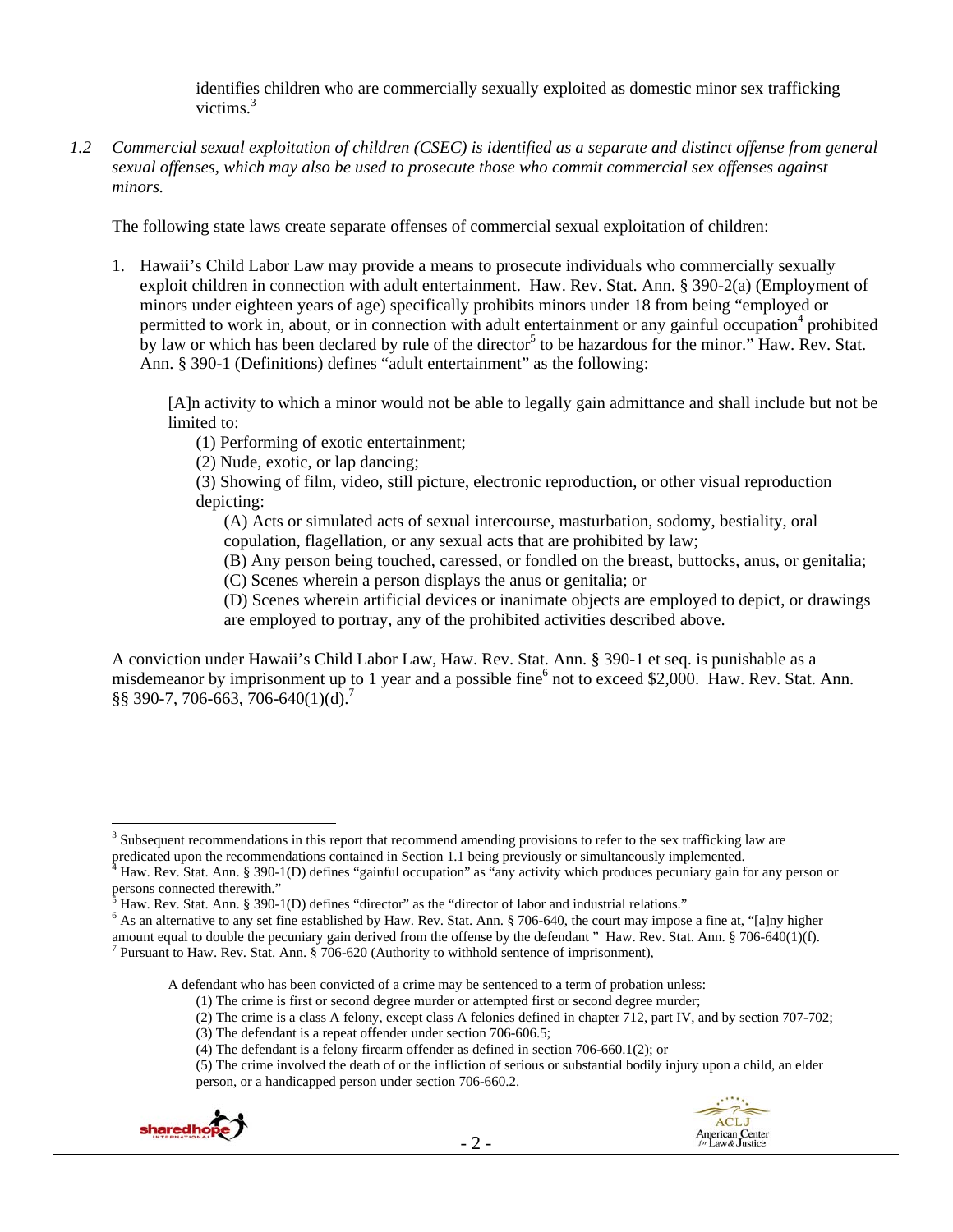- 2. Haw. Rev. Stat. Ann. § 707-720(1) (Kidnapping) states in part, "A person commits the offense of kidnapping if the person intentionally or knowingly restrains<sup>8</sup> another person with intent to:  $\dots$  (c) Facilitate the commission of a felony<sup>9</sup> or flight thereafter; (d) Inflict bodily injury<sup>10</sup> upon that person or subject that person to a sexual offense; ... or (g) Unlawfully obtain the labor<sup>11</sup> or services<sup>12</sup> of that person, regardless of whether related to the collection of a debt." A conviction under this statute is punishable as a Class A felony by an indeterminate imprisonment term of 20 years, "without the possibility of suspension of sentence or probation," and a possible fine not exceeding \$50,000.<sup>13</sup> Haw. Rev. Stat. Ann. §§ 707-720(2), 706-659, 706-640(1)(a).
- 3. Haw. Rev. Stat. Ann. § 707-750(1) (Promoting child abuse in the first degree) criminalizes when a person "knowing or having reason to know its character and content, ... (a) Produces<sup>14</sup> or participates in the preparation of child pornography;<sup>15</sup> (b) Produces or participates in the preparation of pornographic material that employs, uses, or otherwise contains a minor<sup>16</sup> engaging in or assisting others to engage in sexual conduct; or (c) Engages in a pornographic performance that employs, uses, or otherwise contains a minor engaging in or assisting others to engage in sexual conduct."<sup>17</sup> Promoting child abuse in the first degree is a Class A felony punishable by an indeterminate imprisonment term of 20 years, "without the possibility of suspension of sentence or probation," and a possible fine not to exceed \$50,000. Haw. Rev. Stat. Ann. §§ 707-750(4), 706-659, 706-640(1)(a).
- 4. Haw. Rev. Stat. Ann. § 712-1202(1)(b) (Promoting prostitution in the first degree) makes it a crime if a person knowingly "(b) [a]dvances<sup>18</sup> or profits<sup>19</sup> from prostitution of a person less than eighteen years old."

<sup>&</sup>lt;sup>18</sup> Pursuant to Haw. Rev. Ann. Stat § 712-1201(1) (Definitions), "A person 'advances prostitution' if, acting other than as a prostitute or a patron of a prostitute, the person knowingly causes or aids a person to commit or engage in prostitution, procures or solicits patrons for prostitution, provides persons for prostitution purposes, permits premises to be regularly used for prostitution purposes, operates or assists in the operation of a house of prostitution or a prostitution enterprise, or engages in any other conduct designed to institute, aid, or facilitate an act or enterprise of prostitution."





<sup>&</sup>lt;sup>8</sup> Haw. Rev. Stat. Ann. § 707-700 (Definitions) defines "restrain" as "to restrict a person's movement in such a manner as to interfere substantially with the person's liberty: (1) By means of force, threat, or deception; or (2) If the person is under the age of eighteen or incompetent, without the consent of the relative, person, or institution having lawful custody of the person." 9 <sup>9</sup> Haw. Rev. Stat. Ann. § 701-107(2) (Grades and classes of offenses) states, "A crime is a felony if it is so designated in this

Code or if persons convicted thereof may be sentenced to imprisonment for a term which is in excess of one year."<br><sup>10</sup> Haw. Rev. Stat. Ann. § 707-700 defines "bodily injury" as "physical pain, illness, or any impairment of

performs activities under the supervision of or for the benefit of the actor. Prostitution-related and obscenity-related activities as set forth in chapter 712 are forms of 'services' under this section. Nothing in this chapter shall be construed to legitimize or legalize prostitution."

<sup>&</sup>lt;sup>13</sup> Unless otherwise specified, the sentences of imprisonment for all felonies provided throughout this report are based on the assumption that the defendant has no prior felony convictions and that the possibility of extended imprisonment sentences pursuant to Haw. Rev. Stat. Ann. §§ 706-660.2, 706-661, 706-662 are applicable. A defendant with at least two prior felony convictions or who has "substantial income or resources not explained to be derived from a source other than criminal activity" may be subject to a greater minimum sentence of imprisonment. Haw. Rev. Stat. Ann. §§ 706-661, 706-662. The presence of aggravating factors, such as when "a person who, in the course of committing or attempting to commit a felony, causes the death or inflicts serious or substantial bodily injury upon a person who is . . . [e]ight years of age or younger" may also be used to impose extended imprisonment sentences. Haw. Rev. Stat. Ann. §§ 706-660.2.

<sup>&</sup>lt;sup>14</sup> Haw. Rev. Stat. Ann. § 707-750(2) defines "produces" as "to produce, direct, manufacture, issue, publish, or advertise."<br><sup>15</sup> "Child pornography" is defined as "any pornographic visual representation, including any p computer or computer-generated image or picture, whether made or produced by electronic, mechanical, or other means, of sexual conduct, if: (a) The pornographic production of such visual representation involves the use of a minor engaging in sexual conduct; or (b) The pornographic visual representation has been created, adapted, or modified to appear that an identifiable minor is engaging in sexual conduct." Haw. Rev. Stat. Ann. § 707-750(2).<br><sup>16</sup> A "minor" is defined as "any person less than eighteen years old." Haw. Rev. Stat. Ann. § 707-750(2).<br><sup>17</sup> "Sexual conduct" is defined as "acts of ma

intercourse, sadomasochistic abuse, or lascivious exhibition of the genital or pubic area of a minor." Haw. Rev. Stat. Ann. § 707- 750(2).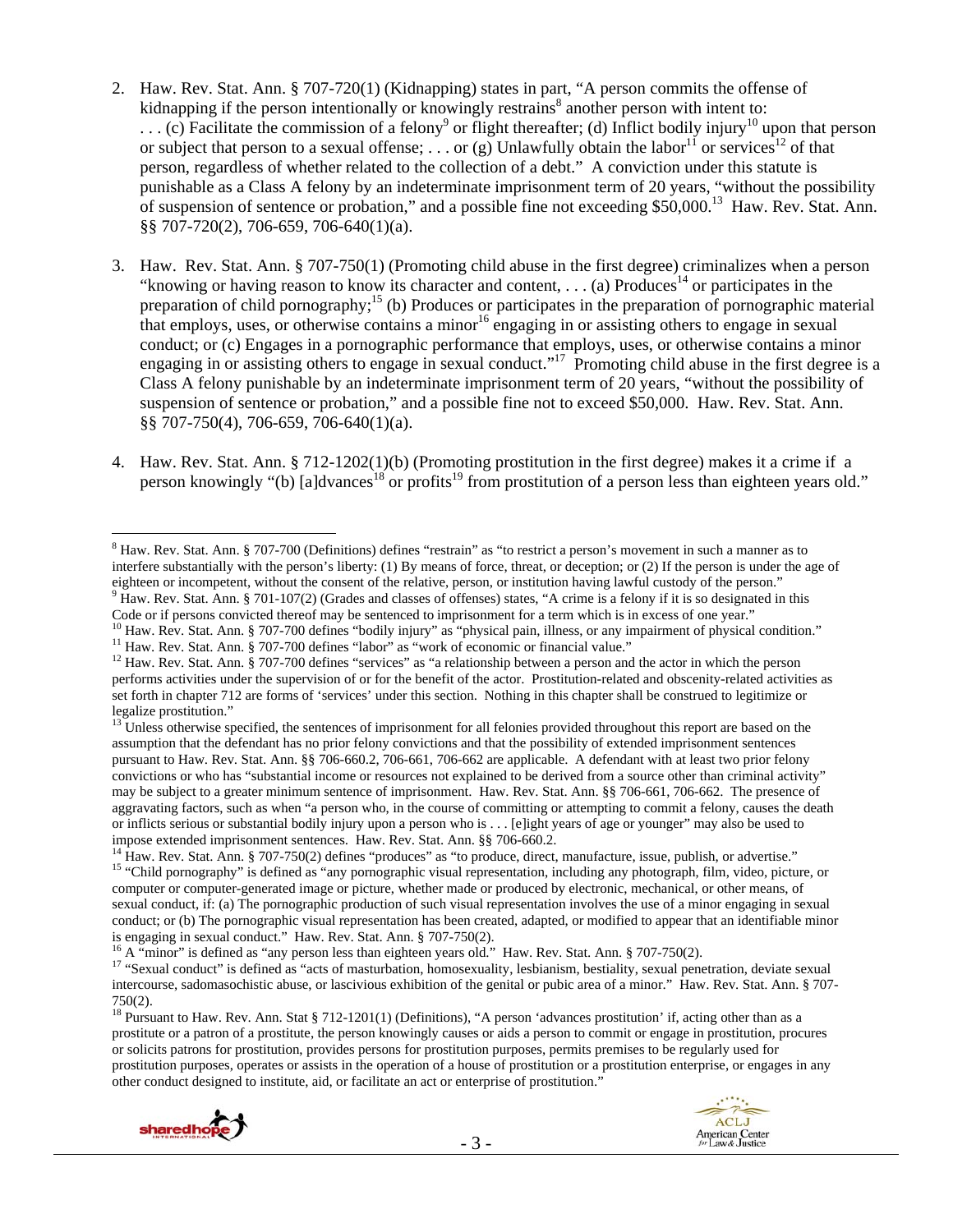Promoting prostitution in the first degree is a Class A felony punishable by an indeterminate imprisonment term of 20 years, "without the possibility of suspension of sentence or probation," and a possible fine not to exceed \$50,000. Haw. Rev. Stat. Ann. §§ 712-1202(2), 706-659, 706-640(1)(a).

- 5. Haw. Rev. Stat. Ann. § 707-756 (Electronic enticement of a child in the first degree) states,
	- (1) Any person who, using a computer or any other electronic device:
		- (a) Intentionally or knowingly communicates:

(i) With a minor known by the person to be under the age of eighteen years;

(ii) With another person, in reckless disregard of the risk that the other person is under the age of eighteen years, and the other person is under the age of eighteen years; or

(iii) With another person who represents that person to be under the age of eighteen years;

(b) With the intent to promote or facilitate the commission of a felony:

. . . (ii) that is a class A felony; or

(iii) that is another covered offense as defined in section 846E-1 [Definitions; sex offenses; crime against minor], $^{20}$ 

agrees to meet with the minor, or with another person who represents that person to be a minor under the age of 18 years; and

(c) Intentionally or knowingly travels to the agreed upon meeting place at the agreed upon meeting time,

is guilty of electronic enticement of a child in the first degree.

Electronic enticement of a child in the first degree is a Class B felony punishable by imprisonment up to 10 years and a possible fine not to exceed \$25,000. Haw. Rev. Stat. Ann. §§ 707-756(2), 706-660(1), 706-  $640(1)(b)$ .

6. Haw. Rev. Stat. Ann. § 707-757 (Electronic enticement of a child in the second degree), states in part,

(1) Any person who, using a computer or any other electronic device:

- (a) Intentionally or knowingly communicates:
	- (i) With a minor known by the person to be under the age of eighteen years;
	- (ii) With another person, in reckless disregard of the risk that the other person is under
	- the age of eighteen years, and the other person is under the age of eighteen years; or (iii) With another person who represents that person to be under the age of eighteen years; and

(b) With the intent to promote or facilitate the commission of a felony, agrees to meet with the minor, or with another person who represents that person to be a minor under the age of eighteen years; and

(c) Intentionally or knowingly travels to the agreed upon meeting place at the agreed upon meeting time; is guilty of electronic enticement of a child in the second degree.

A conviction under Haw. Rev. Stat. Ann. § 707-757 is punishable as a Class C felony by imprisonment up to 5 years and a possible fine not exceeding \$10,000. Haw. Rev. Stat. Ann. §§ 706-660(2), 706-640(1)(c), 707- 757(2). Haw. Rev. Stat. Ann. § 707-757(2) states, "Electronic enticement of a child in the second degree is a

<sup>&</sup>lt;sup>20</sup> "Covered offense" is defined to include "[a] crime within the definition of 'sexual offense' in this section." Haw. Rev. Stat.  $\S$ 846E-1. *See infra* Sections 2.10, 3.5 for a discussion of the definition of "sexual offense."





<sup>&</sup>lt;sup>19</sup> Pursuant to Haw. Rev. Ann. Stat § 712-1201(2), "A person 'profits from prostitution' if, acting other than as a prostitute receiving compensation for personally-rendered prostitution services, the person accepts or receives money or other property pursuant to an agreement or understanding with any person whereby the person participates or is to participate in the proceeds of prostitution activity."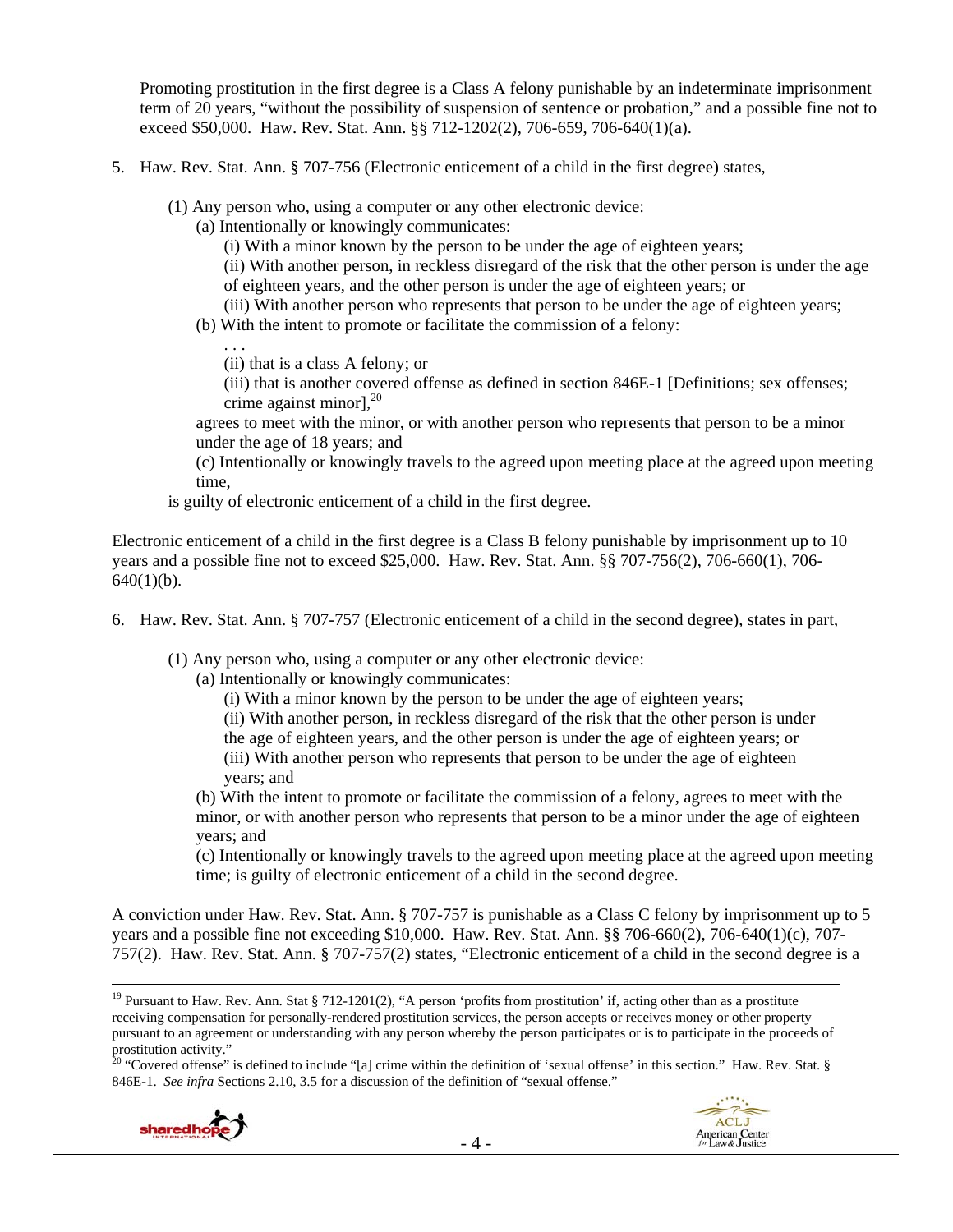class C felony. Notwithstanding any law to the contrary, if a person sentenced under this section is sentenced to probation rather than an indeterminate term of imprisonment, the terms and conditions of probation shall include, but not be limited to, a term of imprisonment of one year."

Other sexual offense laws that may apply in cases of commercial sexual exploitation of a child include the following:

- 1. Haw. Rev. Stat. Ann. § 707-730(1)(b), (c) (Sexual assault in the first degree) makes it unlawful if a "person knowingly engages in sexual penetration with another person who is less than fourteen years old" or "knowingly engages in sexual penetration with a person who is at least fourteen years old but less than sixteen years old; provided that: (i) The person is not less than five years older than the minor; and (ii) The person is not legally married to the minor." Sexual assault in the first degree is a Class A felony punishable by an indeterminate imprisonment term of 20 years, "without the possibility of suspension of sentence or probation," and a possible fine not to exceed \$50,000. Haw. Rev. Stat. Ann. §§ 707-730(2), 706-659, 706-  $640(1)(a)$ .
- 2. Haw. Rev. Stat. Ann. § 707-732(1)(b), (c) (Sexual assault in the third degree) states,

A person commits the offense of sexual assault in the third degree if:

. . .

(b) The person knowingly subjects to sexual contact another person who is less than fourteen years old or causes such a person to have sexual contact with the person;

(c) The person knowingly engages in sexual contact with a person who is at least fourteen years old but less than sixteen years old or causes the minor to have sexual contact with the person; provided that:

(i) The person is not less than five years older than the minor; and

(ii) The person is not legally married to the minor.

Sexual assault in the third degree is a Class C felony punishable by imprisonment up to 5 years and a possible fine not exceeding \$10,000. Haw. Rev. Stat. Ann. §§ 707-732(2), 706-660(2), 706-640(1)(c).

- 3. Under Haw. Rev. Stat. Ann. § 707-733.6(1) (Continuous sexual assault of a minor under the age of fourteen years), "[a] person commits the offense of continuous sexual assault of a minor under the age of fourteen years if the person: (a) Either resides in the same home with a minor under the age of fourteen years or has recurring access to the minor; and (b) Engages in three or more acts of sexual penetration or sexual contact with the minor over a period of time, while the minor is under the age of fourteen years." Continuous sexual assault of a minor under the age of 14 is a Class A felony punishable by an indeterminate imprisonment term of 20 years, "without the possibility of suspension of sentence or probation," and a possible fine not to exceed \$50,000. Haw. Rev. Stat. Ann. §§ 707-733.6(4), 706-659, 706-640(1)(a).
- 4. Haw. Rev. Stat. Ann. § 708-893(1) (Use of a computer in the commission of a separate crime) states,

A person commits the offense of use of a computer in the commission of a separate crime if the person:

. . . (b) Knowingly uses a computer to identify, select, solicit, persuade, coerce, entice, induce, or procure the victim or intended victim for the following offenses:

- . . . (iii) Section 707-731, relating to sexual assault in the second degree;
- (iv) Section 707-732, relating to sexual assault in the third degree;
- (v) Section 707-733, relating to sexual assault in the fourth degree;
- (vi) Section 707-751, relating to promoting child abuse in the second degree; or

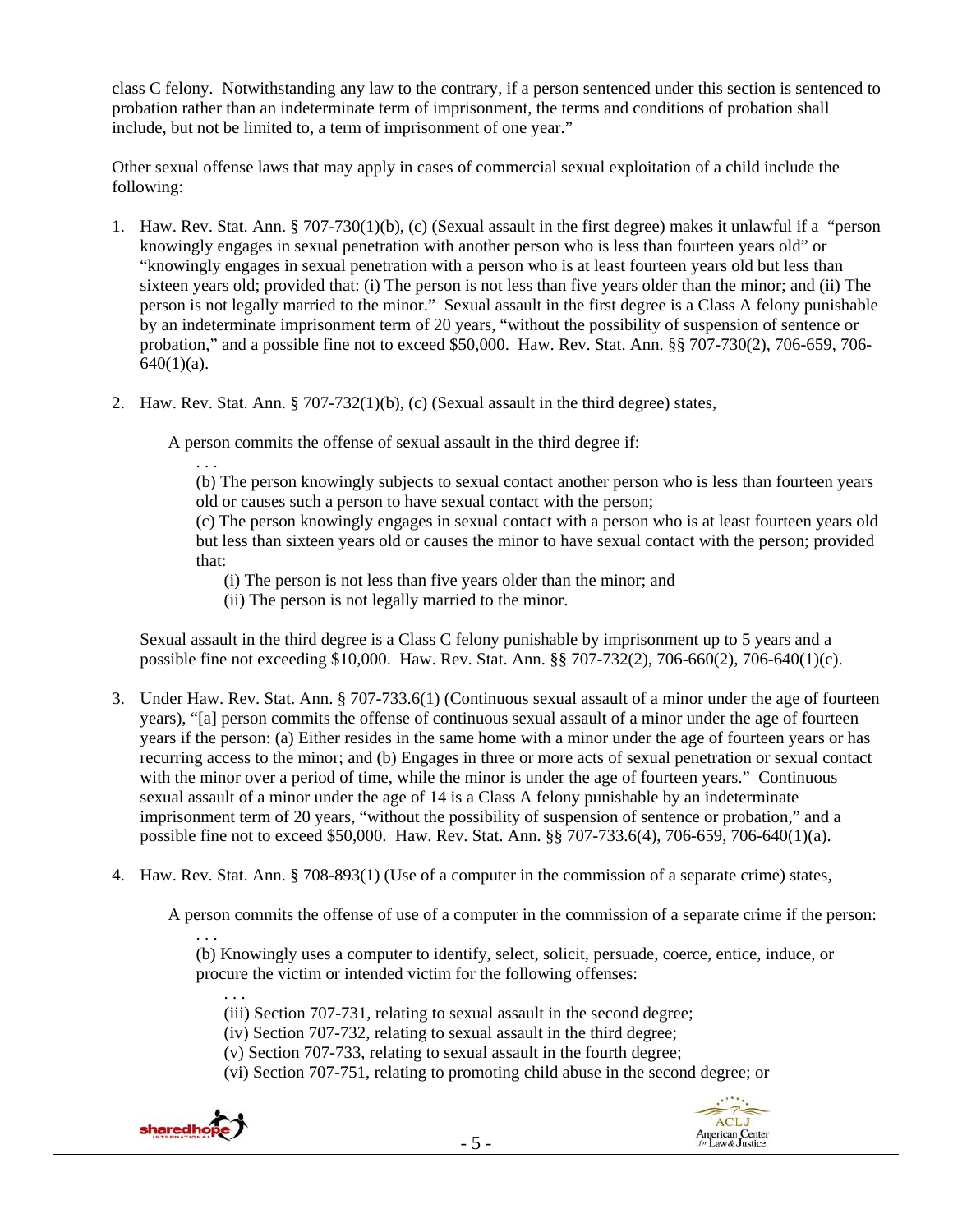(vii) Section 712-1215, relating to promoting pornography for minors.

This crime is punishable as an offense one degree higher than the underlying crime. Haw. Rev. Stat. Ann.  $§ 708-893(2).$ 

*1.3 CSEC or prostitution statutes refer to the sex trafficking statute to identify the commercially sexually exploited minor as a trafficking victim.*

Hawaii has not enacted a human trafficking statute that includes sex trafficking.

1.3.1 Recommendation: Upon enacting a sex trafficking statute, amend the CSEC laws to refer to the trafficking statute for prosecutions to ensure consistent and just penalties.



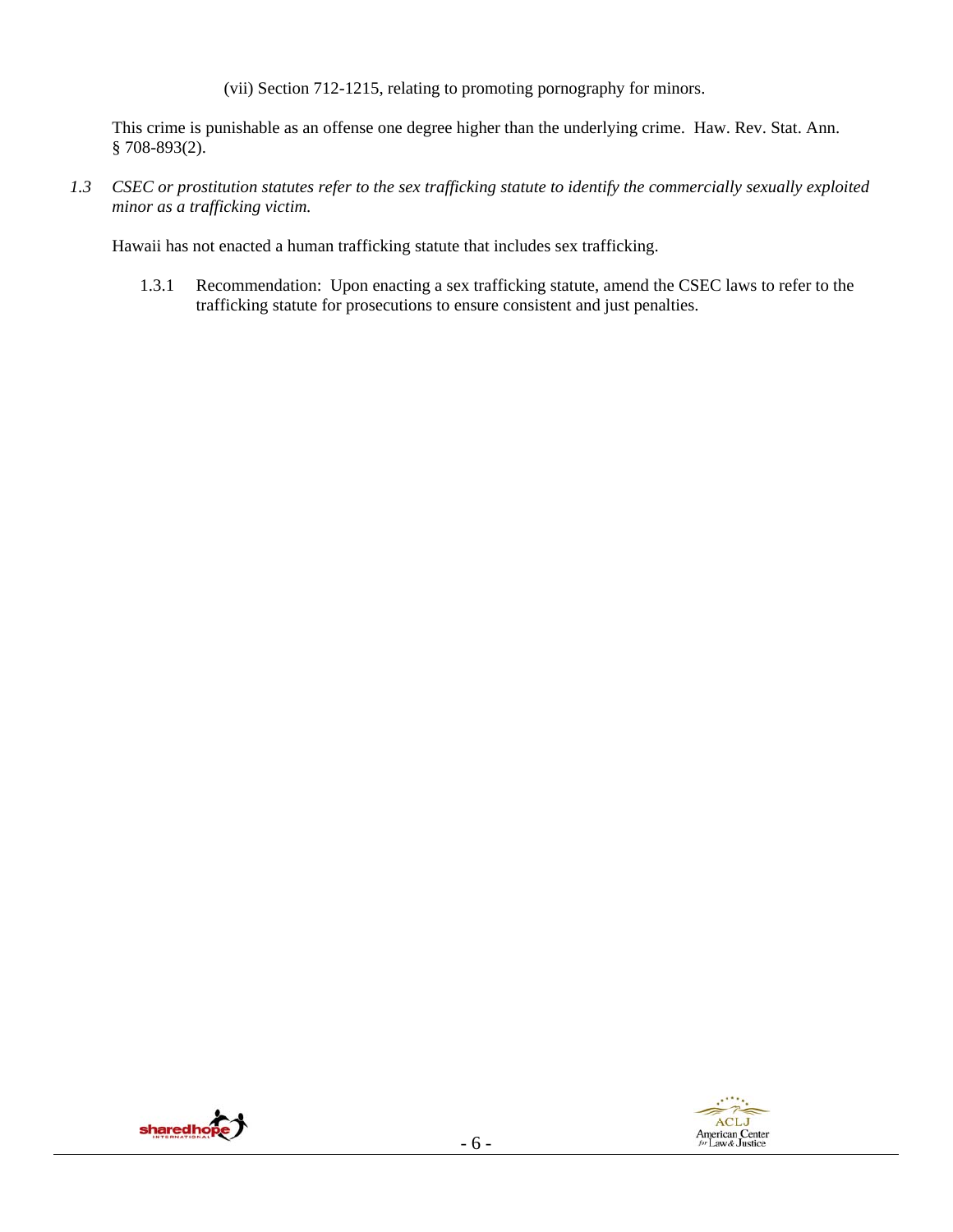## Framework Issue 2: Criminal provisions Addressing demand

#### *Legal Components:*

- *2.1 The state human trafficking law can be applied to buyers of commercial sex acts with a victim of domestic minor sex trafficking.*
- *2.2 Buyers of commercial sex acts with a minor can be prosecuted under CSEC laws.*
- *2.3 Solicitation of prostitution laws differentiate between buying sex acts with an adult and buying sex acts with a minor under 18.*
- *2.4 Penalties for buyers of commercial sex acts with minors are as high as federal penalties.*
- *2.5 Using the Internet to lure, entice, or purchase, or attempt to lure, entice, or purchase commercial sex acts with a minor is a separate crime or results in an enhanced penalty for buyers.*
- *2.6 No age mistake defense is permitted for a buyer of commercial sex acts with any minor under 18.*
- *2.7 Base penalties for buying sex acts with a minor are sufficiently high for all minors under 18 and not reduced for older minors.*
- *2.8 Financial penalties for buyers of commercial sex acts with minors are sufficiently high to make it difficult for buyers to hide the crime.*
- *2.9 Buying and possessing child pornography carries penalties as high as similar federal offenses.*
- *2.10 Convicted buyers of commercial sex acts with minors and child pornography are required to register as sex offenders.*

\_\_\_\_\_\_\_\_\_\_\_\_\_\_\_\_\_\_\_\_\_\_\_\_\_\_\_\_\_\_\_\_\_\_\_\_\_\_\_\_\_\_\_\_\_\_\_\_\_\_\_\_\_\_\_\_\_\_\_\_\_\_\_\_\_\_\_\_\_\_\_\_\_\_\_\_\_\_\_\_\_\_\_\_\_\_\_\_\_\_\_\_\_\_

## *Legal Analysis:*

*2.1 The state human trafficking law can be applied to buyers of commercial sex acts with a victim of domestic minor sex trafficking.* 

Hawaii has not enacted a sex trafficking law.

- 2.1.1 Recommendation: Enact a sex trafficking law that includes language to clearly apply to buyers of commercial sex acts with minors.
- *2.2 Buyers of commercial sex acts with a minor can be prosecuted under CSEC laws.*

Hawaii does not have a CSEC law that makes it a crime to buy sex acts with a minor. Various sexual offense laws could be applied to some buyers of sex with a minor. Haw. Rev. Stat. Ann. § 707-730 (Sexual assault in the first degree), § 707-732 (Sexual assault in the third degree), § 707-756 (Electronic enticement of a child in the first degree), and § 707-757 (Electronic enticement of a child in the second degree) could be used to prosecute a buyer of commercial sex acts with a minor. These crimes are felony offenses.<sup>21</sup>

*2.3 Solicitation of prostitution laws differentiate between buying sex acts with an adult and buying sex acts with a minor under 18.* 

The crime of buying sex with a minor is not distinct from the crime of buying sex with an adult. Haw. Rev. Stat. Ann. § 712-1200 (Prostitution) states in part, "(1) A person commits the offense of prostitution if the

 $\overline{a}$ <sup>21</sup> *See* discussion of relevant provisions *supra* Section 1.2.



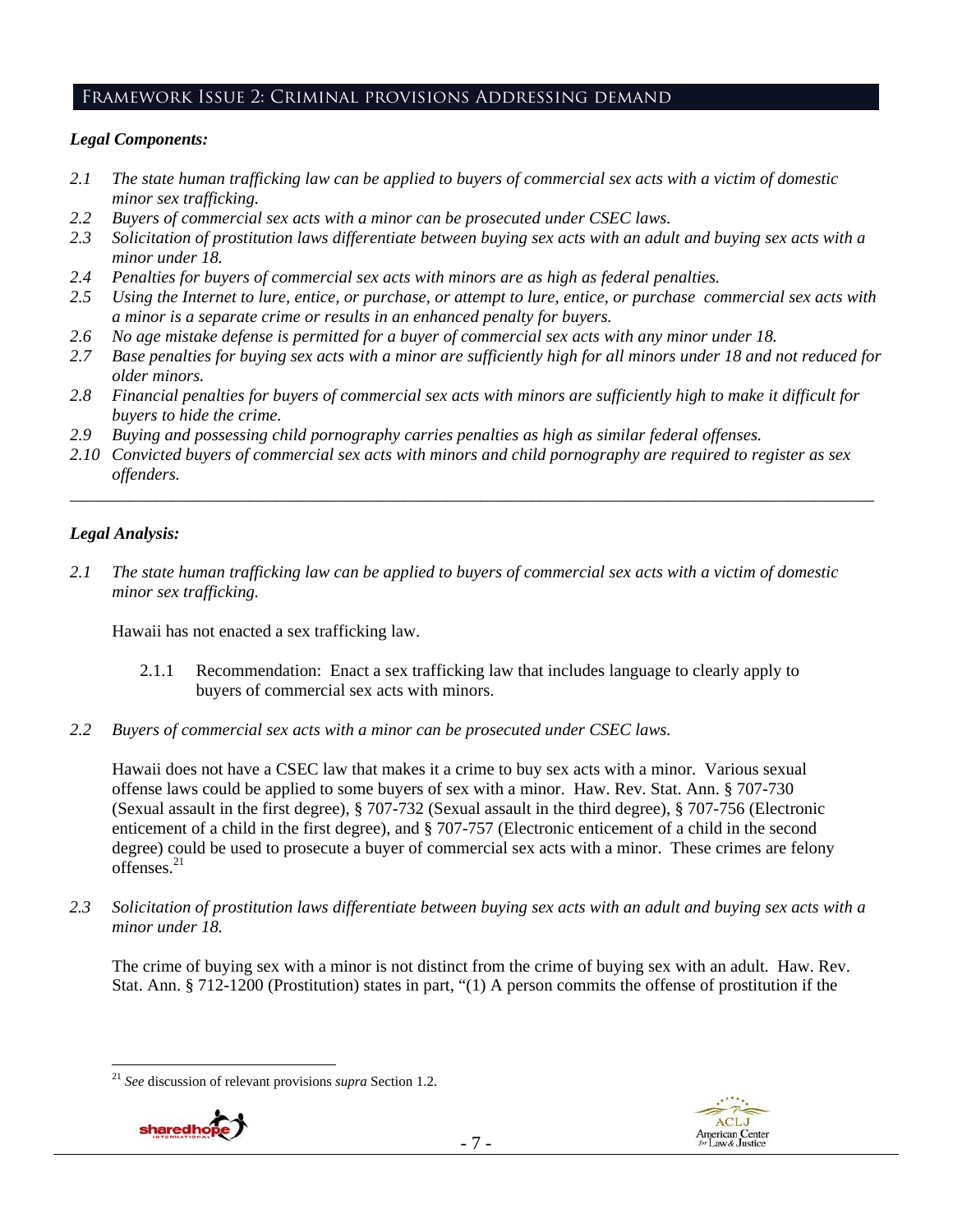person (a) Engages in, or agrees or offers to engage in, sexual conduct with another person for a fee; or (b) Pays, agrees to pay, or offers to pay a fee to another to engage in sexual conduct."<sup>22</sup>

2.3.1 Recommendation: Amend Haw. Rev. Stat. Ann. § 712-1200 (Prostitution) to refer cases of purchasing sex from a minor to the sex trafficking statute for prosecution.

#### *2.4 Penalties for buyers of commercial sex acts with minors are as high as federal penalties.*

A conviction under the federal Trafficking Victims Protection Act (TVPA),<sup>23</sup> for child sex trafficking, if the victim is under the age of 14, is punishable by 15 years to life imprisonment and a fine not to exceed \$250,000. 18 U.S.C. §§ 1591(b)(1), 3559(a)(1), 3571(b)(3). If the victim is between the ages of 14–17, a conviction is punishable by 10 years to life imprisonment and a fine not to exceed \$250,000. 18 U.S.C. §§ 1591(b)(2), 3559(a)(1), 3571(b)(3). A conviction is punishable by mandatory life imprisonment, however, if the buyer has a prior conviction for a federal sex offense<sup>24</sup> against a minor. 18 U.S.C.  $\S$  3559(e)(1). To the extent buyers can be prosecuted under other federal CSEC laws,  $^{25}$  a conviction is punishable by penalties ranging from a fine not to exceed \$250,000 to life imprisonment and a fine not to exceed \$250,000.<sup>26</sup>

(1) It shall be unlawful for any person within the boundaries of Waikiki and while on any public property to:

 $\mathbf{r}$  . . . . (b) Pay, agree to pay, or offer to pay a fee to another person to engage in sexual conduct.

 (2) It shall be unlawful for any person within the boundaries of other areas in this State designated by county ordinance pursuant to subsection (3), and while on any public property, to:

. . . (b) Pay, agree to pay, or offer to pay a fee to another person to engage in sexual conduct.

(3) Upon a recommendation of the chief of police of a county, that county may enact an ordinance that:

(a) Designates areas, each no larger than three square miles, as zones of significant prostitution-related activity that is detrimental to the health, safety, or welfare of the general public; or

(b) Alters the boundaries of any existing area under paragraph (a);

provided that not more than four areas may be designated within the State.

(4) Notwithstanding any law to the contrary, any person violating this section shall be guilty of a petty misdemeanor and shall be sentenced to a mandatory term of thirty days imprisonment. The term of imprisonment shall be imposed immediately, regardless of whether the defendant appeals the conviction, except as provided in subsection (5).

<sup>23</sup> Trafficking Victims Protection Act (TVPA) of 2000, Pub. L. No. 106-386, 114 Stat. 1464, 1466 (codified in scattered sections of 18 and 22 U.S.C.).

<sup>24</sup> Pursuant to 18 U.S.C. § 3559(e)(2), "federal sex offense" is defined as

an offense under section 1591 [18 USCS § 1591] (relating to sex trafficking of children), 2241 [18 USCS § 2241] (relating to aggravated sexual abuse), 2242 [18 USCS § 2242] (relating to sexual abuse), 2244(a)(1) [18 USCS §  $2244(a)(1)$  (relating to abusive sexual contact),  $2245$  [18 USCS § 2245] (relating to sexual abuse resulting in death), 2251 [18 USCS § 2251] (relating to sexual exploitation of children), 2251A [18 USCS § 2251A] (relating to selling or buying of children), 2422(b) [18 USCS § 2422(b)] (relating to coercion and enticement of a minor

into prostitution), or 2423(a) [18 USCS § 2423(a)] (relating to transportation of minors). 25 18 U.S.C. §§ 2251A(b) (Selling or buying of children), 2251(a) (Sexual exploitation of children), 2423(a) (Transportation of a minor with intent for minor to engage in criminal sexual activity), 2422(a) (Coercion and enticement), 2252(a)(2), (a)(4) (Certain activities relating to material involving the sexual exploitation of minors).

<sup>26</sup> 18 U.S.C. §§ 2251A(b) (conviction punishable by imprisonment for 30 years to life and a fine), 2251(e) (conviction punishable by imprisonment for 15–30 years and a fine), 2423(a) (conviction punishable by imprisonment for 10 years to life and a fine),  $2422(a)$  (conviction punishable by a fine, imprisonment up to 20 years, or both),  $2252(a)(2)$ , (4) (stating that a conviction under subsection (a)(2) is punishable by imprisonment for  $5-20$  years and a fine, while a conviction under subsection (a)(4) is punishable by imprisonment up to 10 years, a fine, or both.); *see also* 18 U.S.C §§ 3559(a)(1) (classifying all of the above listed offenses as felonies), 3571(b)(3) (providing a fine up to \$250,000 for any felony conviction).





 $\overline{a}$ <sup>22</sup> See also. Haw. Rev. Stat. Ann. § 712-1207 (Street solicitation of prostitution; designated areas), which applies to buying sex within the Waikiki boundaries or other designated areas, stating, in part,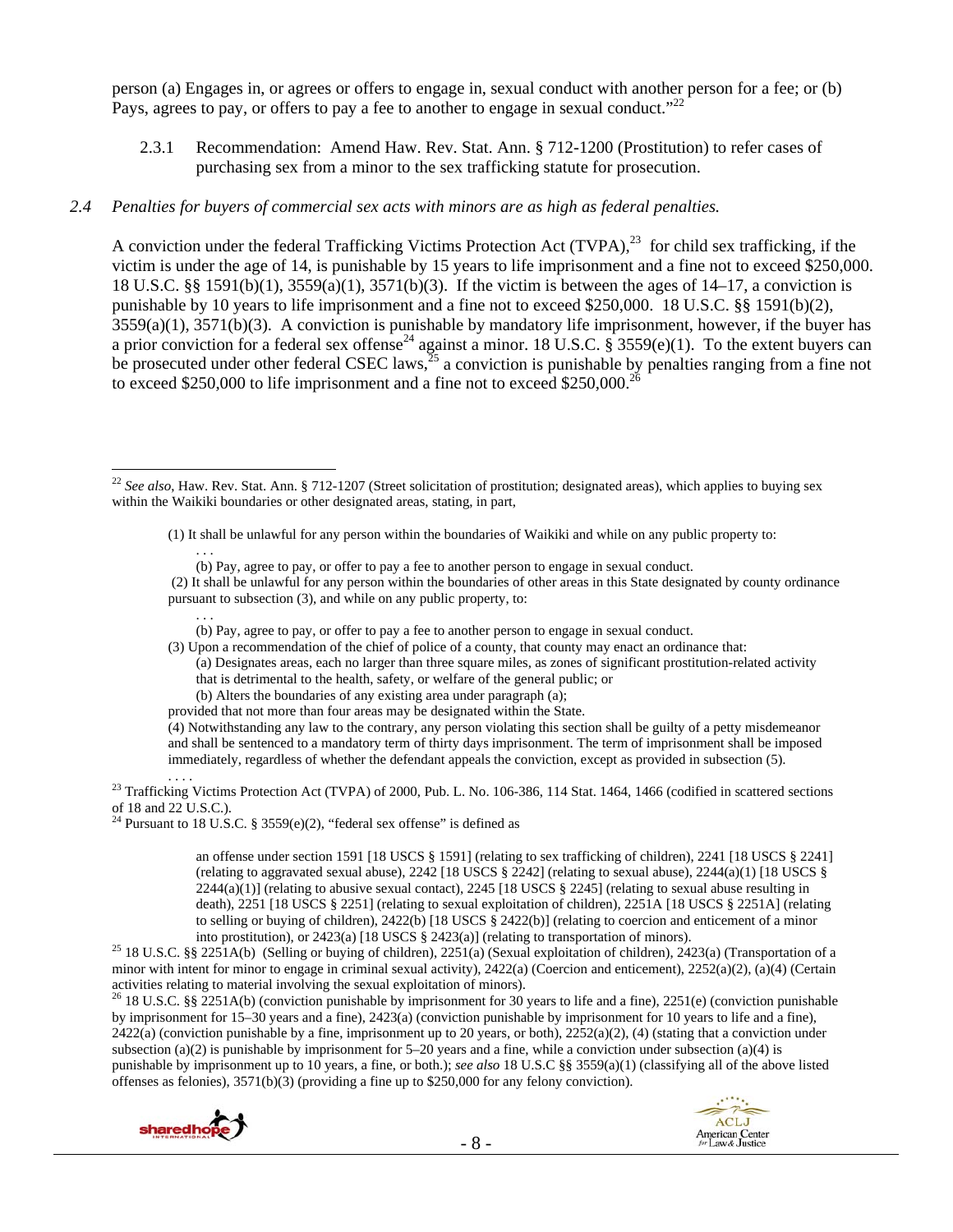In contrast, in the absence of a sex trafficking law or any CSEC laws that reach the actions of a buyer of sex acts with a minor, a buyer charged with soliciting prostitution under Haw. Rev. Stat. Ann. § 712-1200(4)(a), (b) (Prostitution), "[a] person convicted of committing the offense of prostitution shall be sentenced as follows:"

(a) For the first offense, when the court has not deferred further proceedings pursuant to chapter 853 [Criminal procedure: deferred acceptance of guilty plea, nolo contendere plea], a mandatory fine of \$500 and the person may be sentenced to a term of imprisonment for not more than thirty days or probation; provided that in the event the convicted person defaults in payment of the \$500 fine, and the default was not contumacious, the court may sentence the person to perform services for the community as authorized by section 706-605(1).

(b) For any subsequent offense, a mandatory fine of \$500 and a term of imprisonment for thirty days or probation, without possibility of deferral of further proceedings pursuant to chapter 853 and without possibility of suspension of sentence.

Some buyers of sex with minors could be prosecuted under several of Hawaii's sexual offense and child abuse laws. These laws include Haw. Rev. Stat. Ann. § 707-730 (Sexual assault in the first degree) (a Class A felony), § 707-756 (Electronic enticement of a child in the first degree) (a Class B felony), § 707-732 (Sexual assault in the third degree) (a Class C felony), and § 707-757 (Electronic enticement of a child in the second degree) (a Class C felony).

Class A felonies are punishable by an indeterminate imprisonment term of 20 years, "without the possibility of suspension of sentence or probation," and a possible fine not to exceed \$50,000. Haw. Rev. Stat. Ann. §§ 706- 659, 706-640(1)(a). Class B felonies are punishable by imprisonment up to 10 years and a possible fine not to exceed \$25,000. Haw. Rev. Stat. Ann. §§ 706-660(1), 706-640(1)(b). Class C felonies are punishable by imprisonment up to 5 years and a possible fine not to exceed \$10,000. Haw. Rev. Stat. Ann. §§ 706-660(2), 706-640(1)(c). Haw. Rev. Stat. Ann. § 706-660.2 (Sentence of imprisonment for offenses against children, elder persons, or handicapped persons) provides enhanced minimum sentences for offenses against children when the child is 8 years old or younger, the defendant knew or reasonably should have known the child's age, and the crime committed or attempted is a felony. Extended imprisonment sentences are also imposed pursuant to Haw. Rev. Stat. Ann. § 706-661 (Extended terms of imprisonment) if any of the criteria in Haw. Rev. Stat. Ann. § 706-662 (Criteria for extended terms of imprisonment) are satisfied, such as committing certain felonies that cause serious or substantial bodily harm to a minor under the age of 9 when the offender knew or had reason to know of the victim's age. Haw. Rev. Stat. Ann. § 706-662(5).

While Haw. Rev. Stat. Ann. § 706-640(1)(f) (Authorized fines) may not in most instances apply to buyers, the court may impose a fine at, "[a]ny higher amount equal to double the pecuniary gain derived from the offense by the defendant" as an alternative to any set fine established by Haw. Rev. Stat. Ann. § 706-640.

In contrast, if the victim is under the age of 14, a conviction under the TVPA for child sex trafficking is punishable by 15 years to life imprisonment and a fine not to exceed \$250,000. 18 U.S.C. §§ 1591(b)(1),  $3559(a)(1)$ ,  $3571(b)(3)$ . If the victim is between the ages of  $14-17$  a conviction is punishable by 10 years to life imprisonment and a fine not to exceed \$250,000. 18 U.S.C. §§ 1591(b)(2), 3559(a)(1), 3571(b)(3). A conviction is punishable by mandatory life imprisonment however, if the buyer has a prior conviction for a federal sex offense<sup>27</sup> against a minor. To the extent buyers can be prosecuted under other federal CSEC laws,<sup>28</sup>

an offense under section 1591 [18 USCS § 1591] (relating to sex trafficking of children), 2241 [18 USCS § 2241] (relating to aggravated sexual abuse),  $2242$  [18 USCS § 2242] (relating to sexual abuse),  $2244(a)(1)$  [18 USCS § 2244(a)(1)] (relating to abusive sexual contact), 2245 [18 USCS § 2245] (relating to sexual abuse resulting in death), 2251 [18 USCS § 2251] (relating to sexual exploitation of children), 2251A [18 USCS § 2251A] (relating to selling or buying of children), 2422(b) [18 USCS





 $\overline{a}$ <sup>27</sup> Pursuant to 18 U.S.C. § 3559 $(e)(2)$ , "federal sex offense" is defined as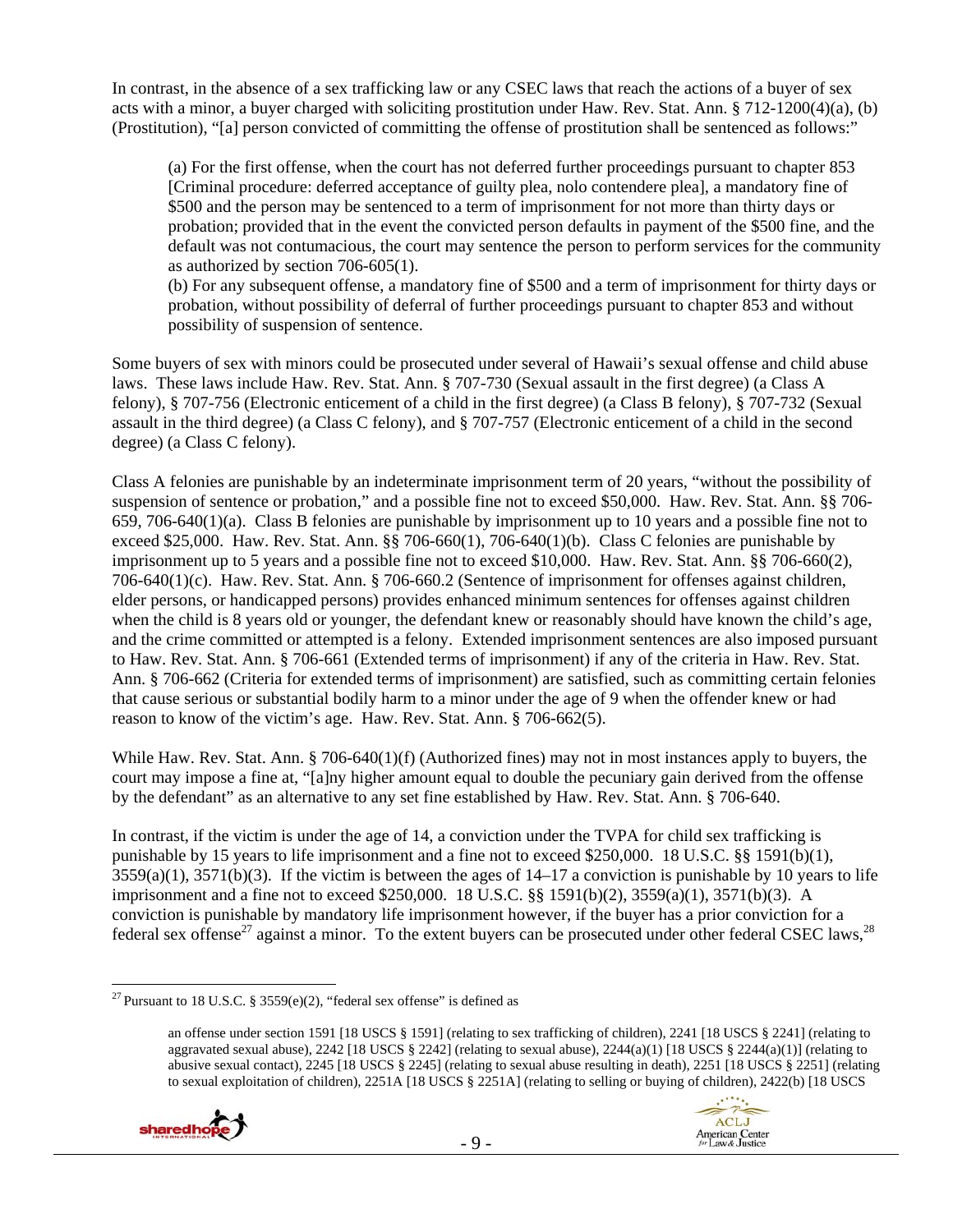a conviction is punishable by penalties ranging from a fine not to exceed \$250,000 to life imprisonment and a fine not to exceed  $$250,000.<sup>2</sup>$ 

- 2.4.1 Recommendation: Amend Haw. Rev. Stat. Ann. § 721-1200 (Prostitution) to refer cases of solicitation of prostitution with a minor to the sex trafficking statute for significant penalties.
- *2.5 Using the Internet to lure, entice, or purchase, or attempt to lure, entice, or purchase commercial sex acts with a minor is a separate crime or results in an enhanced penalty for buyers.*

Hawaiian law separately criminalizes the use of the Internet to commit certain felonies, which can include luring, enticing, recruiting, or purchasing commercial sex acts with a minor. Haw. Rev. Stat. Ann. § 707-756 (Electronic enticement of a child in the first degree), states in part,

- (1) Any person who, using a computer or any other electronic device:
	- (a) Intentionally or knowingly communicates:
		- (i) With a minor known by the person to be under the age of eighteen years;
		- (ii) With another person, in reckless disregard of the risk that the other person is under the age of eighteen years, and the other person is under the age of eighteen years; or
		- (iii) With another person who represents that person to be under the age of eighteen years;
	- (b) With the intent to promote or facilitate the commission of a felony:
		- (ii) That is a class A felony; or

. . .

(iii) That is another covered offense as defined in section 846E-1 [Definitions],  $30$ agrees to meet with the minor, or with another person who represents that person to be a minor under the age of eighteen years; and

(c) Intentionally or knowingly travels to the agreed upon meeting place at the agreed upon meeting time, is guilty of electronic enticement of a child in the first degree.

A conviction under Haw. Rev. Stat. Ann. § 707-756 is punishable as a Class B felony by imprisonment up to 10 years and a possible fine not to exceed \$25,000. Haw. Rev. Stat. Ann. §§ 706-660(1), 706-640(1)(b), 707- 756(2).

Haw. Rev. Stat. Ann. § 707-757 (Electronic enticement of a child in the second degree) provides another means of holding buyers accountable for using the Internet to purchase commercial sex acts with a minor, stating in part,

- (1) Any person who, using a computer or any other electronic device:
	- (a) Intentionally or knowingly communicates:
		- (i) With a minor known by the person to be under the age of eighteen years;
		- (ii) With another person, in reckless disregard of the risk that the other person is under

<sup>30</sup> *See supra* note 20.





 <sup>§ 2422(</sup>b)] (relating to coercion and enticement of a minor into prostitution), or 2423(a) [18 USCS § 2423(a)] (relating to

transportation of minors). 28 18 U.S.C. §§ 2251A(b) (Selling or buying of children), 2251(a) (Sexual exploitation of children), 2423(a) (Transportation of a minor with intent for minor to engage in criminal sexual activity), 2422(a) (Coercion and enticement), 2252(a)(2), (a)(4) (Certain activities

relating to material involving the sexual exploitation of minors).<br><sup>29</sup> 18 U.S.C. §§ 2251A(b) (conviction punishable by imprisonment for 30 years to life and a fine), 2251(e) (conviction punishable by imprisonment for 15–30 years and a fine), 2423(a) (conviction punishable by imprisonment for 10 years to life and a fine), 2422(a) (conviction punishable by a fine, imprisonment up to 20 years, or both),  $2252(a)(2)$ , (4) (stating that a conviction under subsection (a)(2) is punishable by imprisonment for  $5-20$  years and a fine, while a conviction under subsection (a)(4) is punishable by imprisonment up to 10 years, a fine, or both.); *see also* 18 U.S.C §§ 3559(a)(1) (classifying all of the above listed offenses as felonies), 3571(b)(3) (providing a fine up to \$250,000 for any felony conviction).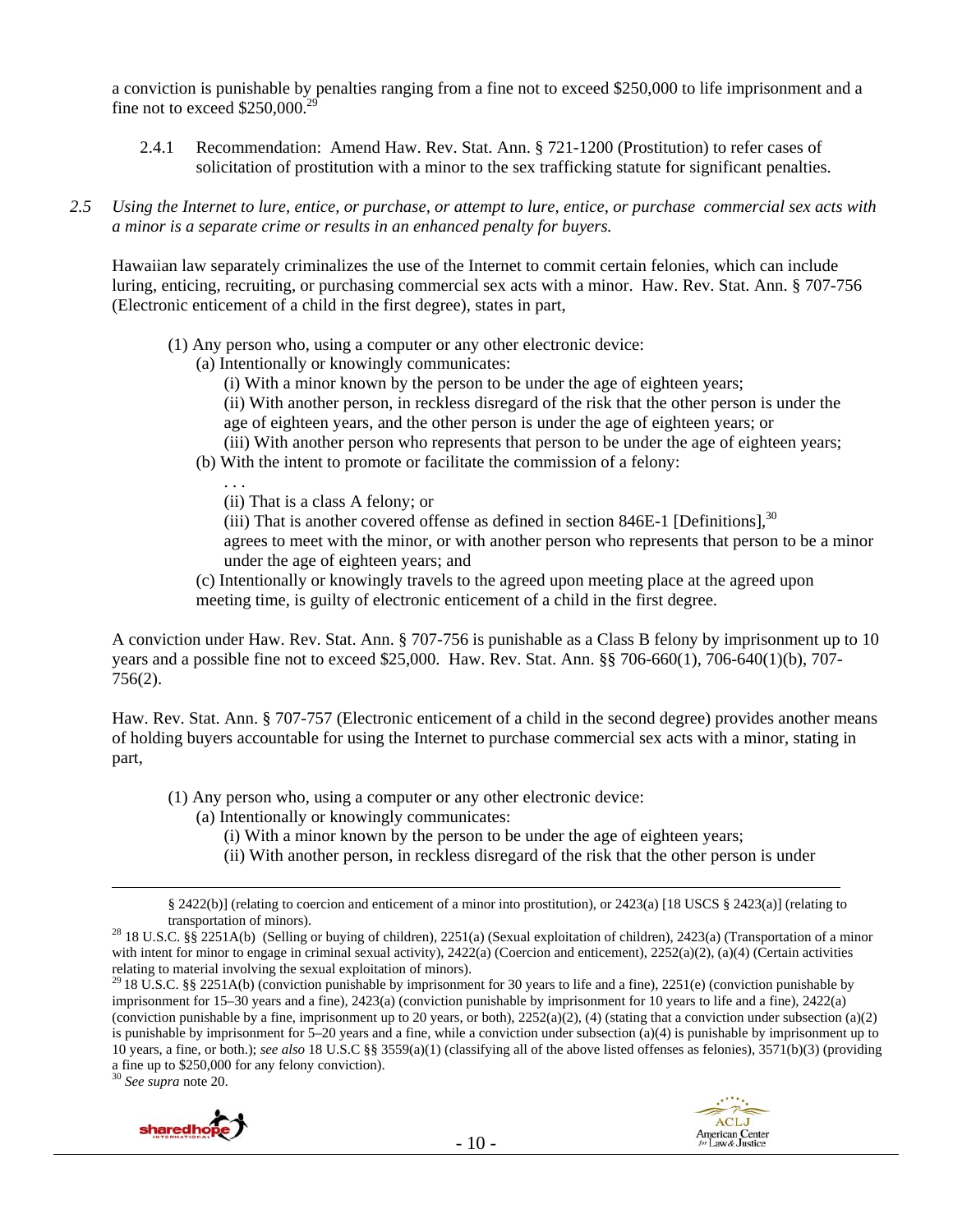the age of eighteen years, and the other person is under the age of eighteen years; or

(iii) With another person who represents that person to be under the age of eighteen years; and

(b) With the intent to promote or facilitate the commission of a felony, agrees to meet with the minor, or with another person who represents that person to be a minor under the age of eighteen years; and

(c) Intentionally or knowingly travels to the agreed upon meeting place at the agreed upon meeting time; is guilty of electronic enticement of a child in the second degree.

A conviction under Haw. Rev. Stat. Ann. § 707-757 is punishable as a Class C felony by imprisonment up to 5 years and a possible fine not exceeding \$10,000. Haw. Rev. Stat. Ann. §§ 706-660(2), 706-640(1)(c), 707- 757(2). Haw. Rev. Stat. Ann. § 707-757(2) states, "Electronic enticement of a child in the second degree is a class C felony. Notwithstanding any law to the contrary, if a person sentenced under this section is sentenced to probation rather than an indeterminate term of imprisonment, the terms and conditions of probation shall include, but not be limited to, a term of imprisonment of one year."

Furthermore, under Haw. Rev. Stat. Ann. § 708-893(1) (Use of a computer in the commission of a separate crime), an individual commits an offense who, among other things, "(b) Knowingly uses a computer to identify, select, solicit, persuade, coerce, entice, induce, or procure the victim or intended victim of the following offenses: . . . (iv) Section 707-732, relating to sexual assault in the third degree . . . ." Subsection (2) states, "Use of a computer in the commission of a separate crime is an offense one class or grade, as the case may be, greater than the offense facilitated. Notwithstanding any other law to the contrary, a conviction under this section shall not merge with a conviction for the separate crime." Haw. Rev. Stat. Ann. § 708-893(2).

*2.6 No age mistake defense is permitted for a buyer of commercial sex acts with any minor under 18.*

The Hawaii Code is silent on the availability of a defense of age mistake in a prosecution of a buyer of commercial sex acts with a minor.

- 2.6.1 Recommendation: Ensure a prohibition on age mistake defense is included in the enacted sex trafficking law.
- *2.7 Base penalties for buying sex acts with a minor are sufficiently high for all minors under 18 and not reduced for older minors.*

There are no separate laws making purchase of commercial sex acts with a minor a crime distinct from the ageneutral solicitation of prostitution offense, which has an insufficient penalty for the crime of commercially sexually exploiting a child. Certain sexual offenses might apply to some buyers. Haw. Rev. Stat. Ann. § 707- 730 (Sexual assault in the first degree) and § 707-732 (Sexual assault in the third degree) do not stagger penalties for minors less than 16 years old. However, they do not criminalize situations involving adults engaging in sexual contact with minors between the ages of 16 and 18.

*2.8 Financial penalties for buyers of commercial sex acts with minors are sufficiently high to make it difficult for buyers to hide the crime.*

Buyers of commercial sex with minors face fines, asset forfeiture, and possible civil actions by victims under laws that are not specific to CSEC or domestic minor sex trafficking. A buyer of prostitution is subject to a



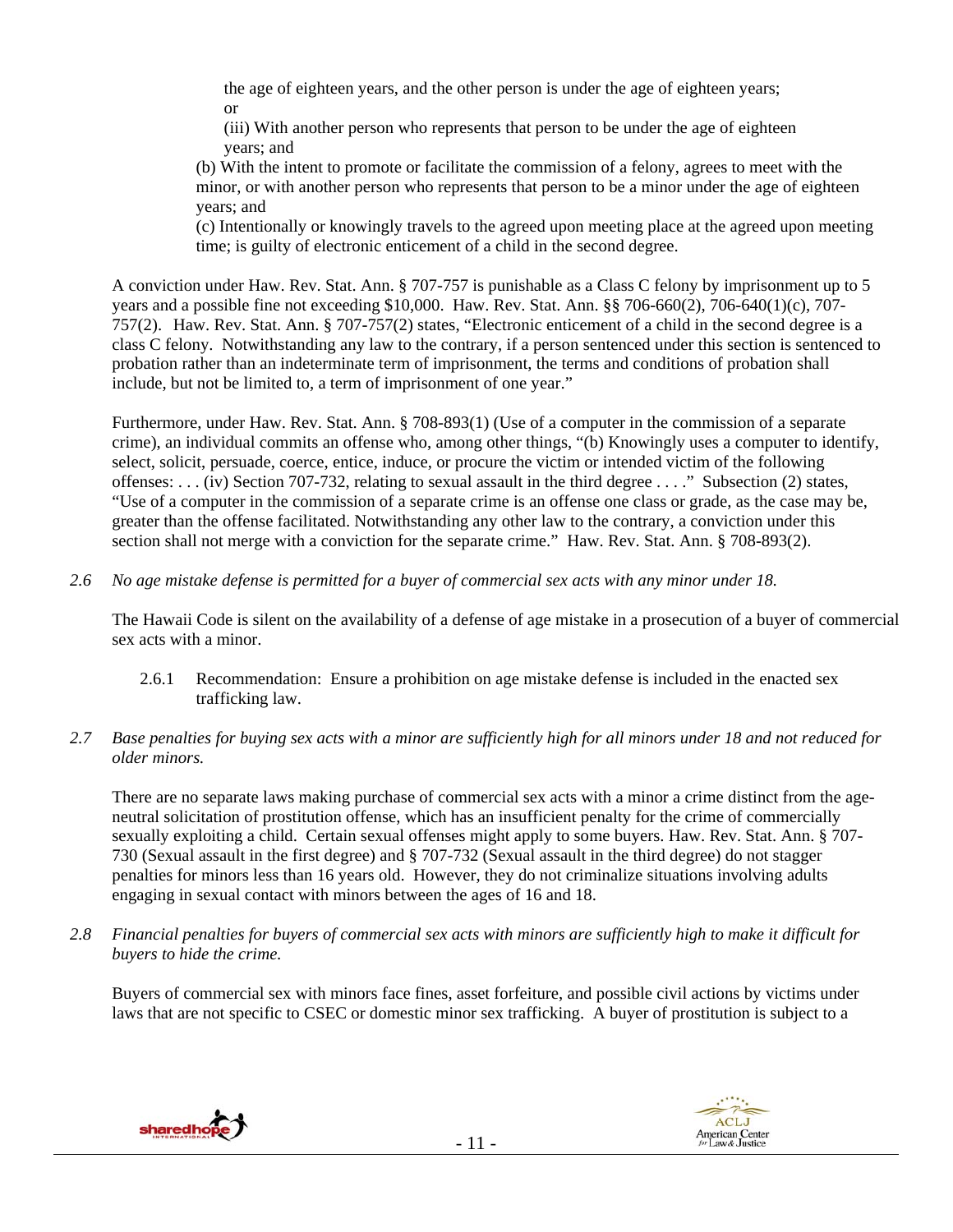mandatory fine of \$500. Haw. Rev. Stat. Ann.  $\S 712-1200(4).$ <sup>31</sup> A buyer might be convicted of several sexual offenses that carry fines ranging from a possible \$50,000 under Haw. Rev. Stat. Ann. § 707-730 (Sexual assault in the first degree) to a possible \$10,000 under Haw. Rev. Stat. Ann. § 707-732 (Sexual assault in the third degree) and § 707-757 (Electronic enticement of a child in the second degree). Haw. Rev. Stat. Ann. §§ 707- 730(2), 707-732(2), 707-757(2), 706-640(1)(a), (c). Haw. Rev. Stat. Ann. § 707-756 (Electronic enticement of a child in the first degree) is punishable by a possible fine not to exceed \$25,000. Haw. Rev. Stat. Ann. §§ 707- 756(2), 706-640(1)(b).

While Haw. Rev. Stat. Ann. § 706-640(1)(f) (Authorized fines) may not in most instances apply to buyers, the court may impose a fine at, "[a]ny higher amount equal to double the pecuniary gain derived from the offense by the defendant . . ." as an alternative to any set fine established by Haw. Rev. Stat. Ann. § 706-640.

Buyers may have to pay restitution to the victim pursuant to Haw. Rev. Stat. Ann. § 706-646 (Victim restitution), which provides in part,

(2) The court shall order the defendant to make restitution for reasonable and verified losses suffered by the victim or victims as a result of the defendant's offense when requested by the victim. The court shall order restitution to be paid to the crime victim compensation commission in the event that the victim has been given an award for compensation under chapter 351 [Crime victim compensation]. If the court orders payment of a fine in addition to restitution or a compensation fee, or both, the payment of restitution and compensation fee shall have priority over the payment of the fine, and payment of restitution shall have priority over payment of a compensation fee.

(3) In ordering restitution, the court shall not consider the defendant's financial ability to make restitution in determining the amount of restitution to order. The court, however, shall consider the defendant's financial ability to make restitution for the purpose of establishing the time and manner of payment. The court shall specify the time and manner in which restitution is to be paid. Restitution shall be a dollar amount that is sufficient to reimburse any victim fully for losses, including but not limited to:

. . .

(b) Medical expenses; and

(c) Funeral and burial expenses incurred as a result of the crime.

(4) The restitution ordered shall not affect the right of a victim to recover under section 351-33 [Award of compensation] or in any manner provided by law; provided that any amount of restitution actually recovered by the victim under this section shall be deducted from any award under section 351-33.

Forfeiture laws apply to persons, including buyers of sex with minors, who commit certain offenses. Pursuant to Haw. Rev. Stat. Ann. § 712A-4 (Covered offenses), "Offenses for which property is subject to forfeiture under this chapter" include "electronic enticement of a child that is chargeable as a felony offense under state law . . . ." Haw. Rev. Stat. Ann. § 712A-4(b). Haw. Rev. Stat. Ann. Ann. § 712A-5(1) (Property subject to forfeiture; exemption) states, subject to certain exceptions,

(1) The following is subject to forfeiture:

. . . (b) Property used or intended for use in the commission of, attempt to commit, or conspiracy to commit a covered offense, or which facilitated or assisted such activity;

<sup>&</sup>lt;sup>31</sup> Haw Rev. Stat. Ann. § 712-1200(4)(a) clarifies, "For the first offense, when the court has not deferred further proceedings pursuant to chapter 853, a mandatory fine of \$500 and the person may be sentenced to a term of imprisonment of not more than thirty days or probation; provided that in the event the convicted person defaults in payment of the \$500 fine, and the default was not contumacious, the court may sentence the person to perform services for the community as authorized by section 706-  $605(1)$ ."



. . .

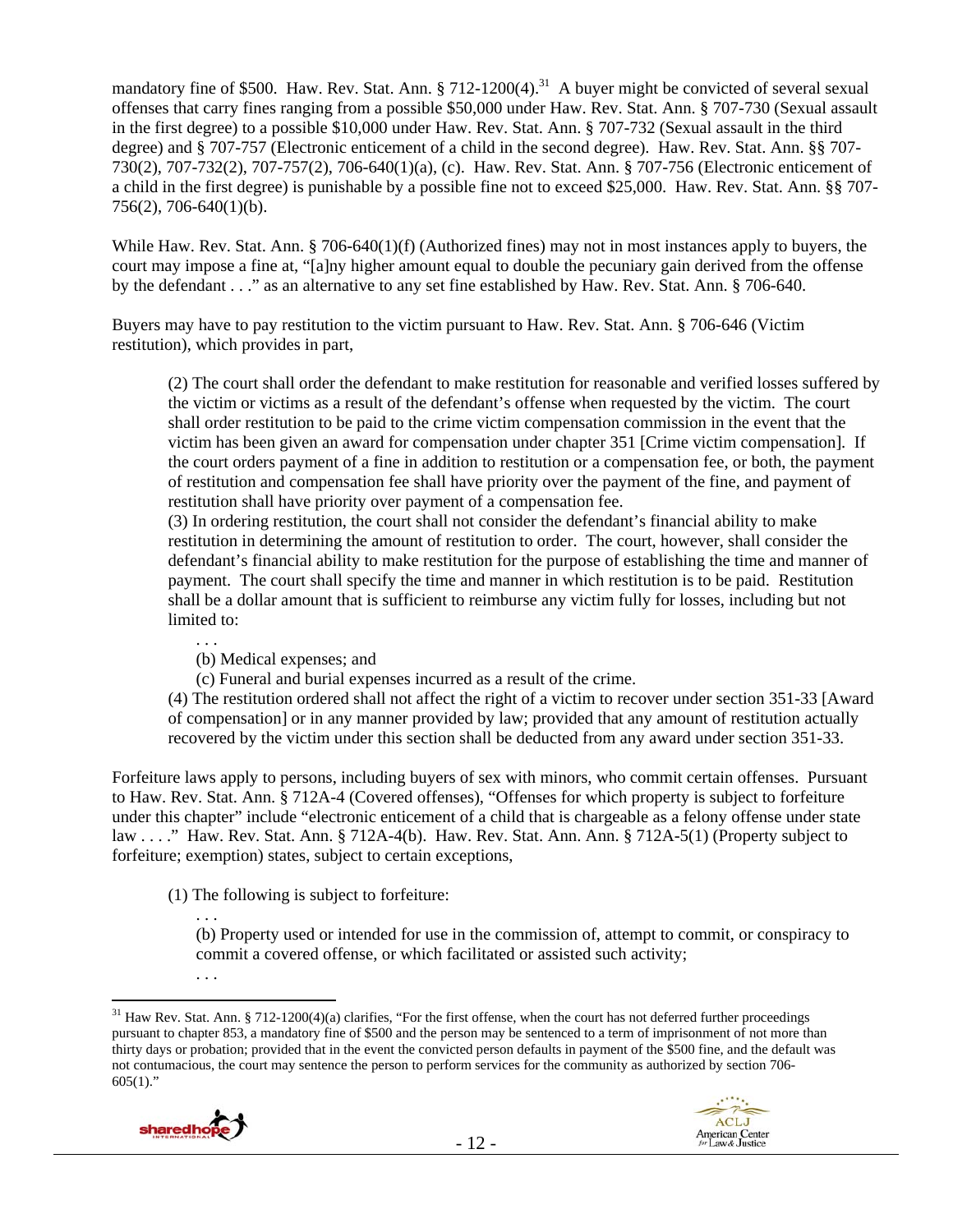(e) Any proceeds or other property acquired, maintained, or produced by means of or as a result of the commission of the covered offense;

(f) Any property derived from any proceeds which were obtained directly or indirectly from the commission of a covered offense;

(g) Any interest in, security of, claim against, or property or contractual right of any kind affording a source of influence over any enterprise which has been established, participated in, operated, controlled, or conducted in order to commit a covered offense;

(h) All books, records, bank statements, accounting records, microfilms, tapes, computer data, or other data which are used, intended for use, or which facilitated or assisted in the commission of a covered offense, or which document the use of the proceeds of a covered offense.

Some buyers may also be financially penalized pursuant to Chapter 663J, the Prostitution Coercion Liability Act. Haw. Rev. Stat. Ann. § 663J-3 (Cause of action for coercion into prostitution) states, "An individual has a cause of action against a person who: . . . (4) Hired, or attempted to hire the individual to engage in prostitution, when a reasonable person would believe that the individual was coerced<sup>32</sup> into prostitution by another person." Haw. Rev. Stat. Ann. § 663J-4(15) (Evidence) states, in part,

Acts that may serve as evidence in support of a claim under section 663J-3 include but are not limited to:

. . .

(15) In the case of a person coerced while a minor:

(a) Exploiting needs for food, shelter, safety, affection, or intimate relationship;

(b) Exploiting a condition of developmental disability, cognitive limitation, affective disorder, or substance dependency;

(c) Promise of legal benefit, such as posting bail, procuring an attorney, protecting from arrest, or promising unionization;

(d) Promise of financial rewards; or

(e) Defining the terms of an individual's employment or working conditions in a manner that is likely to lead to the individual's use in prostitution.

Damages are assessed pursuant to Haw. Rev. Stat. Ann. § 663J-5 (Damages), which states,

A person entitled to bring an action under section 663J-3 may recover all of the following damages:

- (1) Economic damages proximately caused by coercion into prostitution;
- (2) Noneconomic damages proximately caused by coercion into prostitution;
- (3) Exemplary damages;
- (4) Reasonable attorney's fees; and
- (5) Costs of suit, including reasonable expenses for expert testimony.
- *2.9 Buying and possessing child pornography carries penalties as high as similar federal offenses.*

Haw. Rev. Stat. Ann. § 707-752(1) (Promoting child abuse in the third degree) states,

A person commits the offense of promoting child abuse in the third degree if, knowing or having reason to know its character and content, the person possesses:

 <sup>[</sup>T]o use or threaten to use any form of domination, restraint, or control for the purpose of causing an individual to engage in or remain in prostitution or to relinquish earnings derived from prostitution. Coercion exists if the totality of the circumstances establish the existence of domination, restraint, or control that would have the reasonably foreseeable effect of causing an individual to engage in or remain in prostitution or to relinquish earnings derived from prostitution.





 $\overline{a}$  $32$  Haw. Rev. Stat. Ann. § 663J-2 (Definitions) defines "[c]oerce" as,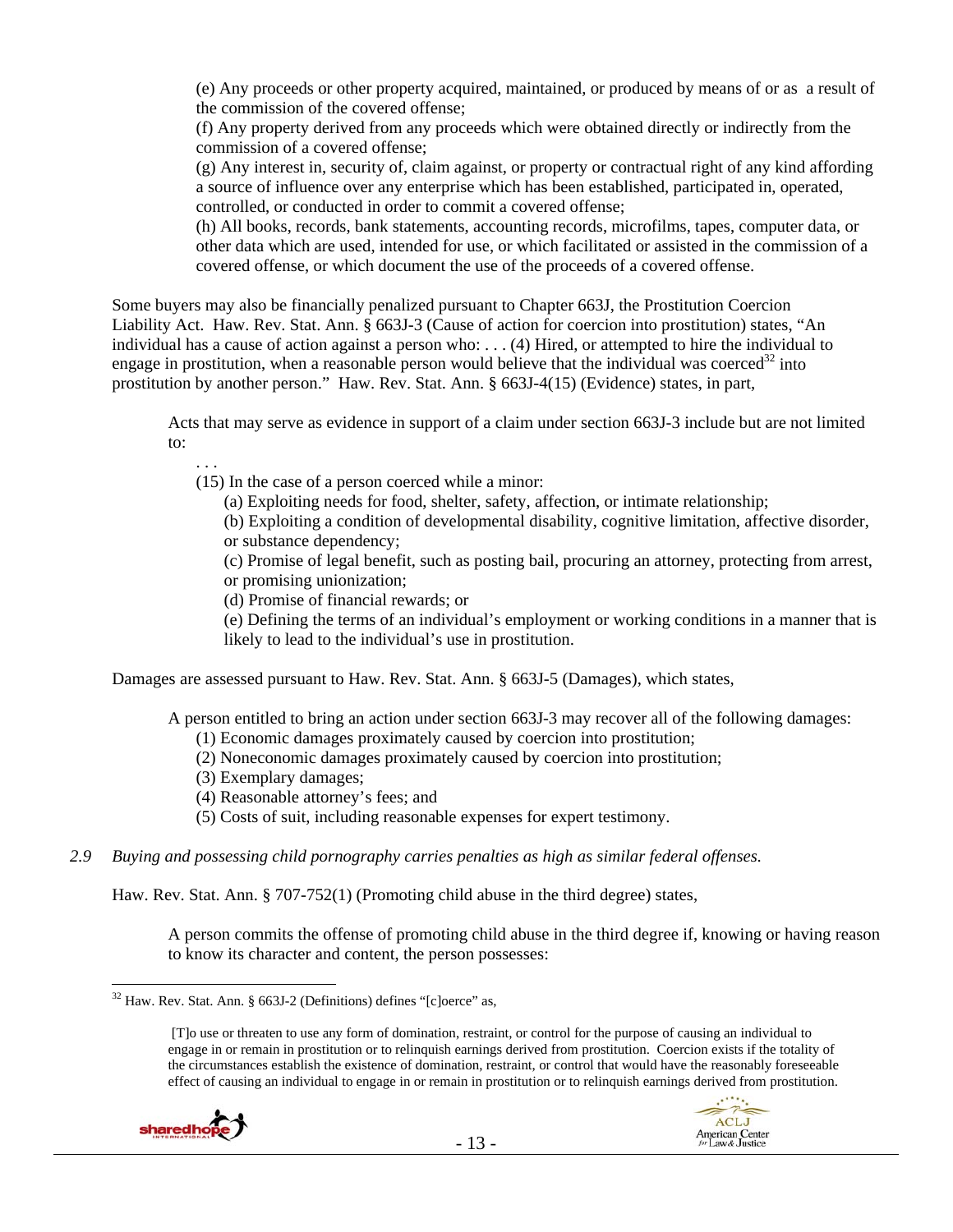(a) Child pornography;

(b) Any book, magazine, periodical, film, videotape, computer disk, electronically stored data, or any other material that contains an image of child pornography; or

(c) Any pornographic material that employs, uses, or otherwise contains a minor engaging in or assisting others to engage in sexual conduct.

As a Class C felony, this offense is punishable by imprisonment up to 5 years and a possible fine not to exceed \$10,000. Haw. Rev. Stat. Ann. §§ 706-660(2), 706-640(1)(c), 707-752(4).<sup>33</sup>

In comparison, a federal conviction for possession of child pornography $34$  is generally punishable by imprisonment for  $5-20$  years and a fine not to exceed  $$250,000.<sup>35</sup>$  Subsequent convictions, however, are punishable by imprisonment up to 40 years and a fine not to exceed  $$250,000.<sup>36</sup>$ 

- 2.9.1 Recommendation: Amend Haw. Rev. Stat. Ann. § 707-752(1) (Promoting child abuse in the third degree) to raise the penalty to one comparable to the federal penalties.
- *2.10 Convicted buyers of commercial sex acts with minors and child pornography are required to register as sex offenders.*

Haw. Rev. Stat. Ann. § 846E-2(a) (Registration requirements) requires a "covered offender" to register as a sex offender. A "covered offender" includes a person who has been convicted as a "sex offender" or "offender against minors." Haw. Rev. Stat. Ann. § 846E-1. Haw. Rev. Stat. Ann. § 846E-1 (Definitions), defines "sexual offense" to include crimes committed pursuant to the following provisions: Haw. Rev. Stat. Ann. § 707- 730(1)(b) (Sexual assault in the first degree, where the victim is less than 14 years old); § 707-730(1)(c) (Sexual assault in the first degree, where the victim is between 14–15 years old and the offender is not less than 5 years older than the victim); § 707-732(1)(b) (Sexual assault in the third degree, where the victim is less than 14 years old); and § 707-732(1)(c) (Sexual assault in the third degree, where the victim is between 14–15 years old and the offender is not less than 5 years older than the victim). However, conduct under these provisions does not fall under the definition of sexual offense if the conduct "is criminal only because of the age of the victim, as

 $36$  18 U.S.C. §§ 2252(b) (stating if a person has a prior conviction under subsection (a)(2), or a list of other statutes, a conviction is punishable by a fine and imprisonment for 15–40 years, but if a person has a prior conviction under subsection (a)(4), or a list of other statutes, a conviction is punishable by a fine and imprisonment for 10–20 years), 2252A(b)(1) (stating if a person has a prior conviction under subsection (a)(2), (a)(3), or a list of other statutes, a conviction is punishable by a fine and imprisonment for 15–40 years), 1466A(a), (b) (stating that the penalty scheme for section 2252A(b) applies); *see also* 18 U.S.C §§ 3559(a)(1) (classifying all of the above listed offenses as felonies),  $3571(b)(3)$  (providing a fine up to \$250,000 for any felony conviction).



 $33$  However, a defense to prosecution for promoting child abuse in the third degree is provided in Haw. Rev. Stat. Ann. § 707-753 (Affirmative defense to promoting child abuse), which states,

It shall be an affirmative defense to a charge of promoting child abuse in the third degree that the defendant:

<sup>(</sup>a) Possessed less than three images of child pornography; and

<sup>(</sup>b) Promptly and in good faith, and without retaining or allowing any person, other than a law enforcement agency, to access any image or copy thereof:

<sup>(</sup>i) Took reasonable steps to destroy each such image; or

<sup>(</sup>ii) Reported the matter to a law enforcement agency and afforded that agency access to each such image.<br><sup>34</sup> 18 U.S.C. §§ 2252(a)(2), (a)(4) (Certain activities relating to material involving the sexual exploitation of m 2252A(a)(2)–(3) (Certain activities relating to material constituting or containing child pornography), 1466A(a), (b) (Obscene visual representations of the sexual abuse of children).

 $35$  18 U.S.C. §§ 2252(b) (stating that a conviction under subsection (a)(2) is punishable by imprisonment for 5–20 years and a fine, while a conviction under subsection (a)(4) is punishable by imprisonment up to 10 years, a fine, or both),  $2252A(b)(1)$  (a conviction is punishable by imprisonment for  $5-20$  years and a fine),  $1466A(a)$ , (b) (stating that a conviction under subsection (a) is "subject to the penalties provided in section 2252A(b)(1)," imprisonment for 5–20 years and a fine, while a conviction under subsection (b) is "subject to the penalties provided in section 2252A(b)(2)," imprisonment up to 10 years, a fine, or both); *see also* 18 U.S.C §§ 3559(a)(1) (classifying all of the above listed offenses as felonies), 3571(b)(3) (providing a fine up to \$250,000 for any felony conviction).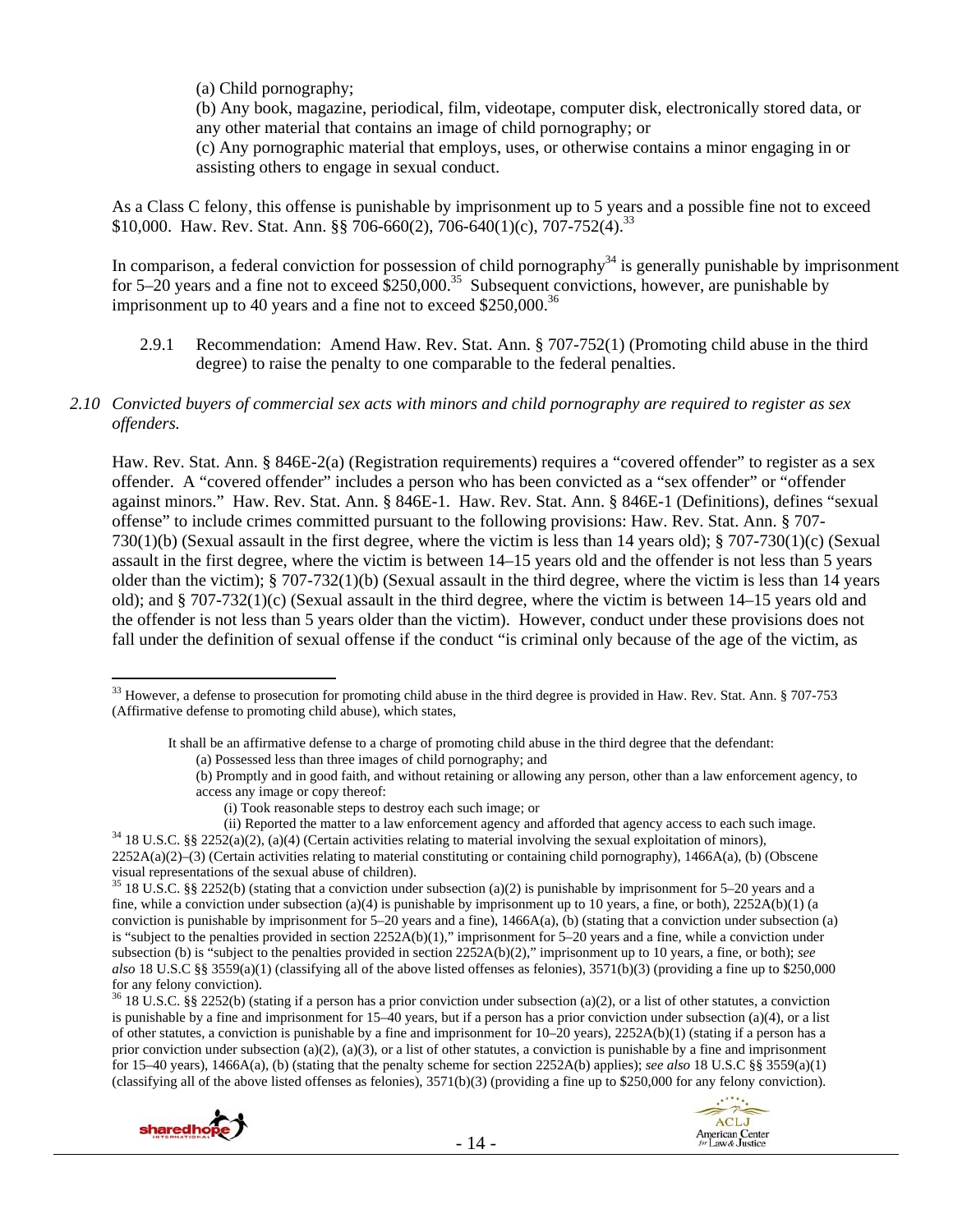provided in section 707-730(1)(b), or section 707-732(1)(b) if the perpetrator is under the age of eighteen." Haw. Rev. Stat. Ann. § 846E-1.

Pursuant to the definition of "sexual offense" in Haw. Rev. Stat. Ann. § 846E-1, a buyer of sex with a minor also would be required to register if convicted of the following:

(3) An act that consists of:

(A) Criminal sexual conduct toward a minor, including but not limited to an offense set forth in section 707-759 [Indecent electronic display to a child];

(B) Solicitation of a minor who is less than fourteen years old to engage in sexual conduct;

(C) Use of a minor in a sexual performance;

(D) Production, distribution, or possession of child pornography chargeable as a felony under section 707-750 [Promoting child abuse in the first degree], 707-751 [Promoting child abuse in the second degree], or 707-752 [Promoting child abuse in the third degree];

(E) Electronic enticement of a child chargeable under section 707-756 [Electronic enticement of a child in the first degree] or 707-757 [Electronic enticement of a child in the second degree] if the offense was committed with the intent to promote or facilitate the commission of another covered offense as defined in this section; or

(F) Solicitation of a minor to practice prostitution;

. . . .

(6) An act, as described in Chapter 705 [Inchoate crimes], that is an attempt, criminal solicitation, or criminal conspiracy to commit one of the offenses designated in paragraphs (1) through (5).



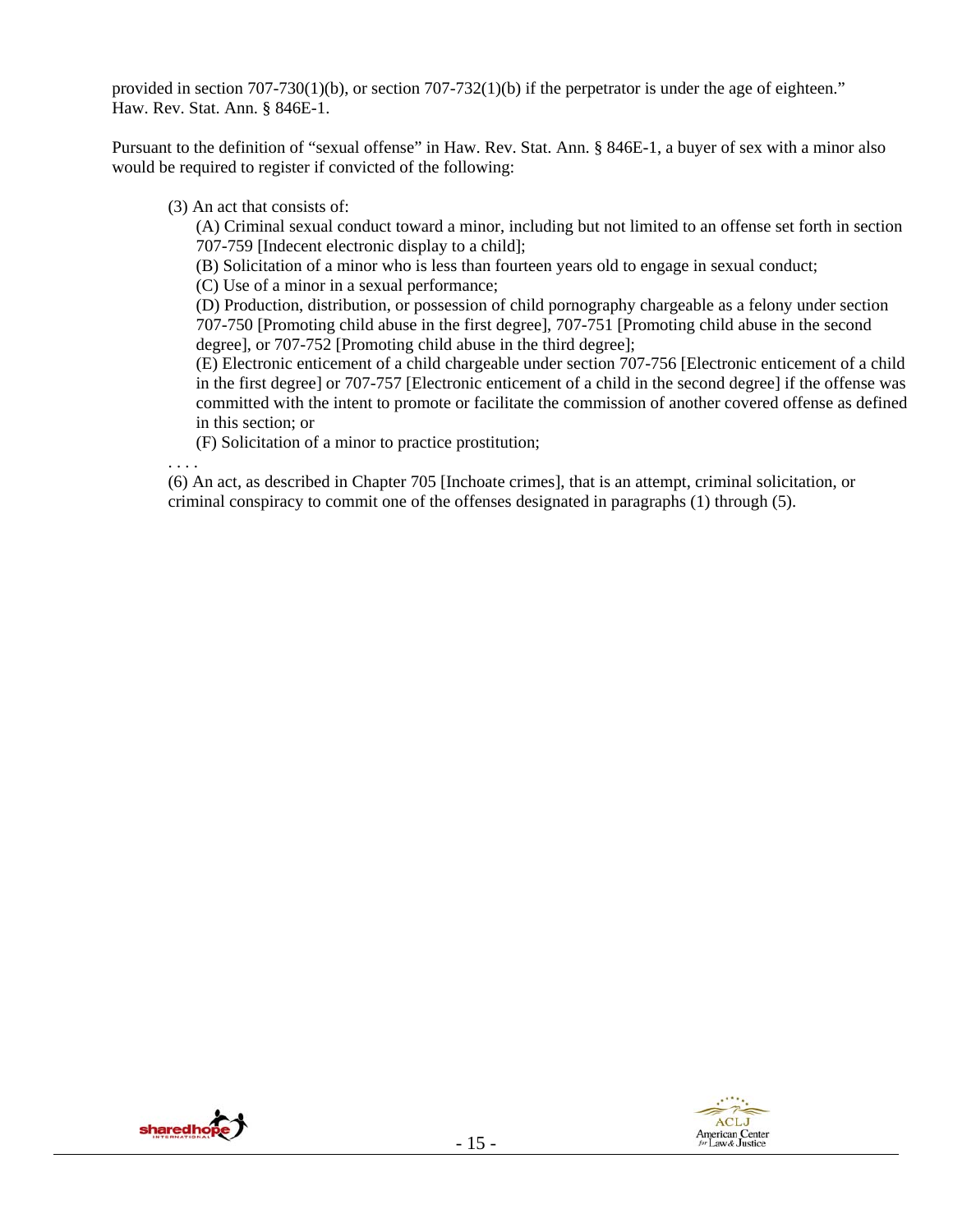## Framework Issue 3: Criminal provisions for traffickers

#### *Legal Components:*

- *3.1 Penalties for trafficking a child for sexual exploitation are as high as federal penalties.*
- *3.2 Creating and distributing child pornography carries penalties as high as similar federal offenses.*
- *3.3 Using the Internet to lure, entice, recruit, or sell commercial sex acts with a minor is a separate crime or results in an enhanced penalty for traffickers.*
- *3.4 Financial penalties for traffickers, including asset forfeiture, are sufficiently high.*
- *3.5 Convicted traffickers are required to register as sex offenders.*
- *3.6 Laws relating to termination of parental rights for certain offenses include sex trafficking or CSEC offenses in order to remove the children of traffickers from their control and potential exploitation. \_\_\_\_\_\_\_\_\_\_\_\_\_\_\_\_\_\_\_\_\_\_\_\_\_\_\_\_\_\_\_\_\_\_\_\_\_\_\_\_\_\_\_\_\_\_\_\_\_\_\_\_\_\_\_\_\_\_\_\_\_\_\_\_\_\_\_\_\_\_\_\_\_\_\_\_\_\_\_\_\_\_\_\_\_\_\_\_\_\_\_\_\_\_*

#### *Legal Analysis:*

*3.1 Penalties for trafficking a child for sexual exploitation are as high as federal penalties.* 

Although Hawaii has not enacted a human trafficking law, traffickers of a child for sexual exploitation could be prosecuted under various laws carrying substantial penalties. Traffickers could be prosecuted under Haw. Rev. Stat. Ann. § 712-1202<sup>37</sup> (Promoting prostitution in the first degree), and if convicted would be guilty of a Class A felony punishable by an indeterminate imprisonment term of 20 years, "without the possibility of suspension of sentence or probation," and a possible fine not to exceed \$50,000. Haw. Rev. Stat. Ann. §§ 712-1202(b)(2), 706-659, 706-640(1)(a). A violation of Haw. Rev. Stat. Ann. § 390-7 (Child labor crime) is a misdemeanor punishable by imprisonment up to 1 year and a possible fine not to exceed \$2,000. Haw. Rev. Stat. Ann. §§ 706-663, 706-640(1)(d).

A violation of Haw. Rev. Stat. Ann. § 707-720(1) (Kidnapping) with intent to subject the victim to a sexual offense is a Class A felony punishable by imprisonment for an indeterminate term of twenty years, "without the possibility of suspension of sentence or probation," and a possible fine not to exceed \$50,000. Haw. Rev. Stat. Ann. §§ 706-659, 706-640(1)(a), 707-720(1)(d). However, if the defendant voluntarily releases the victim, "alive and not suffering from serious or substantial bodily injury, in a safe place prior to trial," a conviction for kidnapping is punishable as a Class B felony by imprisonment up to 10 years and a possible fine not to exceed \$25,000. Haw. Rev. Stat. Ann. §§ 706-660(1), 706-640(1)(b), 707-720(3).

Exploitating a minor to create child pornography under Haw. Rev. Stat. Ann. § 707-750 (Promoting child abuse in the first degree) is punishable as a Class A felony by an indeterminate imprisonment term of 20 years, "without the possibility of suspension of sentence or probation," and a possible fine not to exceed \$50,000. Haw. Rev. Stat. Ann. §§ 706-659, 706-640(1)(a), 707-750(4).

A conviction under Haw. Rev. Stat. Ann. § 707-756 (Electronic enticement of a child in the first degree) is punishable as a Class B felony by imprisonment up to 10 years and a possible fine not to exceed \$25,000. Haw. Rev. Stat. Ann. §§ 706-660(1), 706-640(1)(b), 707-756(2). A conviction under Haw. Rev. Stat. Ann. § 707-757 (Electronic enticement of a child in the second degree) is punishable as a Class C felony by imprisonment up to 5 years and a possible fine not to exceed \$10,000. Haw. Rev. Stat. Ann. §§ 706-660(2), 706-640(1)(c), 707- 757(2).

<sup>&</sup>lt;sup>37</sup> See supra Section 1.2 for the relevant substantive provisions of the statutes listed in this Section.

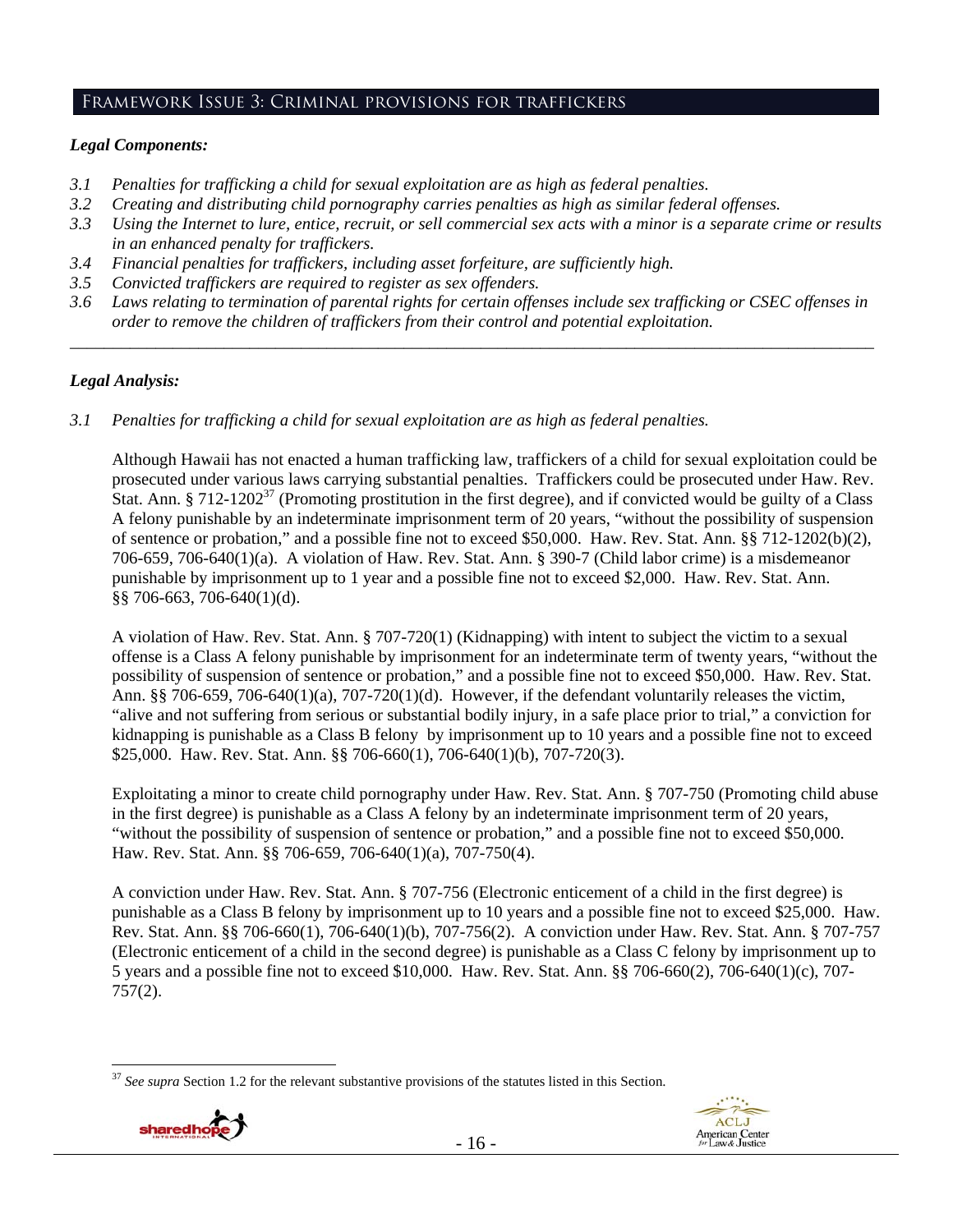Traffickers may be found guilty of the sexual offense of Haw. Rev. Stat. Ann. § 707-733.6(1) (Continuous sexual assault of a minor under the age of fourteen years). A violation of § 707-733.6(1) is punishable as a Class A felony by an indeterminate imprisonment term of 20 years, "without the possibility of suspension of sentence or probation," and a possible fine not exceeding \$50,000. Haw. Rev. Stat. Ann. §§ 706-659, 706- 640(1)(a), 707-733.6(4).

When a computer is used to commit a crime as specified in Haw. Rev. Stat. Ann. § 708-893(1) (Use of a computer in the commission of a separate crime), the punishment of the underlying crime is increased by one degree. Haw. Rev. Stat. Ann. § 708-893(2).

Traffickers might also be convicted for violating of Haw. Rev. Stat. Ann. § 712-1218(1) (Failure to maintain age verification records of sexual performers), which states,

(1) A person commits the offense of failure to maintain age verification records of sexual performers if the person knowingly produces any pornographic performance, book, magazine, periodical, film, videotape, computer image, or other matter that contains one or more pornographic visual depictions made after June 30, 2002, of sexual conduct and:

(a) Knowingly fails to create and maintain age verification records for each sexual performer; (b) Knowingly makes or causes to be made any false entry into the age verification records of sexual performers required by this section; or

(c) Knowingly fails to produce the age verification records of sexual performers required by this section, upon request by a law enforcement officer for the purpose of verifying the age of a sexual performer.

A conviction under this statute is a Class C felony conviction punishable by imprisonment up to 5 years and a possible fine not exceeding \$10,000. Haw. Rev. Stat. Ann. §§ 706-660(2), 706-640(1)(c), 712-1218(2).

Haw. Rev. Stat. Ann. § 706-660.2 (Sentence of imprisonment for offenses against children, elder persons, or handicapped persons) provides enhanced minimum sentences for offenses against children when the child is 8 years old or younger, the defendant knew or reasonably should have known the child's age, and the crime committed is a felony. Extended imprisonment sentences are also imposed pursuant to Haw. Rev. Stat. Ann. § 706-661 (Extended terms of imprisonment) if any of the criteria in Haw. Rev. Stat. Ann. § 706-662 (Criteria for extended terms of imprisonment), such as committing certain felonies that cause serious or substantial bodily harm to a minor under the age of 9, when the offender knew or had reason to know of the victim's age, are satisfied. Haw. Rev. Stat. Ann. § 706-662(5). Other relevant criteria applicable to traffickers include proving that the defendant is a "professional criminal" through the following evidence: "(a) The circumstances of the crime show that the defendant has knowingly engaged in criminal activity as a major source of livelihood; or (b) The defendant has substantial income or resources not explained to be derived from a source other than criminal activity." Haw. Rev. Stat. Ann. § 706-662(2).

A trafficker "who believes the value or aggregate value of the property transported, transmitted, transferred, received, or acquired is \$8,000 or more; or . . . [t]he value or the aggregate value of the property transported, transmitted, transferred, received, or acquired is \$8,000 or more" may be penalized under Hawaii's Money Laundering Act. Haw. Rev. Stat. Ann. § 708A-3(4)(a), (b). Haw. Rev. Stat. Ann. § 708A-3 (Money laundering; criminal penalty) states,



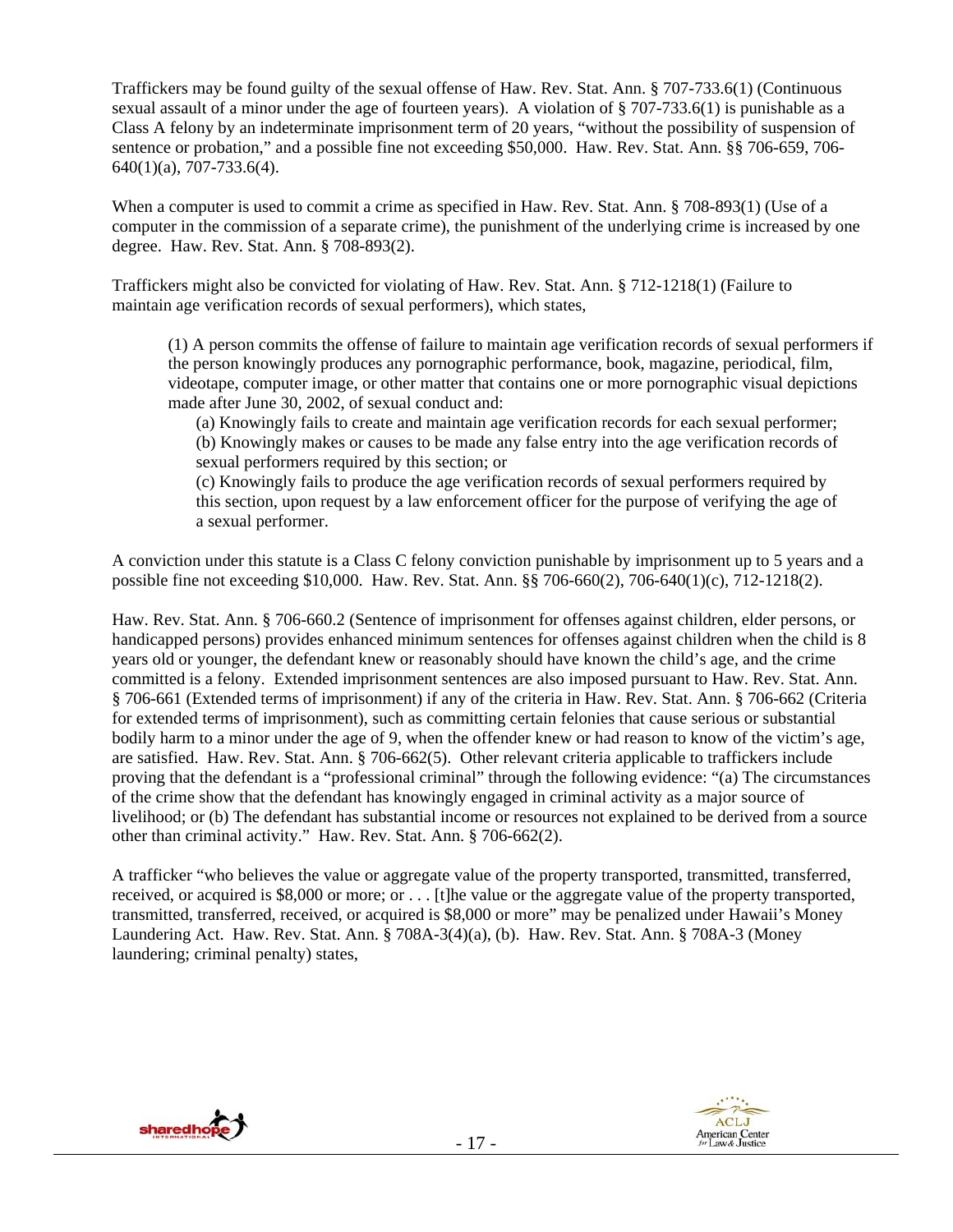(1) It is unlawful for any person:

(a) Who knows that the property involved is the proceeds of some form of unlawful activity,  $38$  to knowingly transport, transmit, transfer, receive, or acquire the property or to conduct a transaction involving the property, when, in fact, the property is the proceeds of specified unlawful activity<sup>39</sup>:

(i) With the intent to promote the carrying on of specified unlawful activity; or

(ii) Knowing that the transportation, transmission, transfer, receipt, or acquisition of the property or the transaction or transactions is designed in whole or in part to:

(A) Conceal or disguise the nature, the location, the source, the ownership, or the control of the proceeds of specified unlawful activity; or

(B) Avoid a transaction reporting requirement under state or federal law; (b) Who knows that the property involved in the transaction is the proceeds of some form of unlawful activity, to knowingly engage in the business of conducting, directing, planning, organizing, initiating, financing, managing, supervising, or facilitating transactions involving the property that, in fact, is the proceeds of specified unlawful activity:

(i) With the intent to promote the carrying on of specified unlawful activity; or

(ii) Knowing that the business is designed in whole or in part to:

(A) Conceal or disguise the nature, the location, the source, the ownership, or the control of the proceeds of specified unlawful activity; or

(B) Avoid a transaction reporting requirement under state or federal law; or (c) To knowingly conduct or attempt to conduct a financial transaction involving property represented to be the proceeds of specified unlawful activity, or property used to conduct or facilitate specified unlawful activity, with the intent to:

(i) Promote the carrying on of specified unlawful activity; or

(ii) Conceal or disguise the nature, the location, the source, the ownership, or the control of property believed to be the proceeds of specified unlawful activity.

. . . .

(5) A person who violates subsection (1):

(a) Is guilty of a class C felony where the value or aggregate value of the property transported, transmitted, transferred, received, or acquired is less than \$10,000, and may be fined not more than \$16,000 or twice the value of the property involved, whichever is greater; or (b) Is guilty of a class B felony where the value or aggregate value of the property transported, transmitted, transferred, received, or acquired is \$10,000 or more, and may be fined not more than \$25,000 or twice the value of the property involved, whichever is greater.

Traffickers may also be penalized under Haw. Rev. Stat. Ann. § 842-2 (Ownership or operation of business by certain persons prohibited), states,

It shall be unlawful:

(1) For any person who has received any income derived, directly or indirectly, from a racketeering activity<sup>40</sup> or through collection of an unlawful debt, to use or invest, directly or indirectly, any part of such income, or the proceeds of such income, in the acquisition of any interest in, or the establishment or operation of, any enterprise. $41$ 

<sup>&</sup>lt;sup>41</sup> Haw. Rev. Stat. Ann. § 842-1 defines "enterprise" as "any sole proprietorship, partnership, corporation, association, and any union or group of individuals associated for a particular purpose although not a legal entity."



<sup>&</sup>lt;sup>38</sup> Haw. Rev. Stat. Ann. § 708A-2 defines "unlawful activity" as "any act that is chargeable or indictable as an offense of any degree or class under the laws of this State or under federal law or, if the act occurred in a jurisdiction other than this State, would be chargeable or indictable as an offense of any degree or class under the laws of this State or under federal law."<br><sup>39</sup> Haw. Rev. Stat. Ann. § 708A-2 defines "specified unlawful activity" as "any act, or series of acts,

the laws of this State; ... (c) Involves an act or acts constituting the offense of ... prostitution ... (d) If occurring outside this State, would constitute the offense of ... prostitution ...."

 $40$  Haw. Rev. Stat. Ann. § 842-1 defines "racketeering activity" in part as "any act or threat involving . . . kidnapping . . . or prostitution . . . ."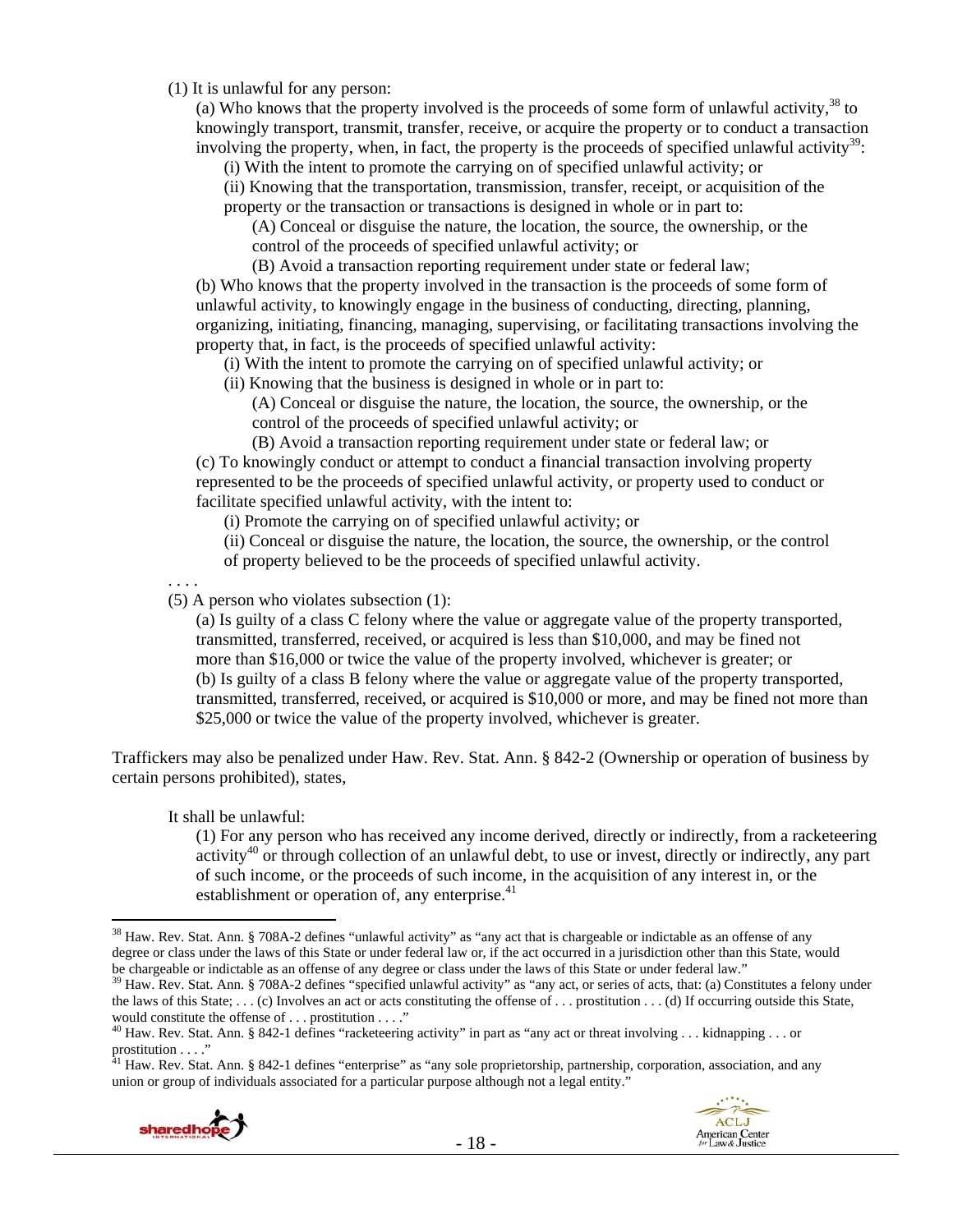(2) For any person through a racketeering activity or through collection of an unlawful debt to acquire or maintain, directly or indirectly, any interest in or control of any enterprise. (3) For any person employed by or associated with any enterprise to conduct or participate in the conduct of the affairs of the enterprise through racketeering activity or collection of an unlawful debt.

Under Haw. Rev. Stat. Ann. § 842-3 (Penalty; forfeiture of property), "Any person who violates this chapter shall be guilty of a class B felony and shall forfeit to the State any interest or property acquired or maintained in violation of this chapter as provided in chapter 712A."

In comparison, if the victim is under the age of 14, a conviction under the Trafficking Victims Protection Act  $(TVPA)<sup>42</sup>$  for child sex trafficking is punishable by 15 years to life imprisonment and a fine not to exceed \$250,000. 18 U.S.C. §§ 1591(b)(1), 3559(a)(1), 3571(b)(3). If the victim is between the ages of 14–17, a conviction is punishable by 10 years to life imprisonment and a fine not to exceed \$250,000. 18 U.S.C. §§ 1591(b)(2), 3559(a)(1), 3571(b)(3). A conviction is punishable by mandatory life imprisonment, however, if the trafficker has a prior conviction for a federal sex offense<sup>43</sup> against a minor.

*3.2 Creating and distributing child pornography carries penalties as high as similar federal offenses.*

Creating child pornography is a crime under Haw. Rev. Stat. Ann. § 707-750(1) (Promoting child abuse in the first degree), which states,

A person commits the offense of promoting child abuse in the first degree if, knowing or having reason to know its character and content, the person:

(a) Produces or participates in the preparation of child pornography; $44$ 

(b) Produces or participates in the preparation of pornographic material that employs, uses, or

otherwise contains a minor engaging in or assisting others to engage in sexual conduct; or

(c) Engages in a pornographic performance that employs, uses, or otherwise contains a minor engaging in or assisting others to engage in sexual conduct.

A conviction for promoting child abuse in the first degree is punishable as a Class A felony by imprisonment for an indeterminate term of 20 years, "without the possibility of suspension of sentence or probation," and a possible fine not exceeding \$50,000. Haw. Rev. Stat. Ann. §§ 706-659, 706-640(1)(a).

In comparison, if the victim is under the age of 14, a conviction under the TVPA for child sex trafficking is punishable by 15 years to life imprisonment and a fine not to exceed \$250,000. 18 U.S.C. §§ 1591(b)(1),  $3559(a)(1)$ ,  $3571(b)(3)$ . If the victim is between the ages of  $14-17$ , a conviction is punishable by 10 years to life imprisonment and a fine not to exceed \$250,000. 18 U.S.C. §§ 1591(b)(2), 3559(a)(1), 3571(b)(3). A conviction is punishable by mandatory life imprisonment, however, if the trafficker has a prior conviction for a federal sex offense<sup>45</sup> against a minor. Additionally, a federal conviction for distribution of child pornography<sup>46</sup>

<sup>&</sup>lt;sup>43</sup> See supra note 24.<br><sup>44</sup> See supra note 15 for the definition of child pornography.<br><sup>45</sup> See supra note 24.<br><sup>45</sup> I8 U.S.C. §§ 2252(a)(1), (a)(2), (a)(3) (Certain activities relating to material involving the sexual ex  $2252A(a)(2)$ , (a)(3) (Certain activities relating to material constituting or containing child pornography), 1466A(a) (Obscene visual representations of the sexual abuse of children).



<sup>&</sup>lt;sup>42</sup> See supra note 23.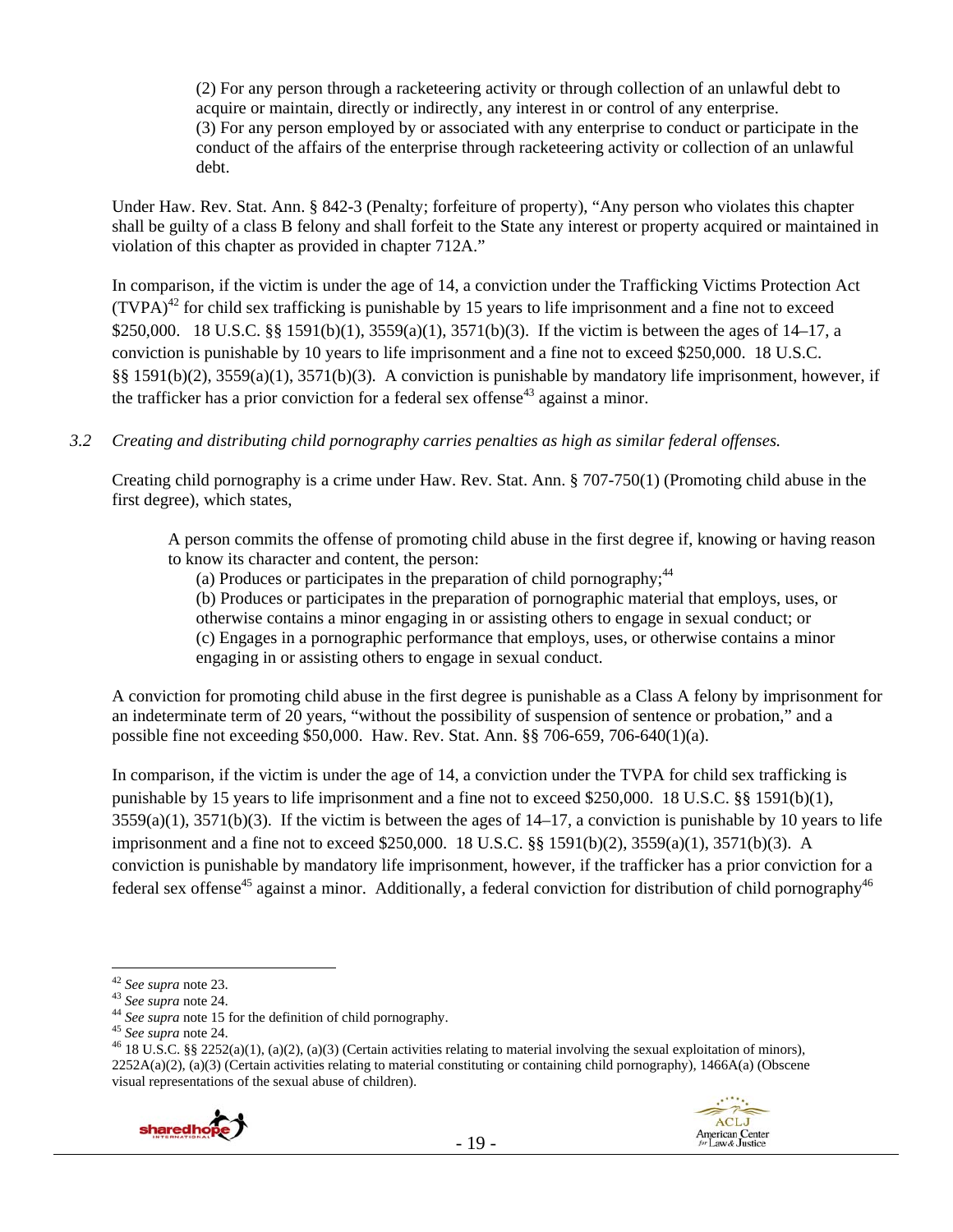is generally punishable by imprisonment for  $5-20$  years and a fine not to exceed \$250,000.<sup>47</sup> Subsequent convictions, however, are punishable by imprisonment up to 40 years and a fine not to exceed \$250,000.48

*3.3 Using the Internet to lure, entice, recruit, or sell commercial sex acts with a minor is a separate crime or results in an enhanced penalty for traffickers.* 

Haw. Rev. Stat. Ann. § 707-756(1) (Electronic enticement of a child in the first degree) states,

- (1) Any person who, using a computer or any other electronic device:
	- (a) Intentionally or knowingly communicates:
		- (i) With a minor known by the person to be under the age of eighteen years;

(ii) With another person, in reckless disregard of the risk that the other person is under the age of eighteen years, and the other person is under the age of eighteen years; or

(iii) With another person who represents that person to be under the age of eighteen years;

(b) With the intent to promote or facilitate the commission of a felony:

. . . (ii) That is a class A felony; or

(iii) That is another covered offense as defined in section  $846E-1$ ,  $49$ 

agrees to meet with the minor, or with another person who represents that person to be a minor under the age of eighteen years; and

(c) Intentionally or knowingly travels to the agreed upon meeting place at the agreed upon meeting time,

is guilty of electronic enticement of a child in the first degree.

A conviction under Haw. Rev. Stat. Ann. § 707-756 is punishable as a Class B felony by imprisonment up to 10 years and a possible fine not exceeding \$25,000. Haw. Rev. Stat. Ann. §§ 707-756(2), 706-660(1), 706- 640(1)(b). Haw. Rev. Stat. Ann. § 707-756(2) states, "Electronic enticement of a child in the first degree is a class B felony. Notwithstanding any law to the contrary, a person convicted of electronic enticement of a child in the first degree shall be sentenced to an indeterminate term of imprisonment as provided by law."

Haw. Rev. Stat. Ann. § 707-757 (Electronic enticement of a child in the second degree) states,

(1) Any person who, using a computer or any other electronic device:

(a) Intentionally or knowingly communicates:

(i) With a minor known by the person to be under the age of eighteen years;

(ii) With another person, in reckless disregard of the risk that the other person is under the age of eighteen years, and the other person is under the age of eighteen years;

or

(iii) With another person who represents that person to be under the age of eighteen years; and

<sup>48 18</sup> U.S.C. §§ 2252(b) (stating if a person has a prior conviction under subsection (a)(1), (a)(2), or (a)(3) or a list of other statutes, a conviction is punishable by a fine and imprisonment for 15–40 years), 2252A(b)(1) (stating if a person has a prior conviction under subsection (a)(2), (a)(3), or a list of other statutes, a conviction is punishable by a fine and imprisonment for  $15-$ 40 years), 1466A(a), (b) (stating that the penalty scheme for section 2252A(b) applies); *see also* 18 U.S.C §§ 3559(a)(1) (classifying all of the above listed offenses as felonies), 3571(b)(3) (providing a fine up to \$250,000 for any felony conviction). 49 *See supra* note 20.



 $\overline{a}$ <sup>47</sup> 18 U.S.C. §§ 2252(b) (stating that a conviction under subsection (a)(1), (a)(2), or (a)(3) is punishable by imprisonment for 5– 20 years and a fine), 2252A(b)(1) (a conviction is punishable by imprisonment for 5–20 years and a fine), 1466A(a), (b) (stating that a conviction under subsection (a) is "subject to the penalties provided in section 2252A(b)(1)," imprisonment for 5–20 years and a fine, while a conviction under subsection (b) is "subject to the penalties provided in section 2252A(b)(2)," imprisonment up to 10 years, a fine, or both); *see also* 18 U.S.C §§ 3559(a)(1) (classifying all of the above listed offenses as felonies), 3571(b)(3) (providing a fine up to \$250,000 for any felony conviction).<br> $\frac{48}{18}$  18 U.S.C. and the up to \$250,000 for any felony conviction).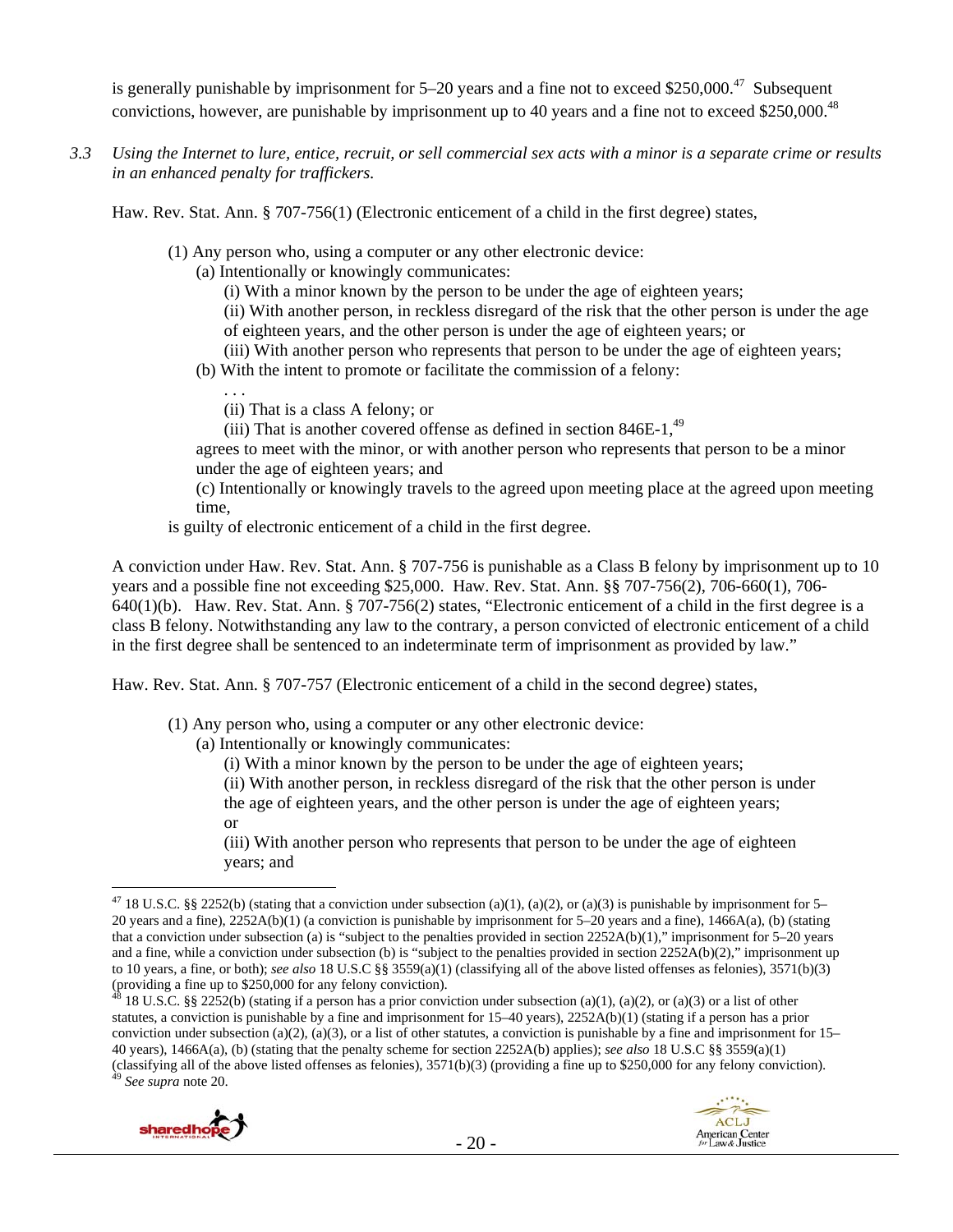(b) With the intent to promote or facilitate the commission of a felony, agrees to meet with the minor, or with another person who represents that person to be a minor under the age of eighteen years; and

(c) Intentionally or knowingly travels to the agreed upon meeting place at the agreed upon meeting time; is guilty of electronic enticement of a child in the second degree.

A conviction under Haw. Rev. Stat. Ann. § 707-757 is punishable as a Class C felony by imprisonment up to 5 years and a possible fine not exceeding \$10,000. Haw. Rev. Stat. Ann. §§ 706-660(2), 706-640(1)(c), 707- 757(2). Haw. Rev. Stat. Ann. § 707-757(2) states, "Electronic enticement of a child in the second degree is a class C felony. Notwithstanding any law to the contrary, if a person sentenced under this section is sentenced to probation rather than an indeterminate term of imprisonment, the terms and conditions of probation shall include, but not be limited to, a term of imprisonment of one year."

Furthermore, under Haw. Rev. Stat. Ann. § 708-893(1) (Use of a computer in the commission of a separate crime), an individual commits an offense who, among other things, "(b) Knowingly uses a computer to identify, select, solicit, persuade, coerce, entice, induce, or procure the victim or intended victim of the following offenses: . . . (iv) Section 707-732, relating to sexual assault in the third degree . . . ." Subsection (2) states, "Use of a computer in the commission of a separate crime is an offense one class or grade, as the case may be, greater than the offense facilitated. Notwithstanding any other law to the contrary, a conviction under this section shall not merge with a conviction for the separate crime." Haw. Rev. Stat. Ann. § 708-893(2).

#### *3.4 Financial penalties for traffickers, including asset forfeiture, are sufficiently high*.

Financial penalties for traffickers include fines, asset forfeiture, and civil damages. Possible fines for exploiting a minor to create child pornography under Haw. Rev. Stat. Ann. § 707-750 (Promoting child abuse in the first degree) may not exceed \$50,000. Haw. Rev. Stat. Ann. §§ 707-750(4), 706-640(1)(a). Possible fines for exploiting a child through prostitution under Haw. Rev. Stat. Ann. § 712-1202 (Promoting prostitution in the first degree) may not exceed \$50,000. Haw. Rev. Stat. Ann. §§ 712-1202(2), 706-640(1)(a). Haw. Rev. Stat. Ann. § 707-720 (Kidnapping) also carries a possible fine not to exceed \$50,000. Haw. Rev. Stat. Ann. §§ 707- 720(2), 706-640(1)(a).

Traffickers face fines for using computers to entice a minor under Haw. Rev. Stat. Ann. § 707-756 (Electronic enticement of a child in the first degree) and § 707-757 (Electronic enticement of a child in the second degree) of up to \$25,000 and \$10,000 respectively. Haw. Rev. Stat. Ann. §§ 707-756(2), 707-757(2), 706-640(1)(b), 706-640(1)(c). Haw. Rev. Stat. Ann. § 390-7 (Child labor crime) carries a possible fine not to exceed \$2,000. Haw. Rev. Stat. Ann. §§ 390-7, 706-640(1)(d).

As an alternative to any set fine established by Haw. Rev. Stat. Ann. § 706-640, the court may impose a fine at, "[a]ny higher amount equal to double the pecuniary gain derived from the offense by the defendant . . . ." Haw. Rev. Stat. Ann. § 706-640(1)(f).

Traffickers may have to pay restitution pursuant to Haw. Rev. Stat. Ann. § 706-646 (Victim restitution), which provides in part,

(2) The court shall order the defendant to make restitution for reasonable and verified losses suffered by the victim or victims as a result of the defendant's offense when requested by the victim. The court shall order restitution to be paid to the crime victim compensation commission in the event that the victim has been given an award for compensation under chapter 351 [Crime victim compensation]. If the court orders payment of a fine in addition to restitution or a compensation fee, or both, the payment of restitution and compensation fee shall have priority over the payment of the fine, and payment of restitution shall have priority over payment of a compensation fee.



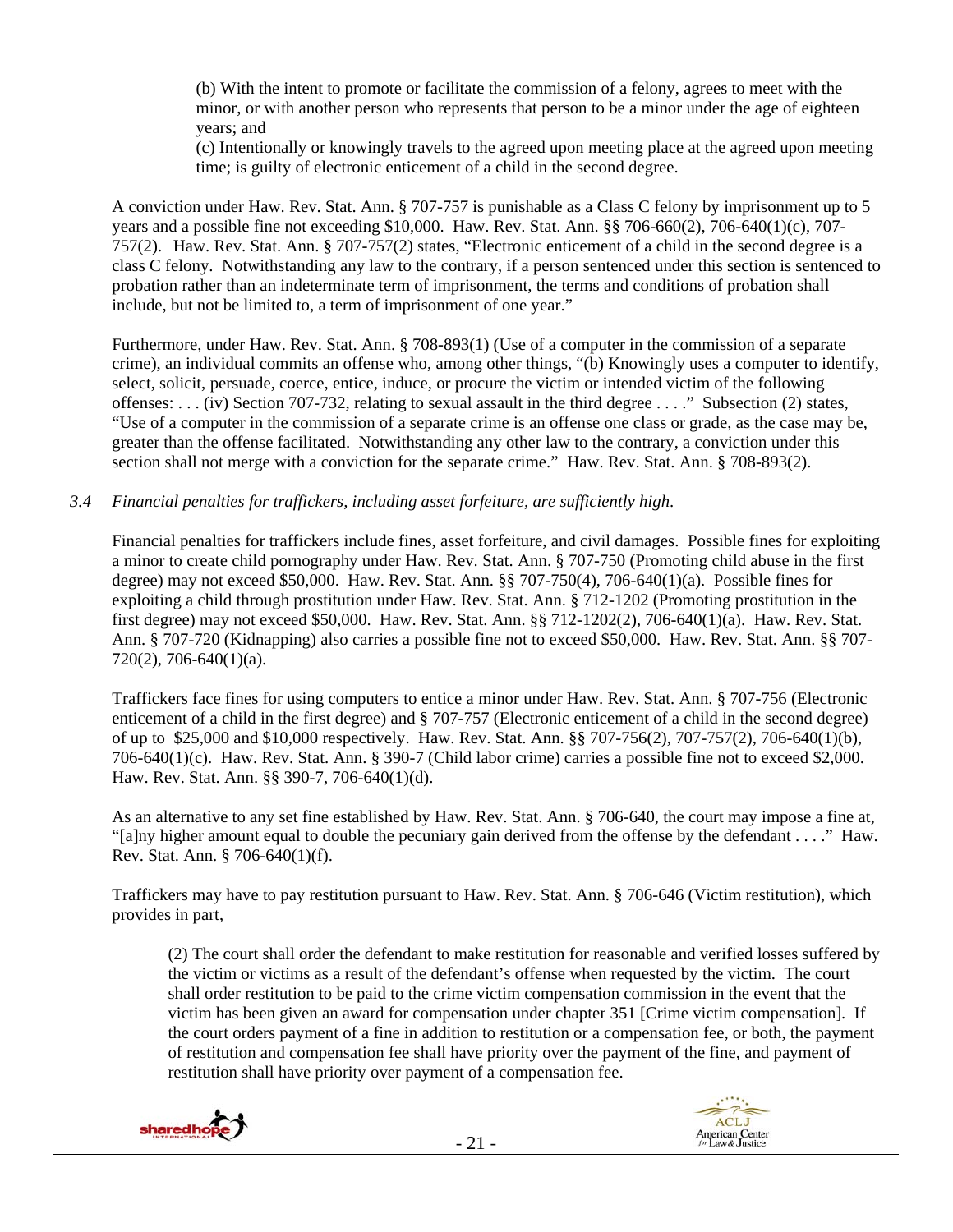(3) In ordering restitution, the court shall not consider the defendant's financial ability to make restitution in determining the amount of restitution to order. The court, however, shall consider the defendant's financial ability to make restitution for the purpose of establishing the time and manner of payment. The court shall specify the time and manner in which restitution is to be paid. Restitution shall be a dollar amount that is sufficient to reimburse any victim fully for losses, including but not limited to:

. . .

(b) Medical expenses; and

(c) Funeral and burial expenses incurred as a result of the crime.

(4) The restitution ordered shall not affect the right of a victim to recover under section 351-33 [Award of compensation] or in any manner provided by law; provided that any amount of restitution actually recovered by the victim under this section shall be deducted from any award under section 351-33.

Asset forfeiture laws are in place for those who violate the organized crime provisions in Hawaii law. Haw. Rev. Stat. Ann. § 842-3 (Penalty; forfeiture of property) states, "Any person who violates this chapter<sup>50</sup> shall be guilty of a class B felony and shall forfeit to the State any interest or property acquired or maintained in violation of this chapter as provided in chapter 712A [Forfeiture]."

In addition, pursuant to Haw. Rev. Stat. Ann. § 842-8(c) (Civil remedies), "[a]ny person injured in the person's business or property by reason of a violation of this chapter [Organized crime] may sue therefor in any appropriate court and shall recover the damages the person sustains and the cost of the suit, including a reasonable attorney's fee."

General forfeiture laws may also apply to some traffickers. Pursuant to Haw. Rev. Stat. Ann. § 712A-4 (Covered offenses), "[o]ffenses for which property is subject to forfeiture under this chapter [Forfeiture]" include "kidnapping, . . . promoting child abuse, or electronic enticement of a child that is chargeable as a felony offense under state law." Haw. Rev. Stat. Ann. § 712A-4(b). Haw. Rev. Stat. Ann. Ann. § 712A-5(1) (Property subject to forfeiture; exemption) states, subject to certain exceptions,

(1) The following is subject to forfeiture:

(a) Property described in a statute authorizing forfeiture;

(b) Property used or intended for use in the commission of, attempt to commit, or conspiracy to commit a covered offense, or which facilitated or assisted such activity;

. . . (e) Any proceeds or other property acquired, maintained, or produced by means of or as a result of the commission of the covered offense;

(f) Any property derived from any proceeds which were obtained directly or indirectly from the commission of a covered offense;

(g) Any interest in, security of, claim against, or property or contractual right of any kind affording a source of influence over any enterprise which has been established, participated in, operated, controlled, or conducted in order to commit a covered offense;

(h) All books, records, bank statements, accounting records, microfilms, tapes, computer data, or other data which are used, intended for use, or which facilitated or assisted in the commission of a covered offense, or which document the use of the proceeds of a covered offense.

A trafficker may also be financially penalized pursuant to Chapter 663J (Liability for coercion into prostitution). Haw. Rev. Stat. Ann. § 663J-3 (Cause of action for coercion into prostitution) states,

An individual has a cause of action against a person who:

 $\overline{a}$ <sup>50</sup> *See* discussion of relevant provisions *supra* Section 3.1.



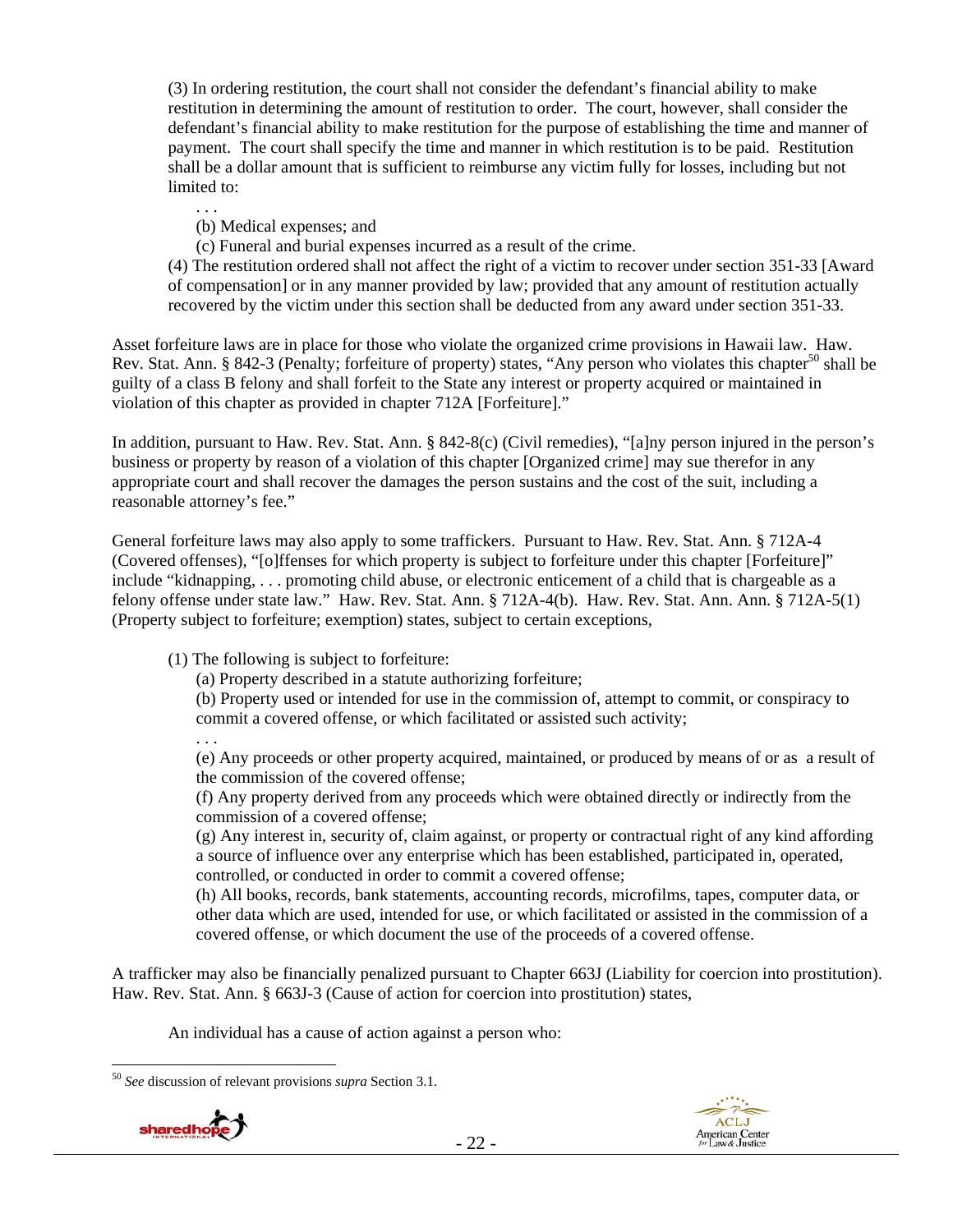(1) Coerced the individual into prostitution;

(2) Coerced the individual to remain in prostitution;

(3) Used coercion to collect or receive any of the individual's earnings derived from prostitution; or

(4) Hired, or attempted to hire the individual to engage in prostitution, when a reasonable person would believe that the individual was coerced into prostitution by another person. . . .

Damages are assessed pursuant to Haw. Rev. Stat. Ann. § 663J-5 (Damages), which states,

A person entitled to bring an action under section 663J-3 may recover all of the following damages:

- (1) Economic damages proximately caused by coercion into prostitution;
- (2) Noneconomic damages proximately caused by coercion into prostitution;
- (3) Exemplary damages;
- (4) Reasonable attorney's fees; and
- (5) Costs of suit, including reasonable expenses for expert testimony.

A trafficker may be convicted under the Money Laundering Act of a Class C felony. Haw. Rev. Stat. Ann. § 708A-3(5) (Money laundering; criminal penalty) states,

(5) A person who violates subsection (1):

(a) Is guilty of a class C felony where the value or aggregate value of the property transported, transmitted, transferred, received, or acquired is less than \$10,000, and may be fined not more than \$16,000 or twice the value of the property involved, whichever is greater; or (b) Is guilty of a class B felony where the value or aggregate value of the property transported, transmitted, transferred, received, or acquired is \$10,000 or more, and may be fined not more than \$25,000 or twice the value of the property involved, whichever is greater.

## *3.5 Convicted traffickers are required to register as sex offenders.*

Haw. Rev. Stat. Ann. § 846E-2 (Registration requirements) requires the "covered offender" to register as sex offenders. A "covered offender" includes individuals who have been convicted as a "sex offender" or as an "offender against minors." Haw. Rev. Stat. Ann. § 846E-1. Haw. Rev. Stat. Ann. § 846E-1 (Definitions) defines "sexual offense" to include Haw. Rev. Stat. Ann. § 712-1202(1)(b) (Promoting prostitution in the first degree, where the person advances or profits from the prostitution of a person less than 18 years old). Haw. Rev. Stat. Ann. § 846E-1.

Pursuant to the definition of "sexual offense" in Haw. Rev. Stat. Ann. § 846E-1, an adult trafficker of sex with a minor also would be required to register if convicted of the following:

(2) An act defined in section 707-720 [Kidnapping] if the charging document for the offense for which there has been a conviction alleged intent to subject the victim to a sexual offense;

(3) An act that consists of:

(A) Criminal sexual conduct toward a minor, including but not limited to an offense set forth in section 707-759 [Indecent electronic display to a child];

(B) Solicitation of a minor who is less than fourteen years old to engage in sexual conduct;

(C) Use of a minor in a sexual performance;

(D) Production, distribution, or possession of child pornography chargeable as a felony under section 707-750 [Promoting child abuse in the first degree], 707-751 [Promoting child abuse in the second degree], or 707-752 [Promoting child abuse in the third degree];

(E) Electronic enticement of a child chargeable under section 707-756 [Electronic enticement of a child in the first degree] or 707-757 [Electronic enticement of a child in the second degree] if the offense was



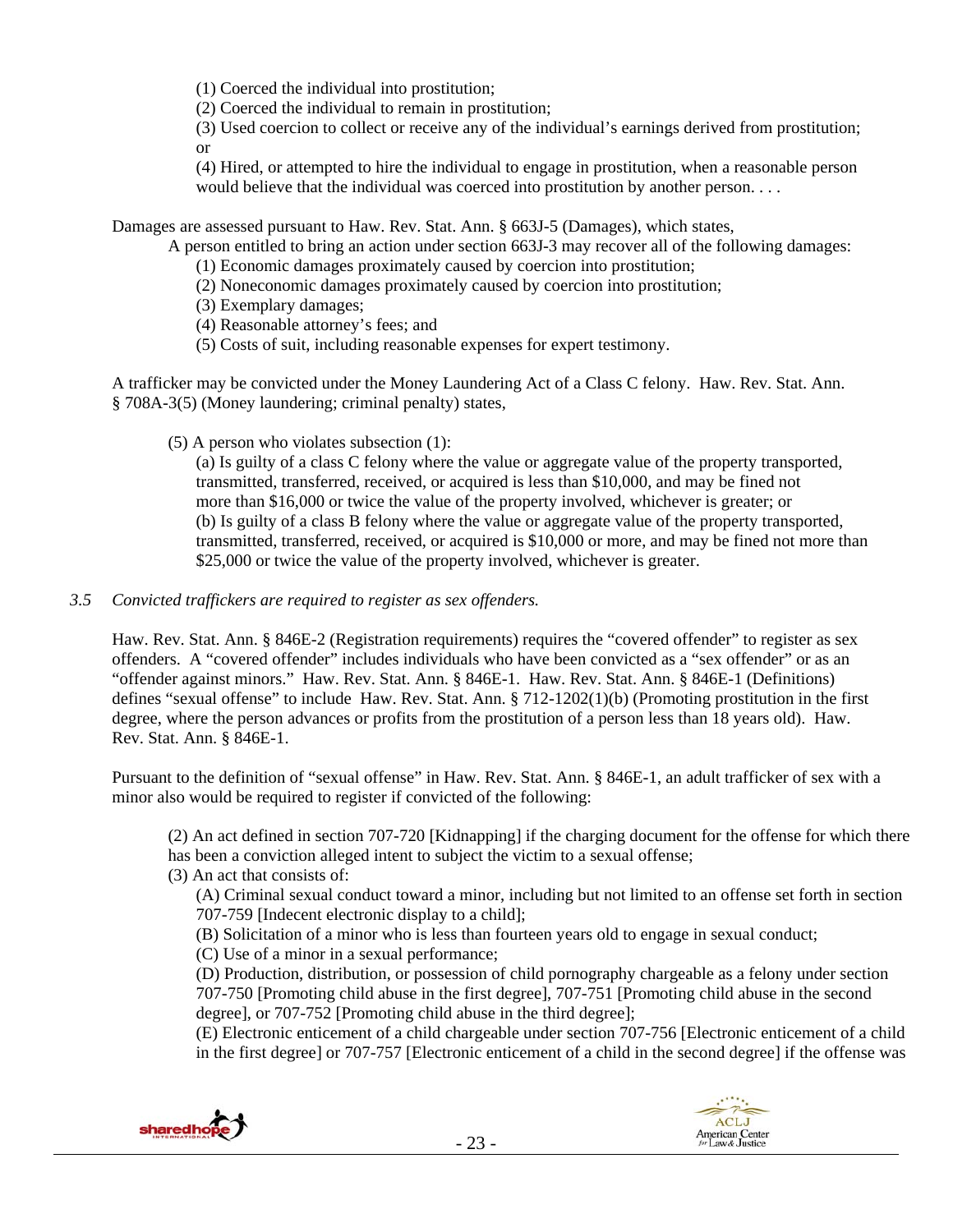committed with the intent to promote or facilitate the commission of another covered offense as defined in this section; or

(F) Solicitation of a minor to practice prostitution;

(6) An act, as described in chapter 705 [Inchoate crimes], that is an attempt, criminal solicitation, or criminal conspiracy to commit one of the offenses designated in paragraphs (1) through (5).

- 3.5.1 Recommendation: Amend the definition of "covered offense" and "sexual offense" to expressly include domestic minor sex trafficking as an offense for which the perpetrator must register.
- *3.6 Laws relating to termination of parental rights for certain offenses include sex trafficking or CSEC offenses in order to remove the children of traffickers from their control and potential exploitation.*

Hawaii's law relating to the termination of parental rights does not expressly list promoting prostitution or sexual offenses as grounds for terminating parental rights.

Haw. Rev. Stat. Ann. § 571-61 (Termination of parental rights; petition) states in part,

(b) Involuntary termination.

. . . .

. . . .

(1) The family courts may terminate the parental rights in respect to any child as to any legal parent:

. . . (E) Whose child has been removed from the parent's physical custody pursuant to legally authorized judicial action under section 571-11(9) [For the protection of any child under Hawaii's Child Protective Act], and who is found to be unable to provide now and in the foreseeable future the care necessary for the well-being of the child;

3.6.1 Recommendation: Expressly include the sexual offenses under Haw. Rev. Stat. Ann. § 707-730 (Sexual assault in the first degree), § 707-731 (Sexual assault in the second degree), § 707-732 (Sexual assault in the third degree), § 707-733.6 (Continuous sexual assault of a minor under the age of fourteen years), the promoting prostitution offense under Haw. Rev. Stat. Ann. § 712-1202 (Promoting prostitution in the first degree), § 707-750(1) (Promoting child abuse in the first degree), and domestic minor sex trafficking as grounds for terminating parental rights under Haw. Rev. Stat. Ann. § 571-61 (Termination of parental rights; petition).



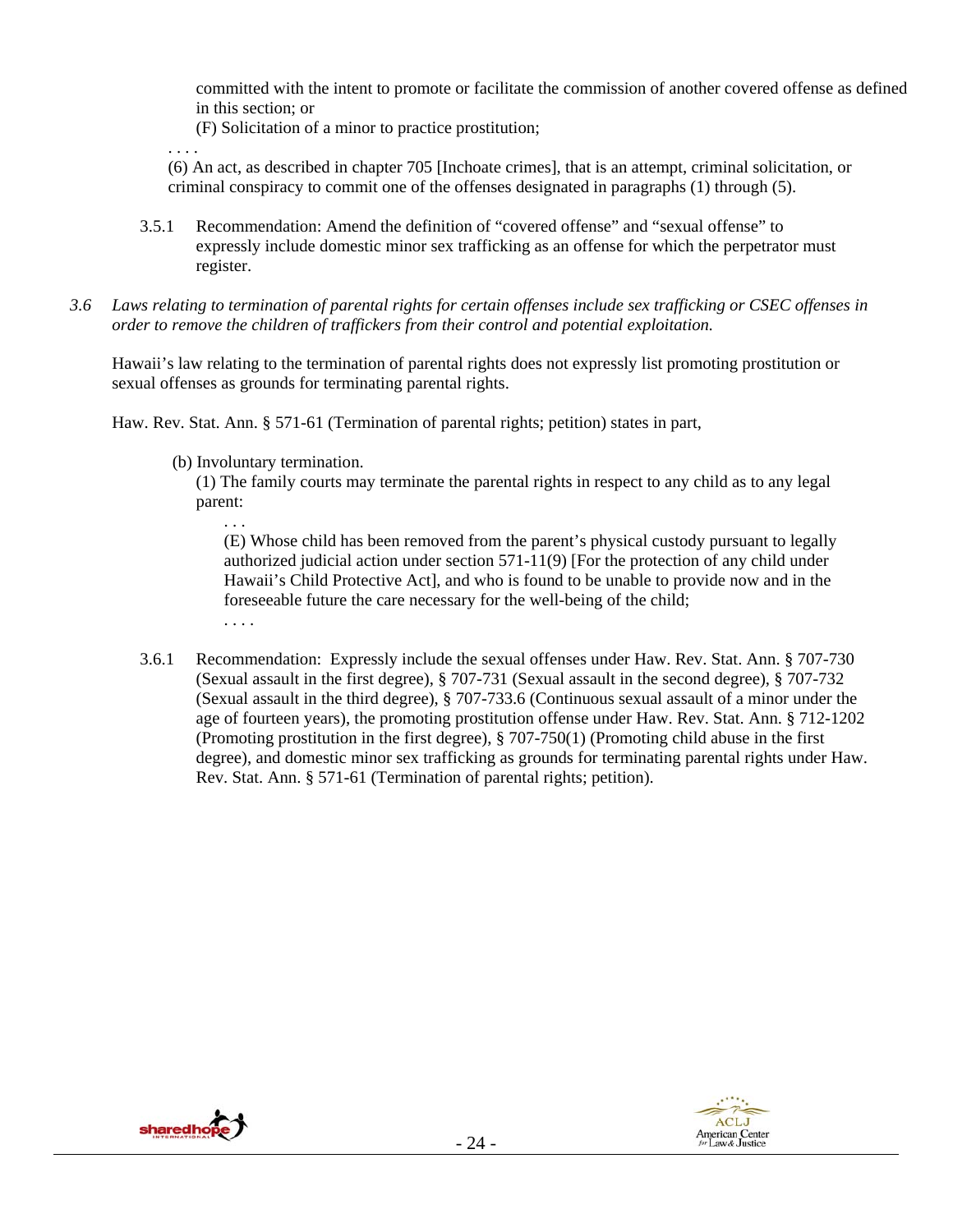#### Framework Issue 4: Criminal provisions for facilitators

#### *Legal Components:*

- *4.1 The acts of assisting, enabling, or financially benefitting from child sex trafficking are included as criminal offenses in the state sex trafficking statute.*
- *4.2 Financial penalties, including asset forfeiture laws, are in place for those who benefit financially from or aid and assist in committing domestic minor sex trafficking.*
- *4.3 Promoting and selling child sex tourism is illegal.*
- *4.4 Promoting and selling child pornography is illegal. \_\_\_\_\_\_\_\_\_\_\_\_\_\_\_\_\_\_\_\_\_\_\_\_\_\_\_\_\_\_\_\_\_\_\_\_\_\_\_\_\_\_\_\_\_\_\_\_\_\_\_\_\_\_\_\_\_\_\_\_\_\_\_\_\_\_\_\_\_\_\_\_\_\_\_\_\_\_\_\_\_\_\_\_\_\_\_\_\_\_\_\_\_\_*

## *Legal Analysis:*

*4.1 The acts of assisting, enabling, or financially benefitting from child sex trafficking are included as criminal offenses in the state sex trafficking statute.*

Hawaii has not enacted a sex trafficking law. However, Haw. Rev. Stat. Ann. § 712-1202 (Promoting prostitution in the first degree) may apply to facilitators of domestic minor sex trafficking. Haw. Rev. Stat. Ann. § 712-1202 makes it a crime for a person to knowingly "[a]dvance]<sup>51</sup> or profit<sup>[152</sup> from prostitution of a person less than eighteen years old." A conviction under Haw. Rev. Stat. Ann. § 712-1202 is punishable as a Class A felony by imprisonment for an indeterminate term of 20 years, "without the possibility of suspension of sentence or probation," and a possible fine not exceeding \$50,000. Haw. Rev. Stat. Ann. §§ 706-659, 706- 640(1)(a), 712-1202(2).

Haw. Rev. Stat. Ann. § 706-660.2 (Sentence of imprisonment for offenses against children, elder persons, or handicapped persons) provides enhanced minimum sentences for offenses against children when the child is 8 years old or younger, the defendant knew or reasonably should have known the child's age, and the crime committed is a felony. Extended imprisonment sentences are also imposed pursuant to Haw. Rev. Stat. Ann. § 706-661 (Extended terms of imprisonment) if any of the criteria in Haw. Rev. Stat. Ann. § 706-662 (Criteria for extended terms of imprisonment) are satisfied, such as committing certain felonies that cause serious or substantial bodily harm to a minor under the age of 9 when the offender knew or had reason to know of the victim's age. Haw. Rev. Stat. Ann. § 706-662(5). Other relevant criteria applicable to facilitators include proving that the defendant is a "professional criminal" through the following evidence: "(a) The circumstances of the crime show that the defendant has knowingly engaged in criminal activity as a major source of livelihood; or (b) The defendant has substantial income or resources not explained to be derived from a source other than criminal activity." Haw. Rev. Stat. Ann. § 706-662(2).

A facilitator "who believes the value or aggregate value of the property transported, transmitted, transferred, received, or acquired is \$8,000 or more; or . . . [t]he value or the aggregate value of the property transported, transmitted, transferred, received, or acquired is \$8,000 or more" may be penalized under Hawaii's Money Laundering Act.<sup>53</sup> Haw. Rev. Stat. Ann. § 708A-3(4)(a), (b).

Facilitators may also be penalized under Haw. Rev. Stat. Ann. § 842-2 (Ownership or operation of business by certain persons prohibited), states,





<sup>&</sup>lt;sup>51</sup> See supra note 18 for the definition of "advances prostitution."<br><sup>52</sup> See supra note 19 for the definition of "profits from prostitution."<br><sup>53</sup> See discussion of relevant provisions *supra* Section 3.1.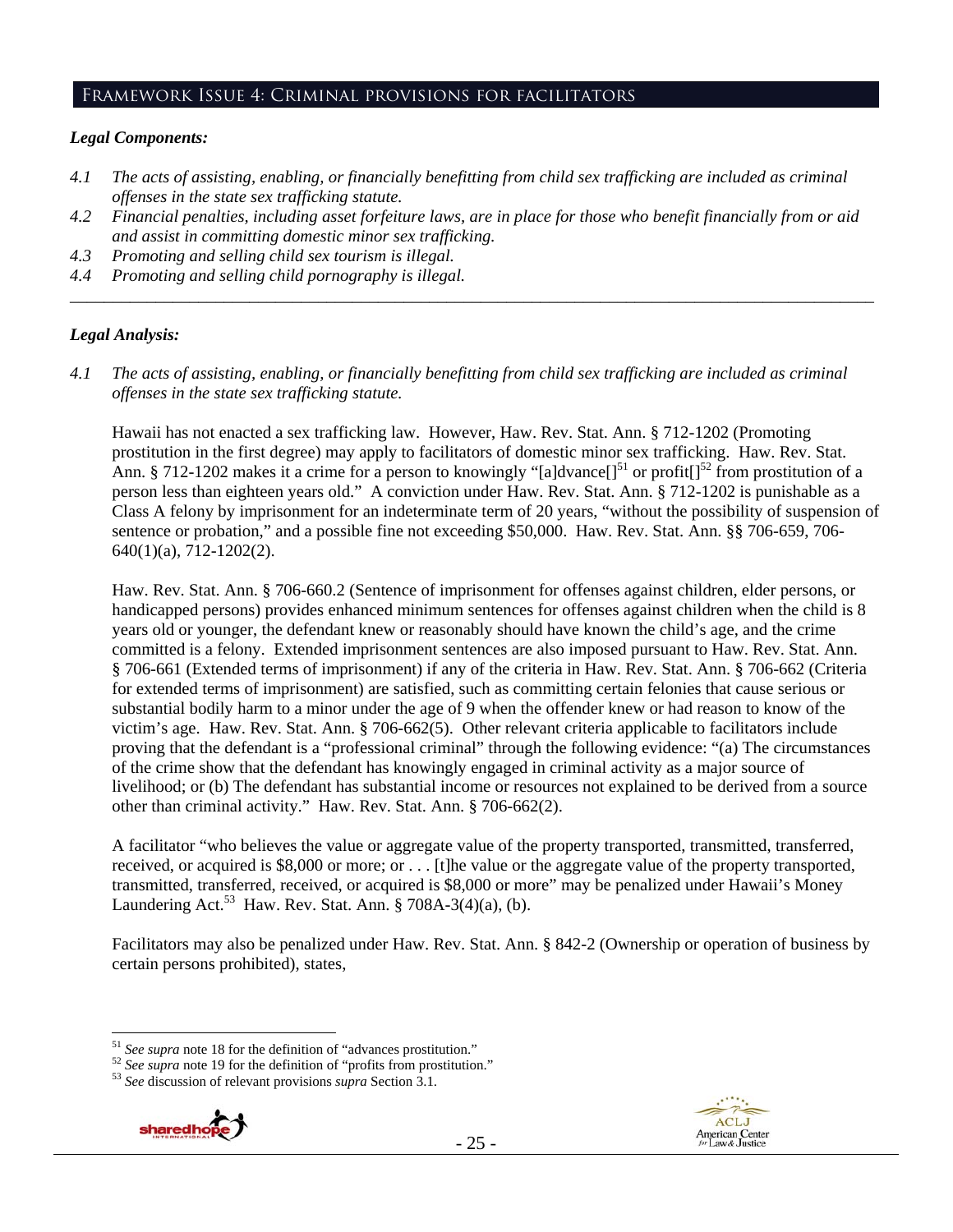It shall be unlawful:

(1) For any person who has received any income derived, directly or indirectly, from a racketeering activity<sup>54</sup> or through collection of an unlawful debt, to use or invest, directly or indirectly, any part of such income, or the proceeds of such income, in the acquisition of any interest in, or the establishment or operation of, any enterprise.<sup>55</sup>

(2) For any person through a racketeering activity or through collection of an unlawful debt to acquire or maintain, directly or indirectly, any interest in or control of any enterprise.

(3) For any person employed by or associated with any enterprise to conduct or participate in the conduct of the affairs of the enterprise through racketeering activity or collection of an unlawful debt.

Under Haw. Rev. Stat. Ann. § 842-3 (Penalty; forfeiture of property), "Any person who violates this chapter shall be guilty of a class B felony and shall forfeit to the State any interest or property acquired or maintained in violation of this chapter as provided in chapter 712A."

- 4.1.1 Recommendation: Criminalize the act of knowingly assisting, enabling, or financially benefiting from domestic minor sex trafficking in the sex trafficking law.
- *4.2 Financial penalties, including asset forfeiture laws, are in place for those who benefit financially from or aid and assist in committing domestic minor sex trafficking.*

Facilitators may be required to pay restitution to victims pursuant to Haw. Rev. Stat. Ann. § 706-646 (Victim restitution), which provides in part,

(2) The court shall order the defendant to make restitution for reasonable and verified losses suffered by the victim or victims as a result of the defendant's offense when requested by the victim. The court shall order restitution to be paid to the crime victim compensation commission in the event that the victim has been given an award for compensation under chapter 351 [Crime victim compensation]. If the court orders payment of a fine in addition to restitution or a compensation fee, or both, the payment of restitution and compensation fee shall have priority over the payment of the fine, and payment of restitution shall have priority over payment of a compensation fee.

(3) In ordering restitution, the court shall not consider the defendant's financial ability to make restitution in determining the amount of restitution to order. The court, however, shall consider the defendant's financial ability to make restitution for the purpose of establishing the time and manner of payment. The court shall specify the time and manner in which restitution is to be paid. Restitution shall be a dollar amount that is sufficient to reimburse any victim fully for losses, including but not limited to:

(b) Medical expenses; and

(c) Funeral and burial expenses incurred as a result of the crime.

(4) The restitution ordered shall not affect the right of a victim to recover under section 351-33 [Award of compensation] or in any manner provided by law; provided that any amount of restitution actually recovered by the victim under this section shall be deducted from any award under section 351-33.

Furthermore, a person injured as a result of a travel agency or charter tour operator engaging in "[p]romoting travel for prostitution," or "[s]elling, advertising, or otherwise offering to sell travel services or facilitate travel" for, among other things, "the purpose of engaging in a commercial sexual act," under Haw. Rev. Stat. Ann.

 $\overline{a}$ <sup>54</sup> *See supra* note 40 . 55 *See supra* note 41.



. . .

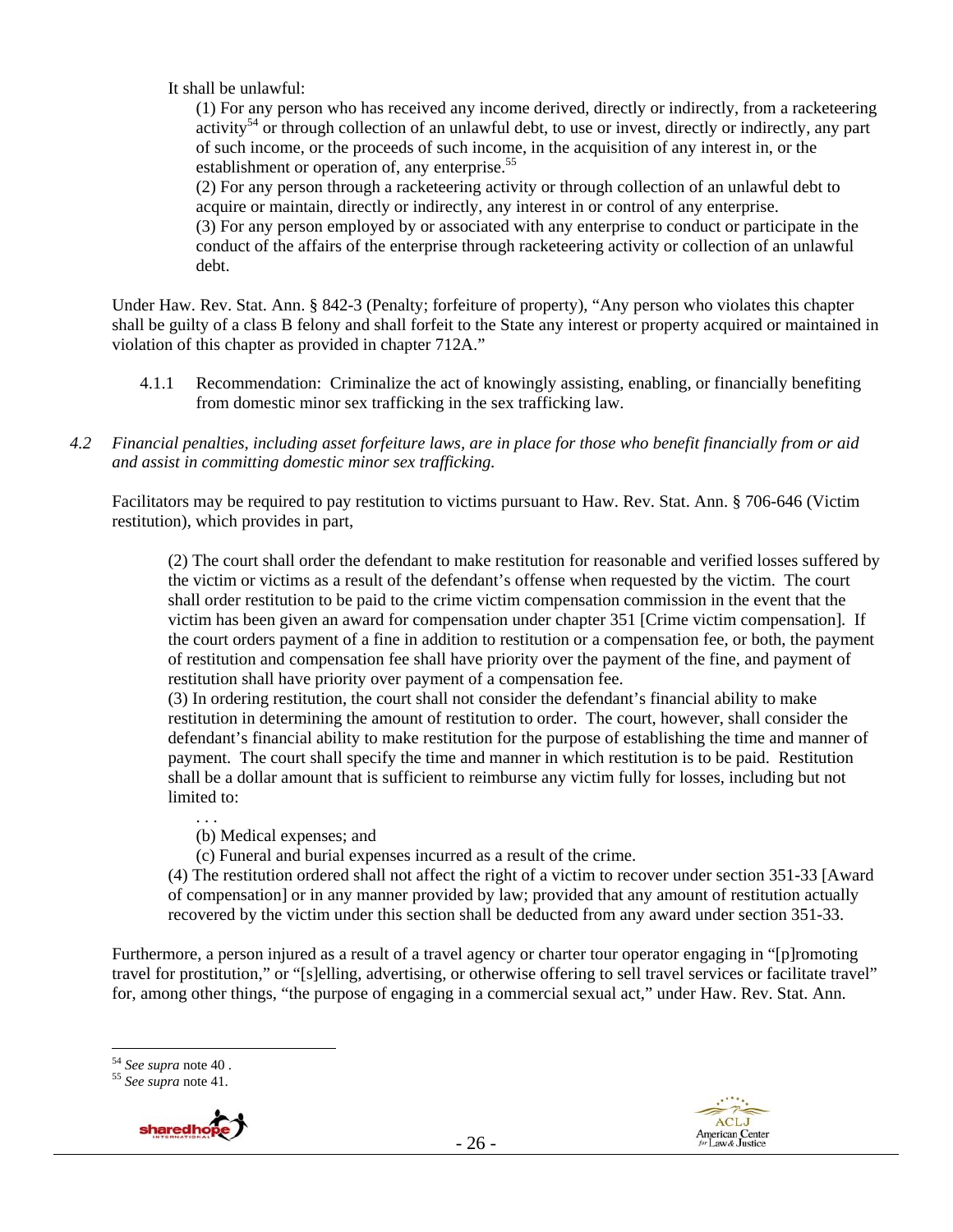§ 468L-7.5(9), (10) (Prohibited acts), has a claim under Haw. Rev. Stat. Ann. § 468L-10 (Consumer right of action), which states,

Any person who suffers damage as a result of a violation of this chapter shall be entitled to injunctive relief restraining further violations, and may sue to recover damages in any circuit court of the State, and, if successful, shall recover three times the actual damages or \$1,000, whichever is greater. In any action brought under this chapter, the prevailing party shall be entitled to the recovery of costs of suit, including reasonable attorney's fees.

Additionally, under Haw. Rev. Stat. Ann. § 468L-8 (Restitution), "Any person who engages in an act or practice that violates any provision of this chapter or rules adopted pursuant hereto may be ordered by a court of proper jurisdiction to make restitution to all persons injured by the act or practice."

Asset forfeiture laws are in place for those who violate the organized crime provisions in Hawaii law. Haw. Rev. Stat. Ann. § 842-3 (Penalty; forfeiture of property) states, "Any person who violates this chapter<sup>56</sup> shall be guilty of a class B felony and shall forfeit to the State any interest or property acquired or maintained in violation of this chapter as provided in chapter 712A [Forfeiture]."

In addition, pursuant to Haw. Rev. Stat. Ann. § 842-8(c) (Civil remedies), "[a]ny person injured in the person's business or property by reason of a violation of this chapter [Organized crime] may sue therefor in any appropriate court and shall recover the damages the person sustains and the cost of the suit, including a reasonable attorney's fee."

## *4.3 Promoting and selling child sex tourism is illegal*.

Haw. Rev. Stat. Ann. § 712-1208(1) (Promoting travel for prostitution) makes it illegal if a person "knowingly sells or offers to sell travel services<sup>57</sup> that include or facilitate travel for the purpose of engaging in what would be prostitution if occurring in the state." A conviction for promoting travel for prostitution is punishable as a Class C felony by imprisonment up to 5 years and a possible fine not exceeding \$10,000. Haw. Rev. Stat. Ann. §§ 706-660(2), 706-640(1)(c), 712-1208(3). No enhanced penalty exists if the travel services are for the promotion of child sex tourism.

In addition, Haw. Rev. Stat. Ann. § 468L-7.5(9), (10) (Prohibited acts), prohibits travel agencies or charter tour operators from "[p]romoting travel for prostitution" and "[s]elling, advertising, or otherwise offering to sell travel services or facilitate travel: (A) For the purpose of engaging in a commercial sexual act; (B) That consists of tourism packages or activities using and offering sexual acts as enticement for tourism; or (C) That provides or purports to provide access to or that facilitates the availability of sex escorts or sexual services."

# *4.4 Promoting and selling child pornography is illegal*.

Under Haw. Rev. Stat. Ann. § 707-751 (Promoting child abuse in the second degree),

(1) A person commits the offense of promoting child abuse in the second degree if, knowing or having reason to know its character and content, the person:

<sup>&</sup>lt;sup>56</sup> See discussion of relevant provisions *supra* Section 3.1.<br><sup>57</sup> Haw. Rev. Stat. Ann. 468L-1 states that travel services include, "'Travel services' includes transportation by air, sea, or rail; related ground transportation; hotel accommodations; or package tours, whether offered on a wholesale or retail basis. This chapter shall not apply to any hotel as defined under section 486K-1, or air carrier as defined by the Federal Aviation Act of 1958 ( 49 U.S.C.S. Appx § 1301), as amended, for travel services for which they do not accept: (1) Consumer monies for services other than their own; or (2) Commissions or any other form of consideration."



 $\overline{a}$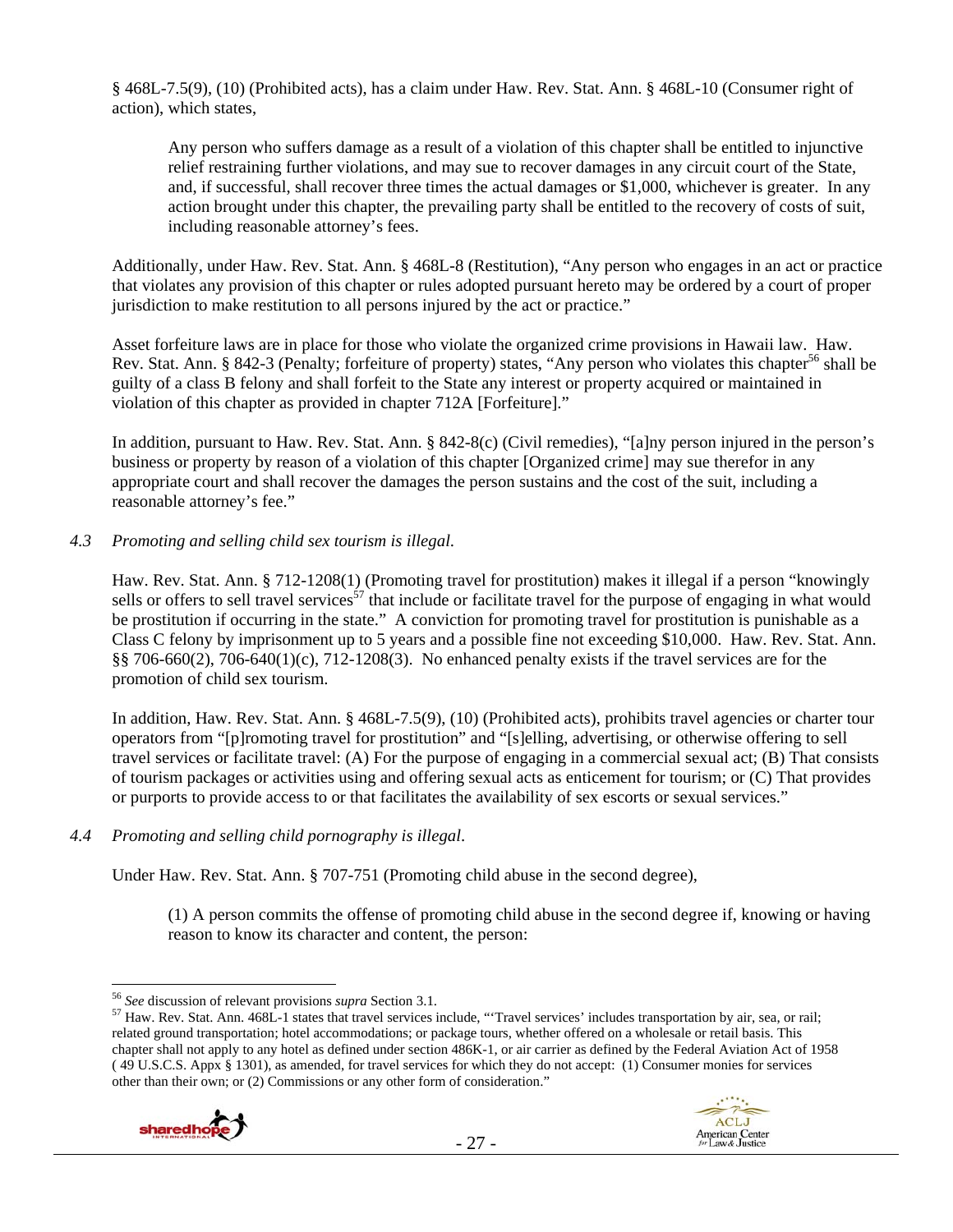(a) Disseminates<sup>58</sup> child pornography;<sup>59</sup>

(b) Reproduces child pornography with intent to disseminate;

(c) Disseminates any book, magazine, periodical, film, videotape, computer disk, or any other material that contains an image of child pornography; or

(d) Disseminates any pornographic material which employs, uses, or otherwise contains a minor engaging in or assisting others to engage in sexual conduct.

A conviction for promoting child abuse in the second degree is punishable as a Class B felony by imprisonment up to 10 years and a possible fine not to exceed \$25,000. Haw. Rev. Stat. Ann. §§ 706- 660(1), 706-640(1)(b), 707-751(4).

<sup>&</sup>lt;sup>58</sup> "Disseminate' means to publish, sell, distribute, transmit, exhibit, present material, mail, ship, or transport by any means, including by computer, or to offer or agree to do the same." Haw. Rev. Stat. Ann. § 707-751(2). 59 *See supra* note 15.

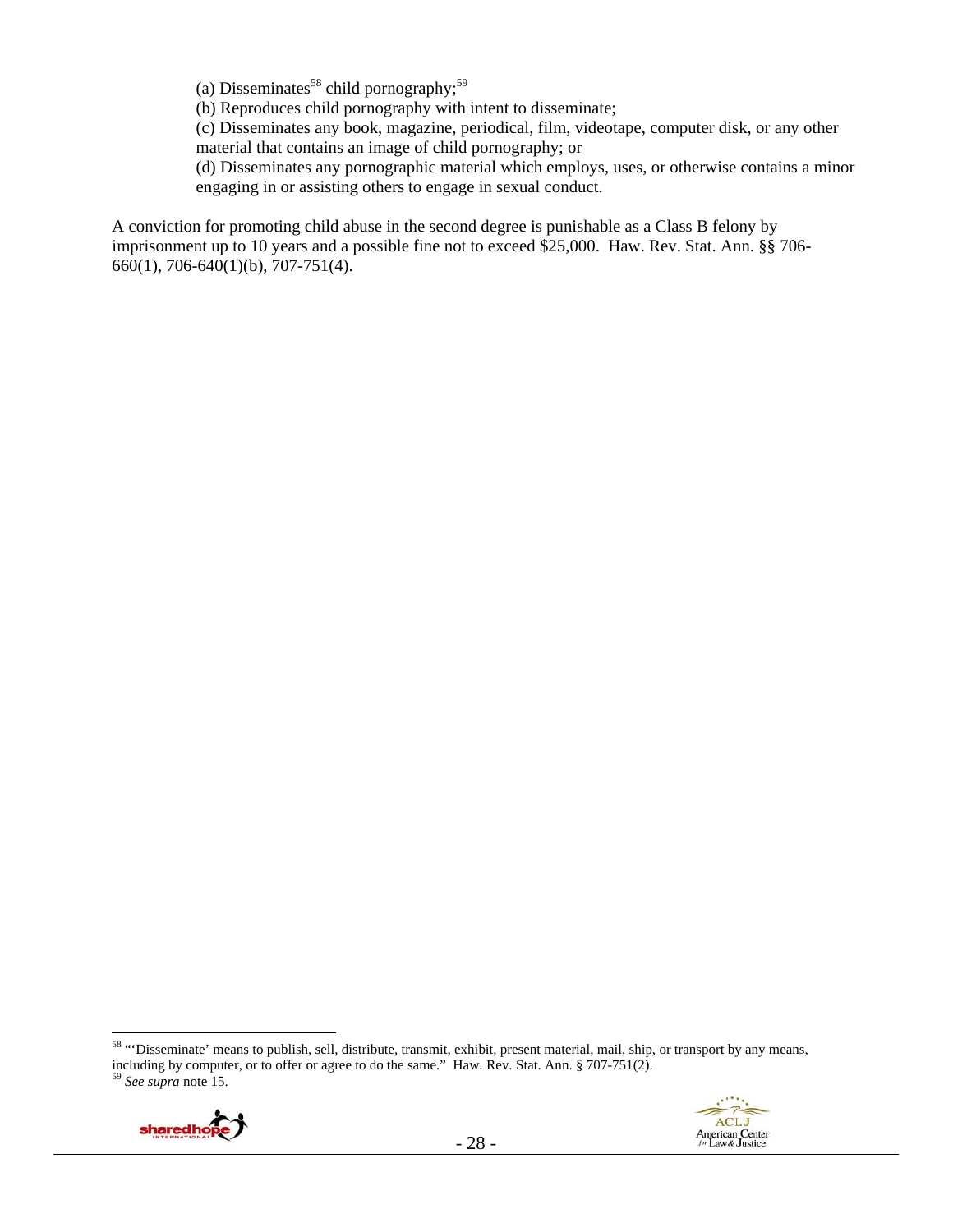## Framework Issue 5: Protective provisions for the child victims

## *Legal Components:*

- *5.1 A victim of domestic minor sex trafficking or CSEC is defined as a victim for purposes of qualifying for crime victims' compensation and other victim benefits.*
- *5.2 The state sex trafficking statute expressly prohibits a defendant from raising consent of the minor to the commercial sex acts as a defense.*
- *5.3 Prostitution laws apply only to adults, making minors under 18 specifically immune from this offense.*
- *5.4 Commercially sexually exploited children are provided with a child protection response, including specialized shelter and services, and are not detained in juvenile detention facilities.*
- *5.5 Commercial sexual exploitation or sex trafficking is identified as a type of abuse and neglect within child protection statutes.*
- *5.6 The definition of "caregiver" (or similar term) in the child welfare statutes is broad enough to include a trafficker who has custody or control of a child in order to bring a trafficked child into the protection of child protective services.*
- *5.7 Crime victims' compensation is specifically available to a child victim of sex trafficking or CSEC without regard to ineligibility factors.*
- *5.8 Victim-friendly procedures and protections are provided in the trial process for minors under 18.*
- *5.9 Expungement or sealing of juvenile arrest or criminal records resulting from arrests or adjudications for prostitution-related offenses committed as a result of, or in the course of, the commercial sexual exploitation of a minor is available within a reasonable time after turning 18.*
- *5.10 Victim restitution and civil remedies are authorized by law for minor victims of sex trafficking or CSEC.*
- *5.11 Statutes of limitations for civil and criminal actions for child sex trafficking or CSEC offenses are eliminated or lengthened sufficiently to allow prosecutors and victims a realistic opportunity to pursue criminal action and legal remedies.*

*\_\_\_\_\_\_\_\_\_\_\_\_\_\_\_\_\_\_\_\_\_\_\_\_\_\_\_\_\_\_\_\_\_\_\_\_\_\_\_\_\_\_\_\_\_\_\_\_\_\_\_\_\_\_\_\_\_\_\_\_\_\_\_\_\_\_\_\_\_\_\_\_\_\_\_\_\_\_\_\_\_\_\_\_\_\_\_\_\_\_\_\_\_\_* 

# *Legal Analysis:*

 $\overline{a}$ 

*5.1 A victim of domestic minor sex trafficking or CSEC is defined as a victim for purposes of qualifying for crime victims' compensation and other victim benefits.* 

Pursuant to Haw. Rev. Stat. Ann. § 706-646 (Victim restitution), the term "victim" is defined as including "(a) The direct victim of a crime including a business entity, trust, or governmental entity." Haw. Rev. Stat. Ann. § 351-2 (Definitions) under Chapter 351 (Crime victim compensation) defines "victim" as including:

(1) A person who is injured or killed by any act or omission of any other person coming within the criminal jurisdiction of the State;

(2) Any resident of the State who is injured or killed in another state by an act or omission of another person, which act or omission is within the description of any of the crimes specified in section 351-  $32^{60}$  [Violent crimes];

. . . .

 $60$  The crimes specified in Haw. Rev. Stat. Ann. § 351-32 include "(11) Kidnapping (section 707-720); (12) Sexual assault in the first degree (section 707-730); (13) Sexual assault in the second degree (section 707-731); (14) Sexual assault in the third degree (section 707-732); (15) Sexual assault in the fourth degree (section 707-733);  $\dots$ "

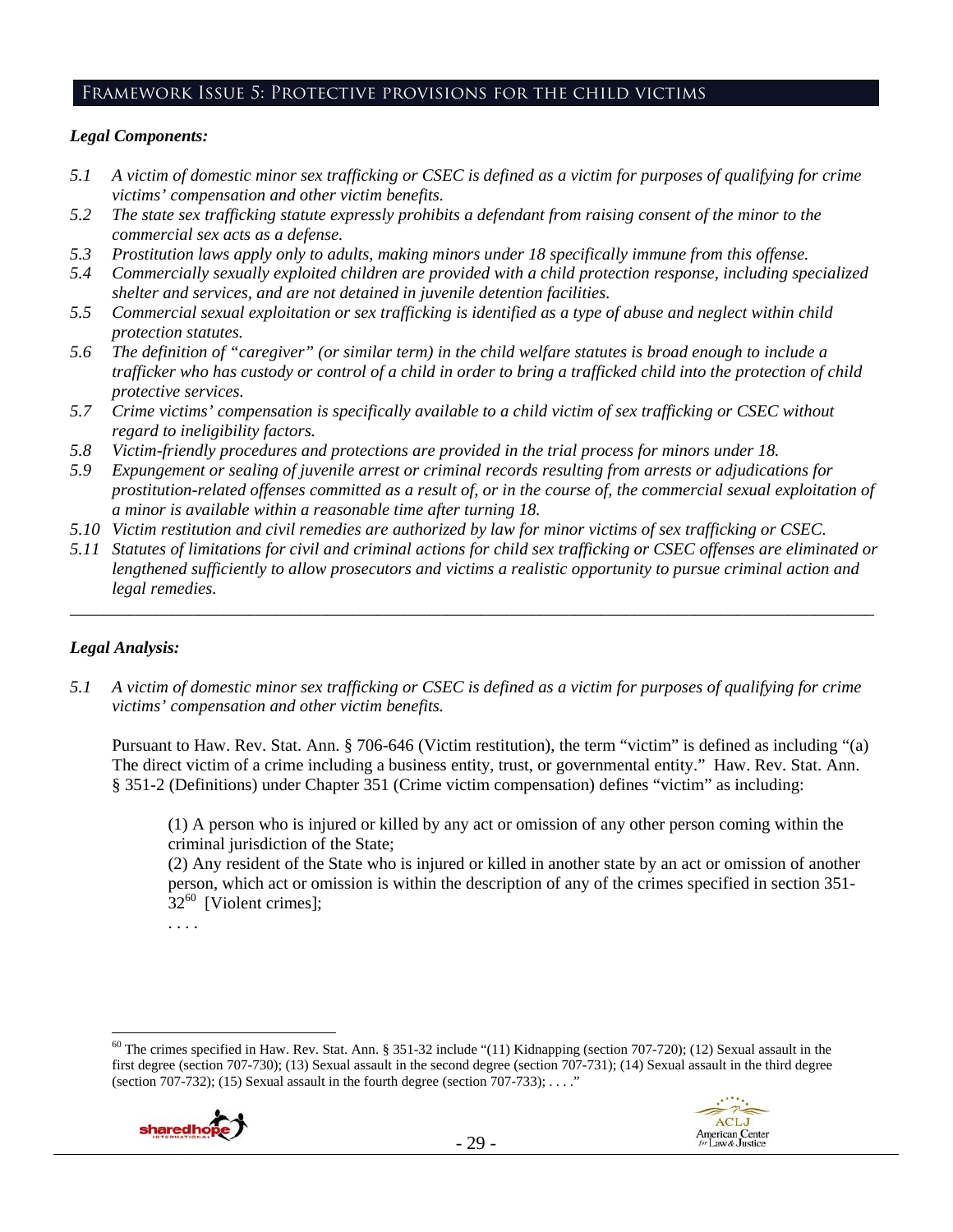*5.2 The state sex trafficking statute expressly prohibits a defendant from raising consent of the minor to the commercial sex acts as a defense.* 

CSEC laws do not refer to a defense based on the minor's consent to the commercial sex act. However, Hawaii law does not specifically prohibit a defendant from raising such a defense.

Haw. Rev. Stat. Ann. § 702-233 (Consent; general) states, "In any prosecution, the victim's consent to the conduct alleged, or to the result thereof, is a defense if the consent negatives an element of the offense or precludes the infliction of the harm or evil sought to be prevented by the law defining the offense." However, Haw. Rev. Stat. Ann. § 702-235 (Ineffective consent) states,

Unless otherwise provided by this Code or by the law defining the offense, consent does not constitute a defense if:

(1) It is given by a person who is legally incompetent to authorize the conduct alleged; or (2) It is given by a person who by reason of youth . . . is manifestly unable or known by the defendant to be unable to make a reasonable judgment as to the nature or harmfulness of the conduct alleged; or

(3) It is given by a person whose improvident consent is sought to be prevented by the law defining the offense; or

(4) It is induced by force, duress or deception.

- 5.2.1 Recommendation: Amend Haw. Rev. Stat. Ann. § 702-233 (Consent; general) to prohibit a defense based on the consent of the minor to a commercial sex act.
- *5.3 Prostitution laws apply only to adults, making minors under 18 specifically immune from this offense.*

Haw. Rev. Stat. Ann. § 712-1200 (Prostitution) and Haw. Rev. Stat. Ann. § 712-1206 (Loitering for the purpose of engaging in or advancing prostitution) do not exclude minors from prosecution for prostitution offenses.

- 5.3.1 Recommendation: Amend Haw. Rev. Stat. Ann. § 712-1200 (Prostitution) and § 712-1206 (Loitering for the purpose of engaging in or advancing prostitution) to make minors involved in prostitution immune from prosecution under these statutes and to expressly identify minors engaged in prostitution as victims of sex trafficking.
- *5.4 Commercially sexually exploited children are provided with a child protection response, including specialized shelter and services, and are not detained in juvenile detention facilities.*

Under Haw. Rev. Stat. Ann. § 587A-5(1) (Jurisdiction [Effective October 1, 2011]), of Hawaii's Child Protective Act, the court has,

[E]xclusive original jurisdiction:

(1) In a child protective proceeding concerning any child who is or was found within the State at the time specified facts and circumstances occurred, are discovered, or are reported to the department. These facts and circumstances constitute the basis for the court's finding that the child's physical or psychological health or welfare is subject to imminent harm, has been harmed, or is subject to threatened harm by the acts or omissions of the child's family.

Haw. Rev. Stat. Ann. § 587A-11 (Investigation; department powers) directs the Department of Human Services (Department) to investigate any reports it receives alleging that "a child is subject to imminent harm, has been harmed, or is subject to threatened harm." Under Haw. Rev. Stat. Ann. § 587A-11, in investigating the allegations, the Department may:



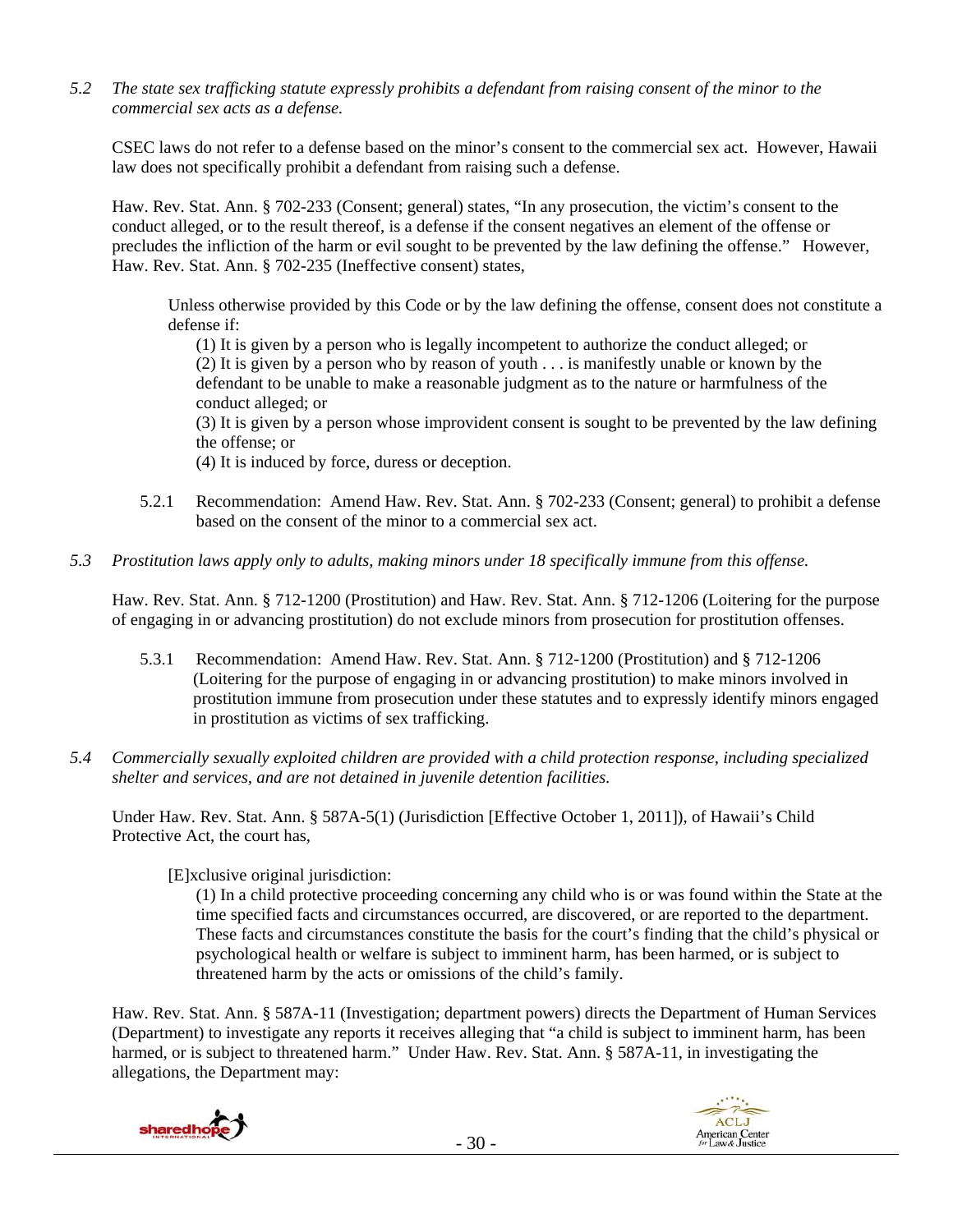(1) Enlist the cooperation and assistance of appropriate state and federal law enforcement authorities, who may conduct an investigation and, if an investigation is conducted, shall provide the department with all preliminary findings, including the results of a criminal history record check of an alleged perpetrator of harm or threatened harm to the child;

(2) Interview the child without the presence or prior approval of the child's family and temporarily assume protective custody of the child for the purpose of conducting the interview;

(3) Resolve the matter in an informal fashion that it deems appropriate under the circumstances;

(4) Close the matter if the department finds, after an assessment, that the child is residing with a caregiver who is willing and able to meet the child's needs and provide a safe and appropriate placement for the child;

(5) Immediately enter into a service plan:

(A) To safely maintain the child in the family home; or

(B) To place the child in voluntary foster care pursuant to a written agreement with the child's parent.

If the child is placed in voluntary foster care and the family does not successfully complete the service plan within three months after the date on which the department assumed physical custody of the child, the department shall file a petition. . . .

(6) Assume temporary foster custody of the child and file a petition with the court within three days, excluding Saturdays, Sundays, and holidays, after the date on which the department assumes temporary foster custody of the child, with placement preference being given to an approved relative; or (7) File a petition or ensure that a petition is filed by another appropriate authorized agency in court under this chapter.

Additionally, a child may be taken into custody pursuant to Haw. Rev. Stat. Ann. § 587A-8(a) (Protective custody by police officer without court order), which provides,

(a) A police officer shall assume protective custody of a child without a court order and without the consent of the child's family, if in the discretion of the police officer, the officer determines that:

(1) The child is subject to imminent harm while in the custody of the child's family;

(2) The child has no parent, as defined in this chapter, who is willing and able to provide a safe family home for the child;

(3) The child has no caregiver, as defined in this chapter, who is willing and able to provide a safe and appropriate placement for the child; or

(4) The child's parent has subjected the child to harm or threatened harm and the parent is likely to flee with the child.

After taking a child into protective custody, the law enforcement officer transfers protective custody to the Department of Human Services. Haw. Rev. Stat. Ann. § 587A-8(b). Once the Department of Human Services assumes custody of the child, within 3 days, the Department shall, among other things, "[a]ssume temporary foster custody of the child if, in the discretion of the department, the department determines that the child is subject to imminent harm while in the custody of the child's family." Haw. Rev. Stat. Ann. § 587-9(a)(1). Pursuant to Haw. Rev. Stat. Ann. § 587-9(a)(5) (Temporary foster custody without court order), the Department also must within three business days return the child to the parents, obtain a voluntary placement agreement for foster care from the parents, or file a petition with the court.

Pursuant to Haw. Rev. Stat. Ann. § 571-31(a) (Taking children into custody; release; notice), a law enforcement officer also may take a child into custody if the child falls within Haw. Rev. Stat. Ann. § 571-11(1) or (2) (Jurisdiction; children), which states,



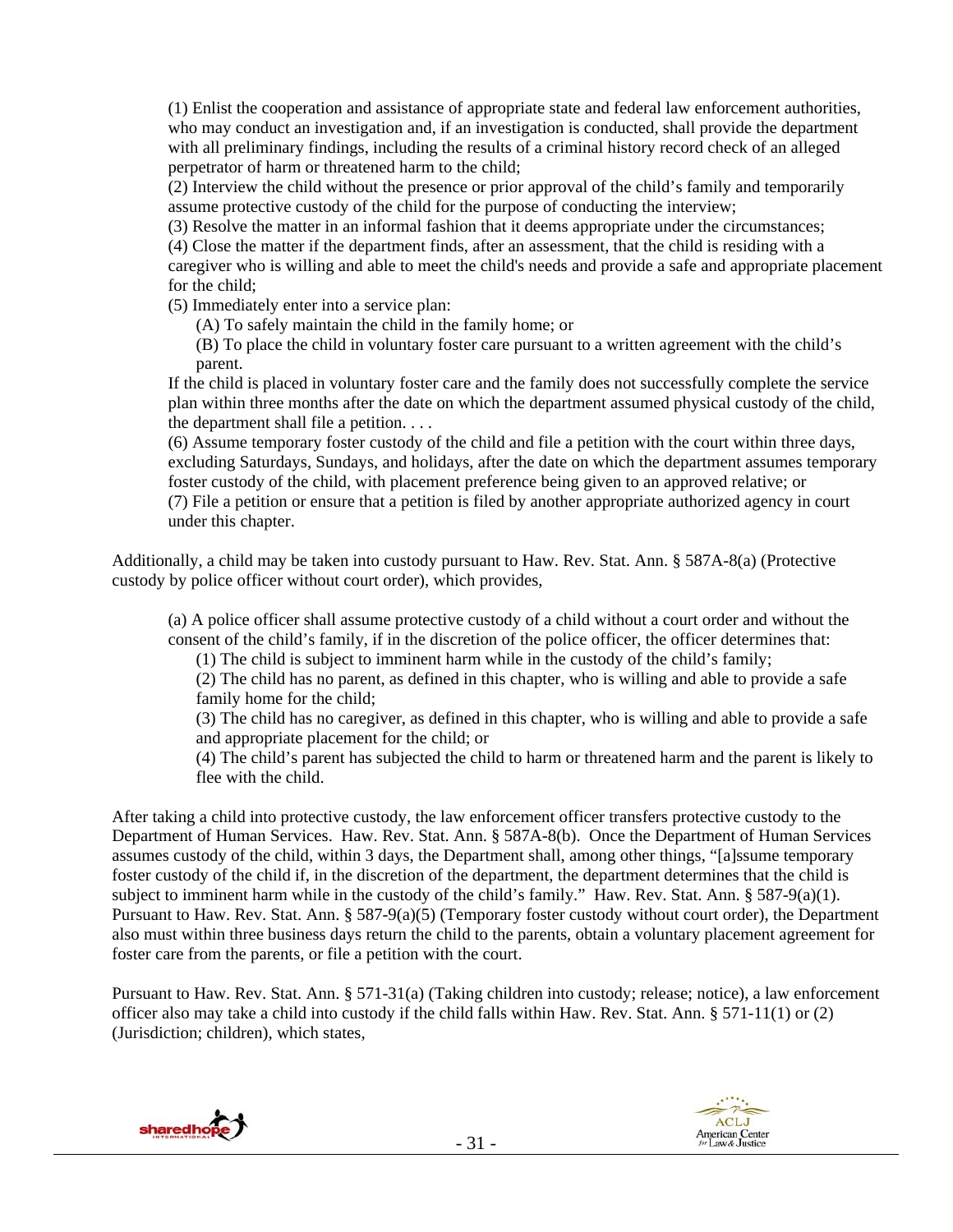Except as otherwise provided in this chapter, the court shall have exclusive original jurisdiction in proceedings:

(1) Concerning any person who is alleged to have committed an act prior to achieving eighteen years of age that would constitute a violation or attempted violation of any federal, state, or local law or municipal ordinance. Regardless of where the violation occurred, jurisdiction may be taken by the court of the circuit where the person resides, is living, or is found, or in which the offense is alleged to have occurred;

(2) Concerning any child living or found within the circuit:

(A) Who is neglected as to or deprived of educational services because of the failure of any person or agency to exercise that degree of care for which it is legally responsible; (B) Who is beyond the control of the child's parent or other custodian or whose behavior is injurious to the child's own or others' welfare;

(C) Who is neither attending school nor receiving educational services required by law whether through the child's own misbehavior or nonattendance or otherwise; or (D) Who is in violation of curfew.

Upon taking the child into custody, law enforcement shall immediately notify the child's parents, guardian, or legal custodian and under Haw. Rev. Stat. Ann. § 571-31(b) (Taking children into custody; release; notice),

The child shall be (1) released to the care of the child's parent or other responsible adult; (2) referred or delivered to the court or other designated agency with or without simultaneous release to parent or other responsible adult; or (3) taken directly to a detention facility, if the child's immediate welfare or the protection of the community requires it, or the child is subject to detention for violation of a court order of probation or protective supervision.

The child may receive informal adjustment under Haw. Rev. Stat. Ann. § 571-31.4(a) (Informal adjustment, law violators), which states,

(a) When a child reasonably believed to come within section 571-11(1) is referred to the court or other designated agency, informal adjustment may be provided to the child by an intake officer duly authorized by the family court only where the facts reasonably appear to establish prima facie jurisdiction and are admitted and where a consent is obtained from the child's parent, guardian, or legal custodian, and the child, if of sufficient age and understanding.

These informal adjustments include community service, placement at a shelter; medical or physical examinations to detect aptitude, learning disabilities, or emotional dysfunction; and participation in communitybased, neighborhood courts, or youth-initiated programs. Haw. Rev. Stat. Ann. § 571-31.4(b). Also, pursuant to Haw. Rev. Stat. Ann. § 571-31.5 (Informal adjustment, status offenders), a child determined to be a status offender pursuant to § 571-11(2) may receive informal adjustment from an intake officer of the family court if the family consents and the child understands. Informal adjustment may include placement in a nonsecure shelter in addition to the programs provided in Haw. Rev. Stat. Ann. § 571-31.4(b).

If a child believed to fall within Haw. Rev. Stat. Ann. § 571-11(1) or (2) (Jurisdiction; children), is determined unsuitable for diversion and is not released in informal adjustment, then the child is taken "to the place of detention or shelter designated by the court." Haw. Rev. Stat. Ann. § 571-32(a). Additionally, "If the court determines that the child requires care away from the child's own home but does not require secure physical restriction, the child shall be given temporary care in any available nonsecure child caring institution, foster family home, or other shelter facility." Haw. Rev. Stat. Ann. § 571-32(a). If a child is brought to a detention or shelter facility, under Haw. Rev. Stat. Ann. § 571-32(b) (Detention; shelter; release; notice),



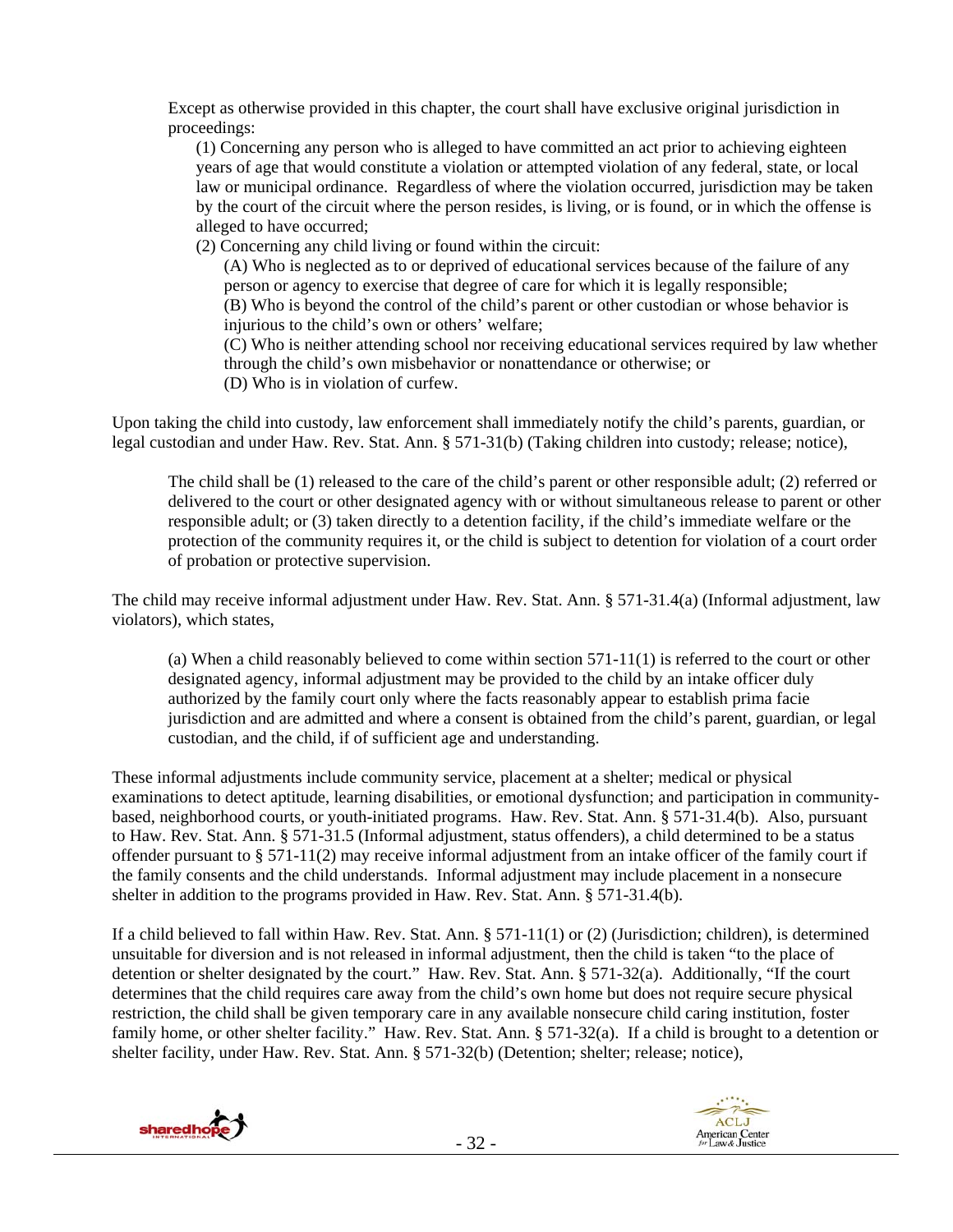Prior to acceptance of the child for detention or shelter care, a prompt inquiry must be made by a duly authorized staff member of the detention or shelter facility or officer of the court. Where it is deemed in the best interests of the child, the judge, officer, staff member, or the director of detention services may then order the child to be released, if possible, to the care of the child's parent, guardian, legal custodian, or other responsible adult, or the judge may order the child held in the facility subject to further order or placed in some other appropriate facility.

In determining whether the "immediate welfare<sup>61</sup> or the protection of the community"<sup>62</sup> requires the child's detention pursuant to Haw. Rev. Stat. Ann. § 571-31.1(c) (Standard for detention), the court will consider,

(1) The severity of the violation or violations which the child is reasonably believed to have committed; (2) The frequency with which the child is reasonably believed to have committed such or other violations;

- (3) The child's age, character, physical, and mental health;
- (4) The interpersonal relationships between the child, the family, and the community; and
- (5) Any previous history of referrals to the court.

Haw. Rev. Stat. Ann. § 571-32(d) provides that a child may not be held in detention or shelter care for more than 24 hours, "unless a petition or motion for revocation of probation, or motion for revocation of protective supervision has been filed, or unless the judge orders otherwise after a court hearing." Haw. Rev. Stat. Ann. § 571-32(d) further specifies that

[i]f there is probable cause to believe that the child comes within section 571-11(1) [by violating the law], the child may be securely detained in a certified police station cellblock or community correctional center. The detention shall be limited to six hours. In areas which are outside a standard metropolitan statistical area, the detention may be up to twenty-four hours, excluding weekends and holidays, if no detention facility for juveniles is reasonably available. Any detention in a police station cellblock or community correctional center shall provide for the sight and sound separation of the child from adult offenders.

Pursuant to Haw. Rev. Stat. Ann. § 571-32(e), (f), after a court hearing,

(e) No child may be held after the filing of a petition or motion, as specified in subsection (d) unless an order for continued detention or shelter has been made by a judge after a court hearing. If there is probable cause to believe that the child comes within section 571-11(1) [Jurisdiction; children], the child may be securely detained, following a court hearing, in a detention facility for juveniles or may be held in a shelter. If there is probable cause to believe that the child comes within section . . . 571-11(2) [Jurisdiction; children], the child may be held, following a court hearing, in a shelter but may not be

<sup>(2)</sup> A minor who is alleged to have committed an offense which caused damage to, or theft of, property; and (A) The minor's record reveals a pattern of behavior which has caused damage to, or loss of, property; and (B) Previous control measures have failed.





 $61$  Haw. Rev. Stat. Ann. § 571-31.1(b) defines "immediate welfare" as including the following situations:

<sup>(1)</sup> The minor is in physical, emotional, or psychological danger, or may be prior to the court's disposition;

<sup>(2)</sup> No parent or other responsible adult known to the decision-maker is willing and able to provide the type and degree of supervision necessary to protect the minor from that danger;

<sup>(3)</sup> No other secure facility is appropriate and available.<br><sup>62</sup> Haw. Rev. Stat. Ann. § 571-31.1(a) defines "protection of the community" as,

<sup>[</sup>A] threat to, and a necessity to protect, the person or property of others from: (1) A minor who is alleged to have committed an offense which caused physical harm, or a threat of physical harm, to another person; or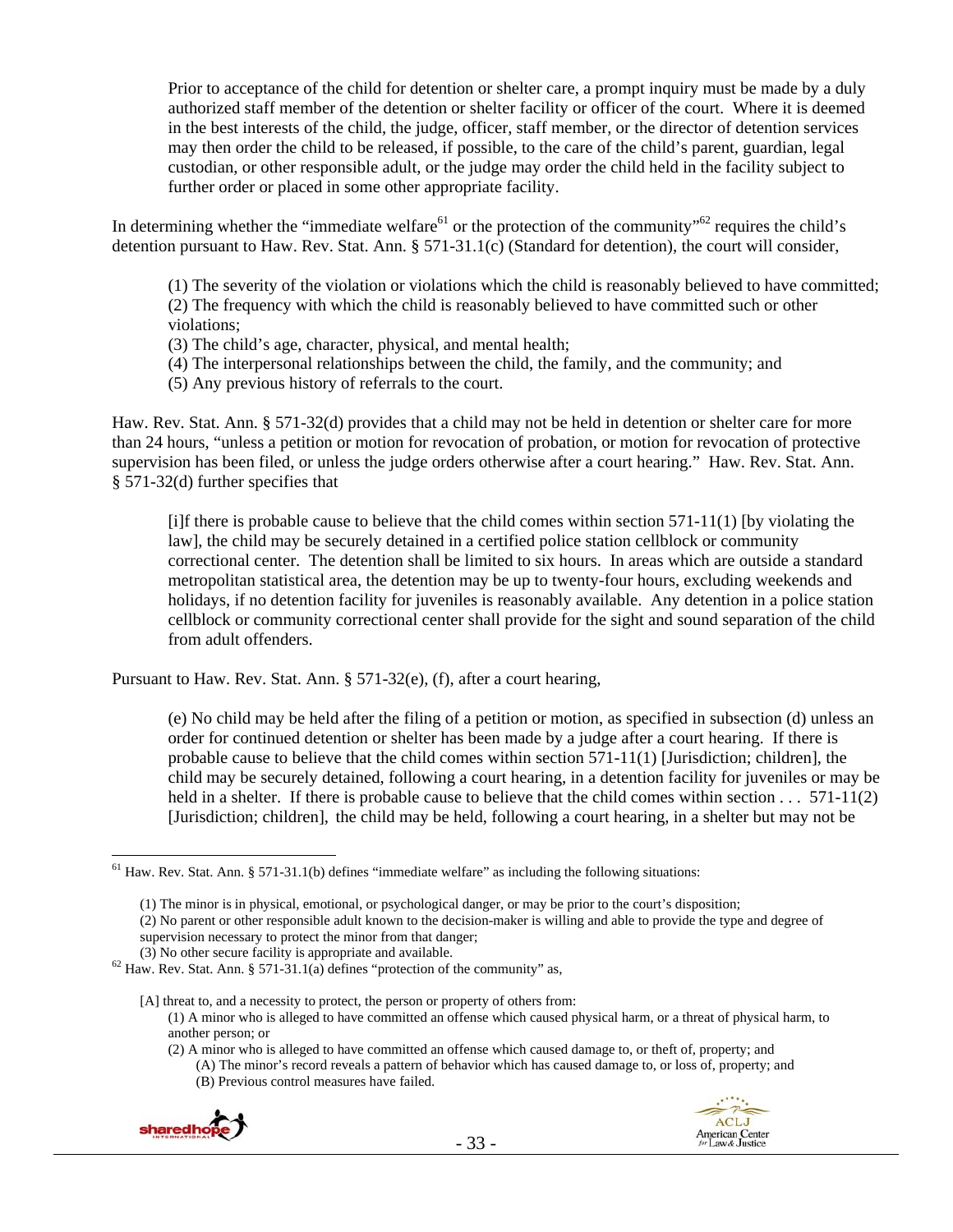securely detained in a detention facility for juveniles for longer than twenty-four hours, excluding weekends and holidays, unless the child is subject to the provisions of chapter 582, Interstate Compact on Juveniles, or chapter, Interstate Compact for Juveniles, or is allegedly in or has already been adjudicated for a violation of a valid court order, as provided under the federal Juvenile Justice and Delinquency Prevention Act of 1974, as amended.

(f) No child shall be released from detention except in accordance with this chapter.

Additionally, in determining whether a secure or nonsecure placement is appropriate, the court will "consider the minor's background, degree of involvement in illegal and anti-social activities, current behavior patterns, and any other relevant criteria to determine placement." Haw. Rev. Stat. Ann. § 571-33 (Detention and shelter facilities).

Where the court determines that a child falls within Haw. Rev. Stat. Ann. § 571-11(1) or (2), Haw. Rev. Stat. Ann. § 571-48 (Decree, if informal adjustment or diversion to a private or community agency or program has not been effected) provides that after a child is adjudicated under Haw. Rev. Stat. Ann. § 571-11(1) for violating a law, the court may fine the child, release the child on probation in his own home or another suitable facility subject to conditions imposed by the court, or transfer the child's custody to a correctional facility, agency, institution, or a private home. Haw. Rev. Stat. Ann. § 571-48(1). If the child is adjudicated under Haw. Rev. Stat. Ann. § 571-11(2) for being a status offender, then the court may order protective supervision for the child in his own home or at a suitable agency, or the court may transfer the child's custody to an agency or institution. Haw. Rev. Stat. Ann. § 571-48(2). The court may order "whatever care of treatment is authorized by law." Haw. Rev. Stat. Ann. § 571-48(5). When considering whether to transfer custody, "the court shall give primary consideration to the welfare of the child." Haw. Rev. Stat. Ann. § 571-48(6). Except as authorized in chapter 352 (Hawaii Youth Correctional Facilities), an institution that receives custody of the child may not transfer the child to an adult facility. Haw. Rev. Stat. Ann. § 571-48(4).

5.4.1 Recommendation: Establish a mandatory response law directing any minor who is a victim of sex trafficking away from the criminal justice system and into a child protective services system.

## *5.5 Commercial sexual exploitation or sex trafficking is identified as a type of abuse and neglect within child protection statutes.*

Under Chapter 588 (Children's Justice Program), Haw. Rev. Stat. Ann. § 588-2 (Definitions of child abuse) defines, "child sexual abuse" as including "any of the offenses described under chapter 707, part V [Sexual offenses], when committed against a person under the age of eighteen years or as set forth in paragraph (2) of the definition of 'harm' in section 587A-4."63

Under Chapter 350 (Child Abuse), Haw. Rev. Stat. Ann. § 350-1 (Definitions) defines "child abuse or neglect" as the following:

[A]cts or omissions of any person who, or legal entity which, is in any manner or degree related to the child, is residing with the child, or is otherwise responsible for the child's care, that have resulted in the physical or psychological health or welfare of the child, who is under the age of eighteen, to be harmed, or to be subject to any reasonably foreseeable, substantial risk of being harmed. The acts or omissions are indicated for the purposes of reports by circumstances that include but are not limited to: . . .

 $\overline{a}$  $63$  Haw. Rev. Stat. Ann. § 587A-4 defines "harm" in the second paragraph as "damage or injury to a child's physical or psychological health or welfare, where: . . . (2) The child has been the victim of sexual contact or conduct, including sexual assault; sodomy; molestation; sexual fondling; incest; prostitution; obscene or pornographic photographing, filming, or depiction; or other similar forms of sexual exploitation."



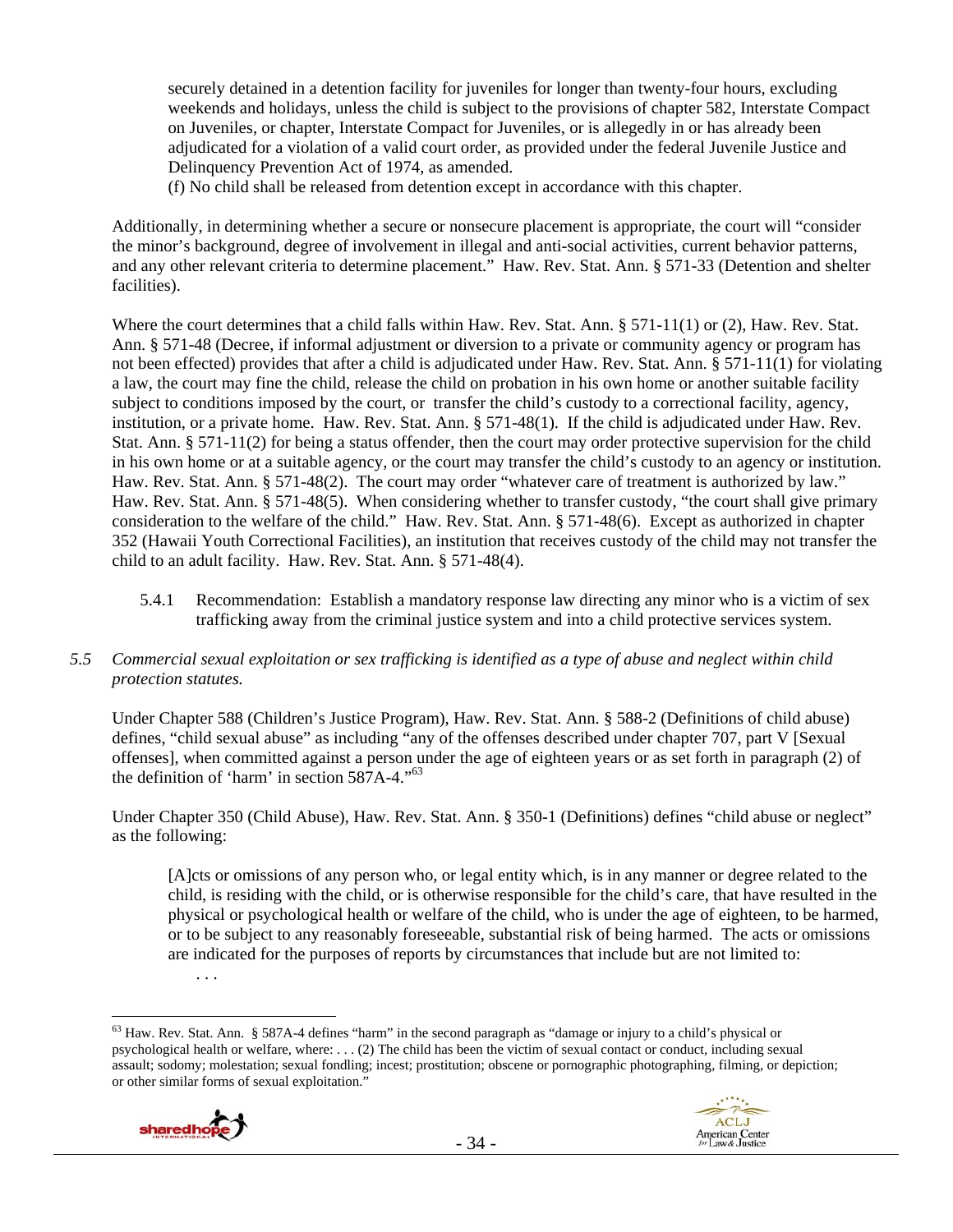(2) When the child has been the victim of sexual contact or conduct, including, but not limited to, sexual assault as defined in the penal code, molestation, sexual fondling, incest, or prostitution; obscene or pornographic photographing, filming, or depiction; or other similar forms of sexual exploitation;

. . . .

Haw. Rev. Stat. Ann. § 346-1 (Definitions) defines for Chapter 346 (Department of Human Services) "abused or neglected" as "subjected to 'harm', 'imminent harm', or 'threatened harm' as defined in section 587-2 [now 587A-4]."

However, the definitions section under Hawaii's Child Protective Act, codified at Haw. Rev. Stat. Ann. § 587A-4, does not expressly define abuse or neglect.

- 5.5.1 Recommendation: Amend Haw. Rev. Stat. Ann. § 587A-4 (Definitions) to refer to the definition of "child abuse or neglect" found under Haw. Rev. Stat. Ann. § 350-1 (Child abuse).
- *5.6 The definition of "caregiver" (or similar term) in the child welfare statutes is broad enough to include a trafficker who has custody or control of a child in order to bring a trafficked child into the protection of child protective services.*

Under Chapter 587A (Child Protective Act), Haw. Rev. Stat. Ann. §587A-4 (Definitions) defines a "caregiver" as "an adult who is not a child's parent or legal and physical custodian, and with whom the child has been residing for at least six months with the verbal or written consent of the child's legal and physical custodian. The status of 'caregiver' as used in this chapter does not pertain to court-ordered or voluntary foster placement." Unless the consent requirement is interpreted broadly, or a trafficker has obtained consent from the child's legal or physical custodian, this definition may not be broad enough to cover all situations in which the trafficker is in control of a child.

- 5.6.1 Recommendation: Amend Haw. Rev. Stat. Ann. §587A-4 (Definitions) to broaden the definition of "caregiver" to include a person who has control over a minor without parental consent.
- *5.7 Crime victims' compensation is specifically available to a child victim of sex trafficking or CSEC without regard to ineligibility factors.*

Hawaii's Crime Victim Compensation Act (Haw. Rev. Stat. Ann. § 351-1 *et. seq.*) was enacted to provide compensation for victims of specified crimes. Haw. Rev. Stat. Ann. § 351-2 (Definitions) under Chapter 351 (Crime Victim Compensation) defines "victim" as including the following:

(1) A person who is injured or killed by any act or omission of any other person coming within the criminal jurisdiction of the State;

(2) Any resident of the State who is injured or killed in another state by an act or omission of another person, which act or omission is within the description of any of the crimes specified in section 351-  $32^{64}$  [Violent crimes];

. . . .

Certain crimes specified in Haw. Rev. Stat. Ann. § 351-32 could apply to prostituted children, including Haw. Rev. Stat. Ann. § 707-730 (Sexual assault in the first degree), § 707-732 (Sexual assault in the third degree), and § 707-720 (Kidnapping).





<sup>64</sup> *See supra* note 60.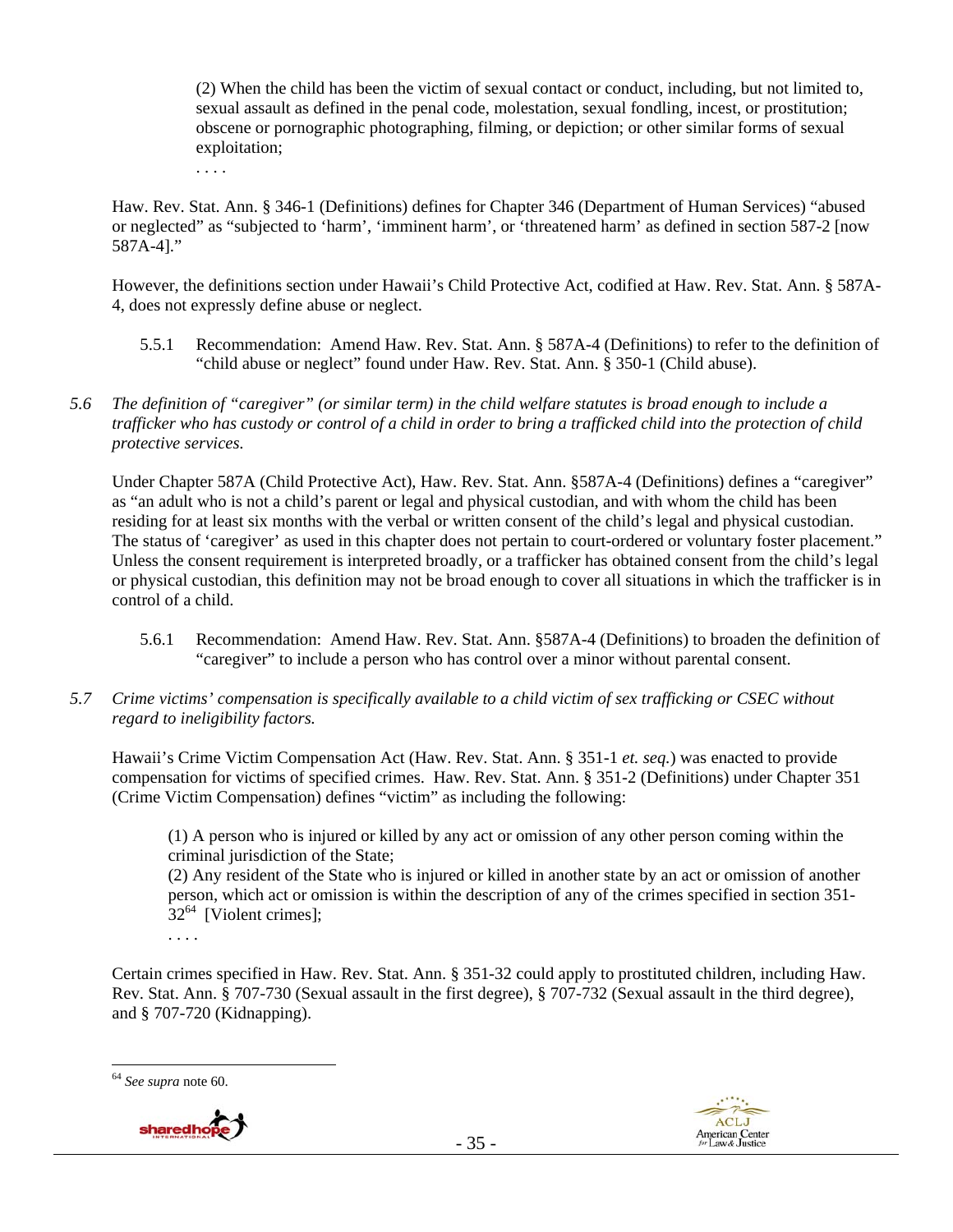However, Haw. Rev. Stat. Ann. § 351-31(c) (Eligibility for compensation) presents ineligibility criteria that threaten victims of domestic minor sex trafficking. Haw. Rev. Stat. Ann. § 351-31(c) states,

In determining whether to make an order under this section, the commission may consider any circumstances it determines to be relevant, and the commission shall consider the behavior of the victim, and whether, because of provocation or otherwise, the victim bears any share of responsibility for the crime that caused the victim's injury or death and the commission shall reduce the amount of compensation in proportion to the amount of responsibility for the crime which caused the victim's injury or death; provided that if the proportion is greater than the responsibility of the person who committed the act or omission or, in the case of more than one person, the aggregate responsibility of such persons because of whom compensation is sought, the commission shall not award any compensation to the victim.

5.7.1 Recommendation: Amend Haw. Rev. Stat. Ann. § 351-31(c) (Eligibility for compensation) to make an exception for victims of commercial sexual exploitation of children to ensure these victims will not be found to bear responsibility for the crimes committed as a result of their trafficking.

#### *5.8 Victim-friendly procedures and protections are provided in the trial process for minors under 18.*

Several victim-friendly criminal justice procedures and protections are statutorily provided for minor victimwitnesses. Haw. Rev. Stat. Ann. § 621-28 (Accompaniment of children at judicial proceedings) states,

A child less than fourteen years of age, involved in a judicial proceeding, including a grand jury proceeding, shall have the right to be accompanied by a parent, a victim/witness counselor, or other adult designated by the court. The accompanying person may be placed side by side with the child at the discretion of the presiding judge or court officer; provided that this position does not interfere with the proceedings of the court. The accompanying person shall not communicate in any manner with the child unless directed by the presiding judge or court officer.

In addition, the Hawaii Rules of Evidence (Haw. R. Evid.) include several provisions that afford children extra protections. Haw. R. Evid. 616 (Televised testimony of a child) provides,

In any prosecution of an abuse offense or sexual offense alleged to have been committed against a child less than eighteen years of age at the time of the testimony, the court may order that the testimony of the child be taken in a room other than the courtroom and be televised by two-way closed circuit video equipment to be viewed by the court, the accused, and the trier of fact, if the court finds that requiring the child to testify in the physical presence of the accused would likely result in serious emotional distress to the child and substantial impairment of the child's ability to communicate. During the entire course of such a procedure, the attorneys for the defendant and for the State shall have the right to be present with the child, and full direct and cross-examination shall be available as a matter of right.

The use of reputation or opinion evidence of the past sexual behavior of a victim of a sexual offense is limited. Under Haw. R. Evid. 412 (Sexual offense and sexual harassment cases; relevance of victim's past behavior), in criminal cases where the defendant is accused of a sexual offense, "reputation or opinion evidence of the past sexual behavior of an alleged victim of the sexual offense is not admissible to prove the character of the victim to show action in conformity therewith." Haw. R. Evid. 412(a). Furthermore, under Haw. R. Evid. 412(b),

Notwithstanding any other provision of law, in a criminal case in which a person is accused of a sexual offense, evidence of an alleged victim's past sexual behavior other than reputation or opinion evidence is not admissible to prove the character of the victim to show action in conformity therewith, unless the evidence is:



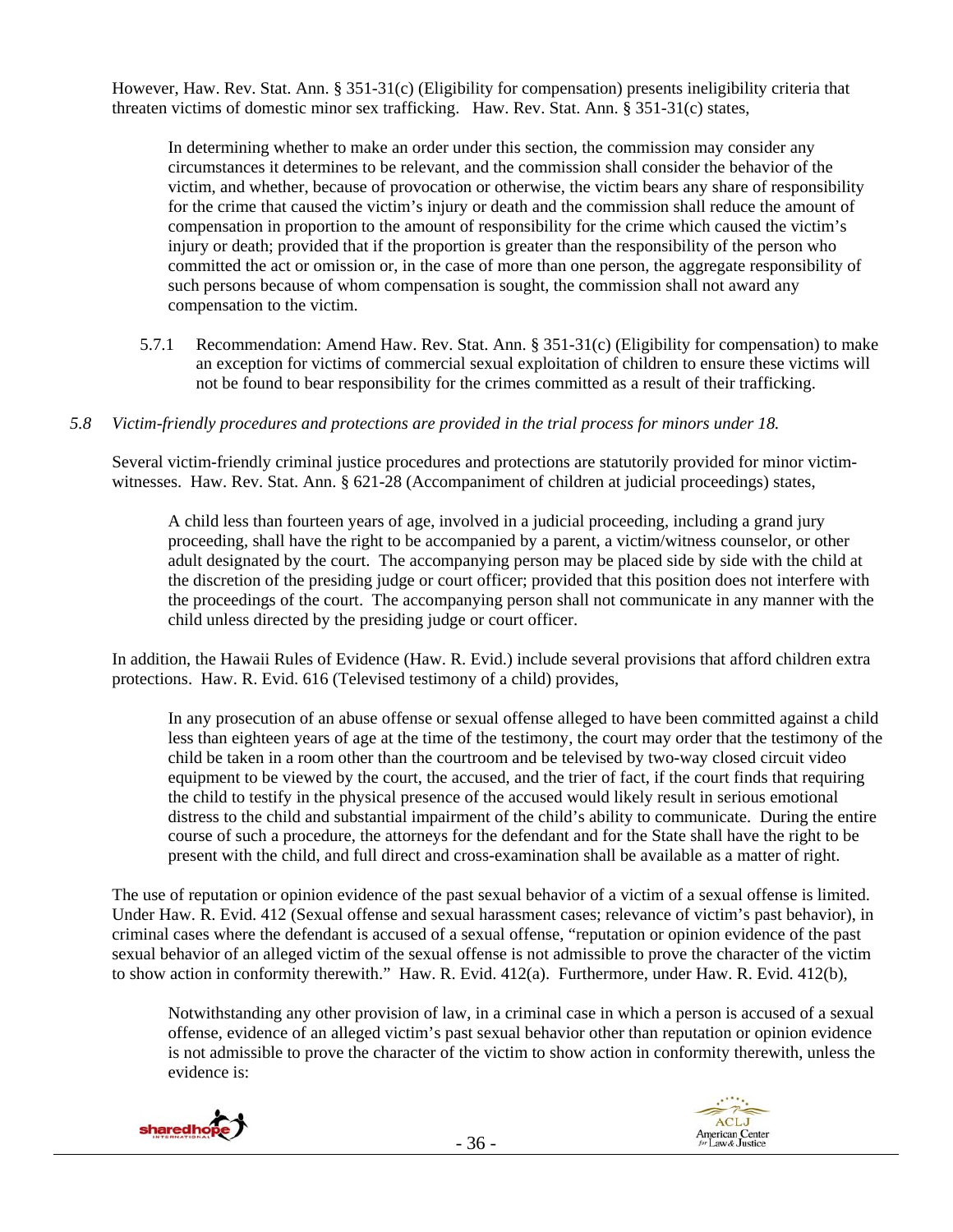$(1)$  Admitted in accordance with subsection  $(c)(1)$  and  $(2)$  and is constitutionally required to be admitted; or

(2) Admitted in accordance with subsection (c) and is evidence of:

(A) Past sexual behavior with persons other than the accused, offered by the accused upon the issue of whether the accused was or was not, with respect to the alleged victim, the source of semen or injury; or

(B) Past sexual behavior with the accused and is offered by the accused upon the issue of whether the alleged victim consented to the sexual behavior with respect to which sexual assault is alleged.

Somewhat more limited protections exist in civil cases under Haw. R. Evid. 412(d), which provides, "In any civil action alleging conduct which constitutes a sexual offense or sexual harassment, opinion evidence, reputation evidence, and evidence of specific instances of plaintiff's sexual conduct, or any of such evidence, is not admissible by the defendant to prove consent by the plaintiff or the absence of injury to the plaintiff, unless the injury alleged by the plaintiff is in the nature of loss of consortium." Haw. R. Evid. 412(d)'s prohibition is not "applicable to evidence of the plaintiff's sexual conduct with the alleged perpetrator," and if the victim introduces evidence, including testimonial evidence, relating to the victim's own sexual conduct, "the defendant may cross-examine the witness who gives the testimony and offer relevant evidence limited specifically to the rebuttal of the evidence introduced by the plaintiff or given by the plaintiff." Haw. R. Evid. 412(e), (f). Notably, these protections in civil cases do not extend to situations in which the defendant seeks to introduce evidence of the victim plaintiff's past sexual conduct to impeach the credibility of the victim-plaintiff. Haw. R. Evid. 412(g).

- 5.8.1 Recommendation: Amend Haw. R. Evid. 412 (Sexual offense and sexual harassment cases; relevance of victim's past behavior) to expressly include within its protections testifying victims of domestic minor sex trafficking and commercial sexual exploitation crimes.
- *5.9 Expungement or sealing of juvenile arrest or criminal records resulting from arrests or adjudications for prostitution-related offenses committed as a result of, or in the course of, the commercial sexual exploitation of a minor is available within a reasonable time after turning 18.*

Pursuant to Haw. Rev. Stat. Ann. § 571-88 (Orders expunging juvenile arrest records),

(a) The court may issue an order expunging<sup>65</sup> a juvenile arrest record of a person upon written application by the person or, if the person is a minor, the minor's parent or guardian; provided the arrest was made pursuant to section 571-11(1)<sup>66</sup> or (2)<sup>67</sup> and the arrest record<sup>68</sup> meets the following criteria:

- (1) The matter was not referred to the prosecuting attorney or the family court and:
	- (A) The person was not counseled and released by the police; or
	- (B) The person was counseled and released by the police and the person has become an adult; or
- (2) The matter was referred to the prosecuting attorney or family court and:
	- (A) The person was not adjudicated responsible by the court; or
		- (B) The matter was dismissed with prejudice.

<sup>&</sup>lt;sup>67</sup> *See supra* Section 5.4.<br><sup>67</sup> *See supra* Section 5.4. 68 Haw. Rev. Stat. Ann. § 571-88(e) defines "arrest record" as "any record maintained by a county police department or the department of the attorney general under chapters 846 and 846D, relating to the arrest of the minor for a specific offense, including fingerprints taken during the arrest and maintained under section 846-2.5(b)."



<sup>65</sup> Haw. Rev. Stat. Ann. § 571-88(e) defines "expunge" as "a process defined by agency policy in which records are segregated and kept confidential, or destroyed."<br>  $\frac{66}{6}$  See supra Section 5.4.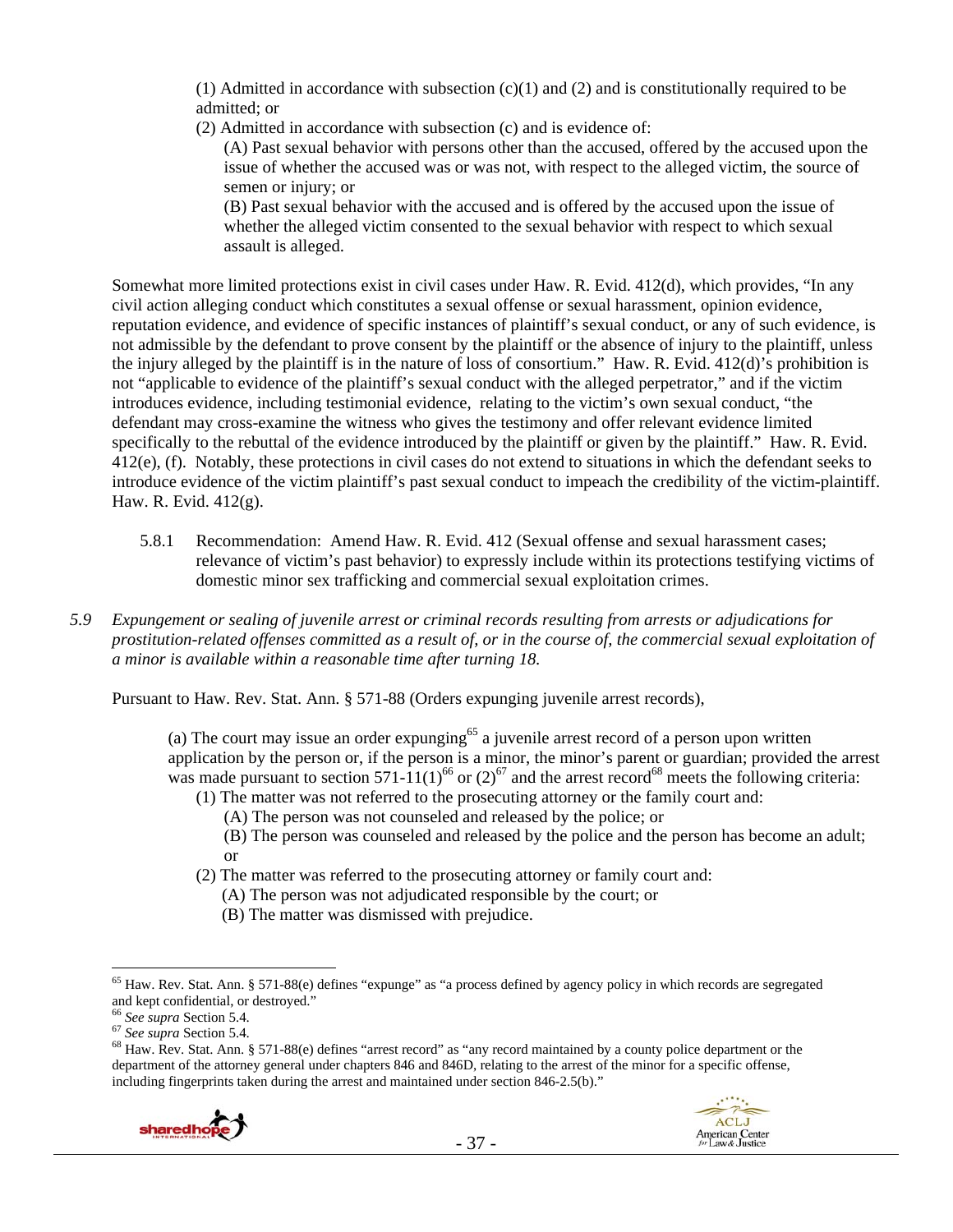(b) Before issuing an order to expunge an arrest record of a matter that was never referred to the court, the court shall consult with the prosecuting attorney in the appropriate circuit. . . . .

5.9.1 Recommendation: Enact a law that allows for the expungement of arrest records incurred by domestic minor sex trafficking victims as a result of their being trafficked.

## *5.10 Victim restitution and civil remedies are authorized by law for minor victims of sex trafficking or CSEC.*

Civil remedies are available under Chapter 663J (Liability for coercion into prostitution). Haw. Rev. Stat. Ann. § 663J-3 (Cause of action for coercion into prostitution) states,

An individual has a cause of action against a person who:

- (1) Coerced<sup>69</sup> the individual into prostitution;
- (2) Coerced the individual to remain in prostitution;

(3) Used coercion to collect or receive any of the individual's earnings derived from prostitution; or (4) Hired, or attempted to hire the individual to engage in prostitution, when a reasonable person would believe that the individual was coerced into prostitution by another person. Paragraph (3) shall not apply to minor children who are dependent on the individual and who may have benefited from or been supported by the individual's earnings derived from prostitution.

Damages are assessed pursuant to Haw. Rev. Stat. Ann. § 663J-5 (Damages), which states,

A person entitled to bring an action under section 663J-3 may recover all of the following damages:

- (1) Economic damages proximately caused by coercion into prostitution;
- (2) Noneconomic damages proximately caused by coercion into prostitution;
- (3) Exemplary damages;
- (4) Reasonable attorney's fees; and
- (5) Costs of suit, including reasonable expenses for expert testimony.

Pursuant to Haw. Rev. Stat. Ann. § 706-646 (Victim restitution),

(2) The court shall order the defendant to make restitution for reasonable and verified losses suffered by the victim or victims as a result of the defendant's offense when requested by the victim. The court shall order restitution to be paid to the crime victim compensation commission in the event that the victim has been given an award for compensation under chapter 351. If the court orders payment of a fine in addition to restitution or a compensation fee, or both, the payment of restitution and compensation fee shall have priority over the payment of the fine, and payment of restitution shall have priority over payment of a compensation fee.

(3) In ordering restitution, the court shall not consider the defendant's financial ability to make restitution in determining the amount of restitution to order. The court, however, shall consider the defendant's financial ability to make restitution for the purpose of establishing the time and manner of payment. The court shall specify the time and manner in which restitution is to be paid. Restitution shall be a dollar amount that is sufficient to reimburse any victim fully for losses, including but not limited to:

. . .

(b) Medical expenses; and

(c) Funeral and burial expenses incurred as a result of the crime.





<sup>69</sup> *See supra* note 32.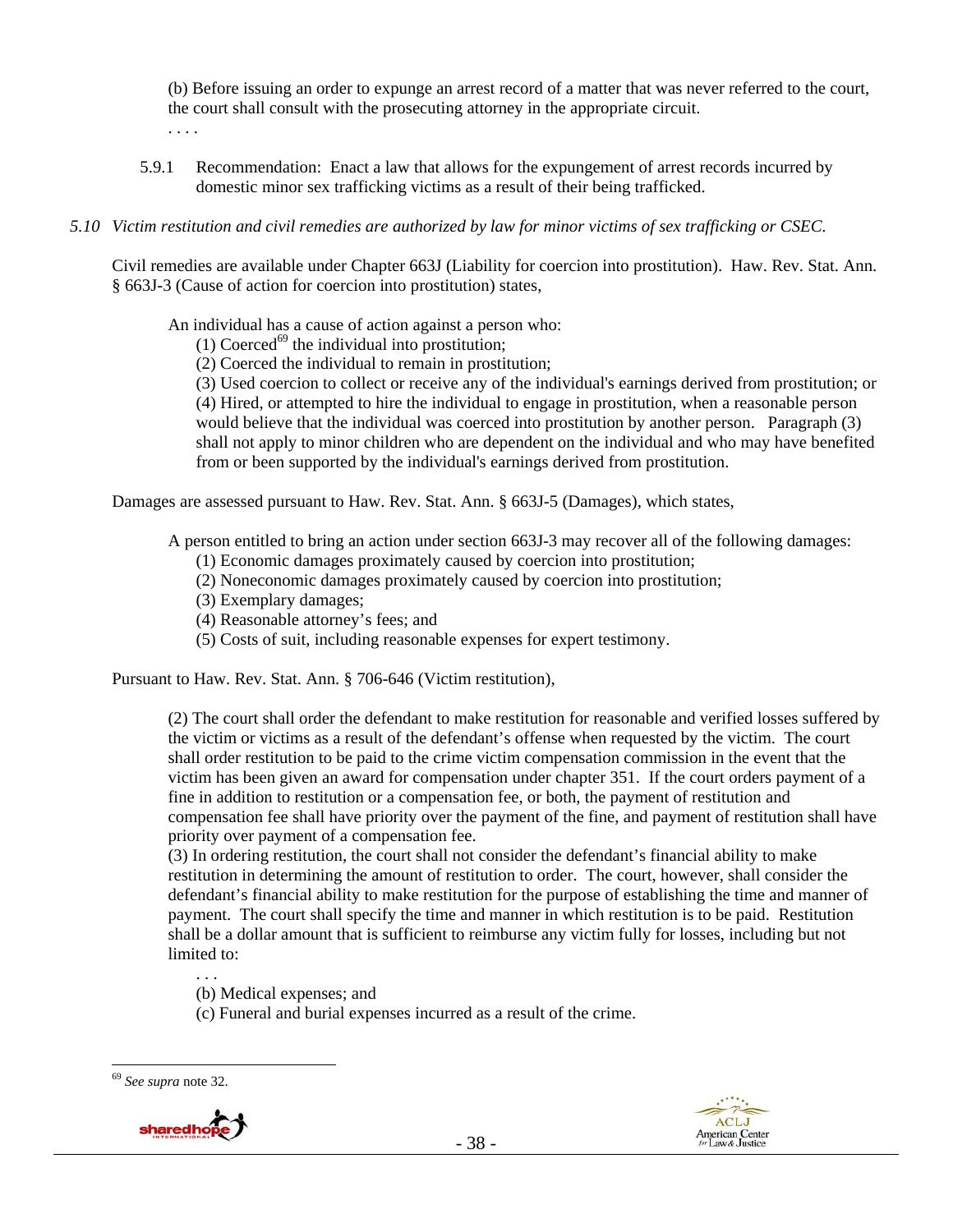(4) The restitution ordered shall not affect the right of a victim to recover under section 351-33 [Award for compensation] or in any manner provided by law; provided that any amount of restitution actually recovered by the victim under this section shall be deducted from any award under section 351-33.

Furthermore a person injured as a result of a travel agency or charter tour operator engaging in "promoting travel for prostitution" has a claim under Haw. Rev. Stat. Ann. § 468L-10 (Consumer right of action), which states the following:

Any person who suffers damage as a result of a violation of this chapter shall be entitled to injunctive relief restraining further violations, and may sue to recover damages in any circuit court of the State, and, if successful, shall recover three times the actual damages or \$1,000, whichever is greater. In any action brought under this chapter, the prevailing party shall be entitled to the recovery of costs of suit, including reasonable attorney's fees.

Additionally, under Haw. Rev. Stat. Ann. § 468L-8 (Restitution), "Any person who engages in an act or practice that violates any provision of this chapter or rules adopted pursuant hereto may be ordered by a court of proper jurisdiction to make restitution to all persons injured by the act or practice."

In addition, if the activities of a trafficker or facilitator of domestic minor sex trafficking are prohibited under Haw. Rev. Stat. Ann. Chapter 842 (Organized crime), the victim can sue the trafficker or facilitator to recover damages the victim has sustained under Haw. Rev. Stat. Ann. § 842-8(c) (Civil remedies), which reads in part, "[a]ny person injured in the person's business or property by reason of a violation of this chapter [Organized crime] may sue therefor in any appropriate court and shall recover the damages the person sustains and the cost of the suit, including a reasonable attorney's fee."

*5.11 Statutes of limitations for civil and criminal actions for child sex trafficking or CSEC offenses are eliminated or lengthened sufficiently to allow prosecutors and victims a realistic opportunity to pursue criminal action and legal remedies.* 

With regard to criminal prosecutions, Haw. Rev. Stat. Ann. § 701-108 (Time limitations) states,

(2) Except as otherwise provided in this section, prosecutions for other offenses are subject to the following periods of limitation:

(b) A prosecution for a class A felony must be commenced within six years after it is committed; (c) A prosecution for any felony under part IX of chapter 708 [Computer crime] must be commenced within five years after it is committed;

(d) A prosecution for any other felony must be commenced within three years after it is committed; (e) A prosecution for a misdemeanor or parking violation must be commenced within two years after it is committed; and

(f) A prosecution for a petty misdemeanor or a violation other than a parking violation must be commenced within one year after it is committed.

. . . . (6) The period of limitation does not run:

(a) During any time when the accused is continuously absent from the State or has no reasonably ascertainable place of abode or work within the State, but in no case shall this provision extend the period of limitation by more than four years from the expiration of the period of limitation prescribed in subsection (2);

(b) During any time when a prosecution against the accused for the same conduct is pending in this State; or



. . .

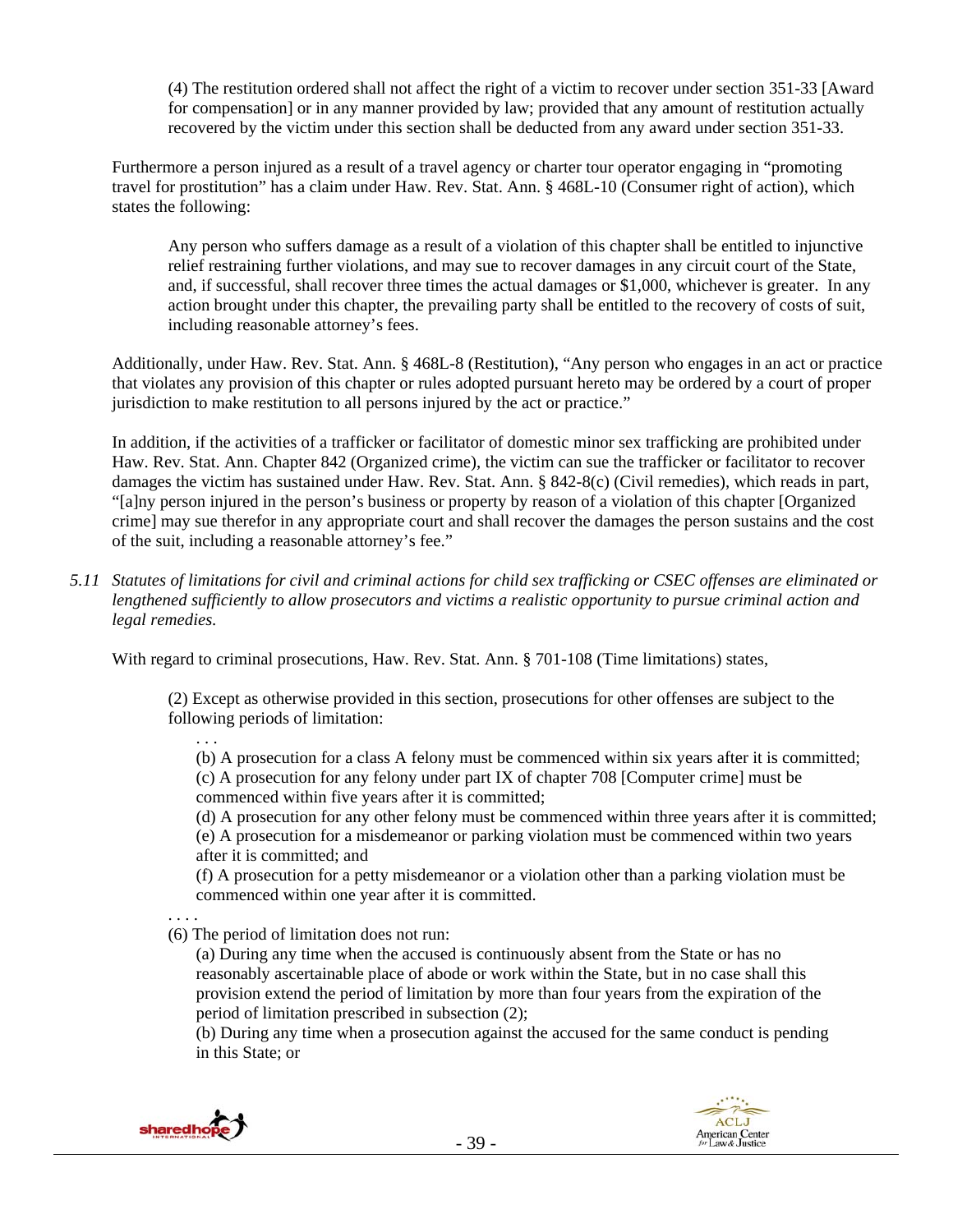(c) For any felony offense under chapter 707, part V [Sexual offenses] or VI [Child abuse], during any time when the victim is alive and under eighteen years of age.

Thus, the statute of limitations for sexual offenses against minors under Haw. Rev. Stat. Ann. Chapter 707 is tolled as long as the victim is alive and less than 18 years old. Haw. Rev. Stat. Ann. § 701-108(6)(c).

With regard to civil actions, pursuant to Haw. Rev. Stat. Ann. § 657-1(4) (Six years), "[p]ersonal actions of any nature whatsoever not specifically covered by the laws of the State" may be commenced within six years after the cause of action occurred. Under Haw. Rev. Stat. Ann. § 657-13 (Infancy, insanity, imprisonment), if any person "entitled to bring any action specified in this part," with certain exceptions, is under 18 or is incarcerated for a term less than life "at the time the cause of action accrued," that person is "at liberty to bring such actions within the respective times limited in this part, after the disability is removed or at any time while the disability exists." Haw. Rev. Stat. Ann.  $\S 657-13(1)$ , (3).

The statute of limitations for a civil claim under Haw. Rev. Stat. § 663J-3 (Cause of action for coercion into prostitution), is set forth in Haw. Rev. Stat. Ann. § 663J-7 (Statute of limitations) which states,

(a) A claim under this chapter may not be brought against a person more than two years after an act of promoting prostitution by coercion by that person.

(b) The limitation period provided for in this chapter is tolled:

(1) During the minority of the individual who engages in prostitution; or

(2) Any time there is a criminal offense investigation being actively conducted against the defendant by a governmental agency or there is a criminal offense charge, information, or indictment pending against the defendant.



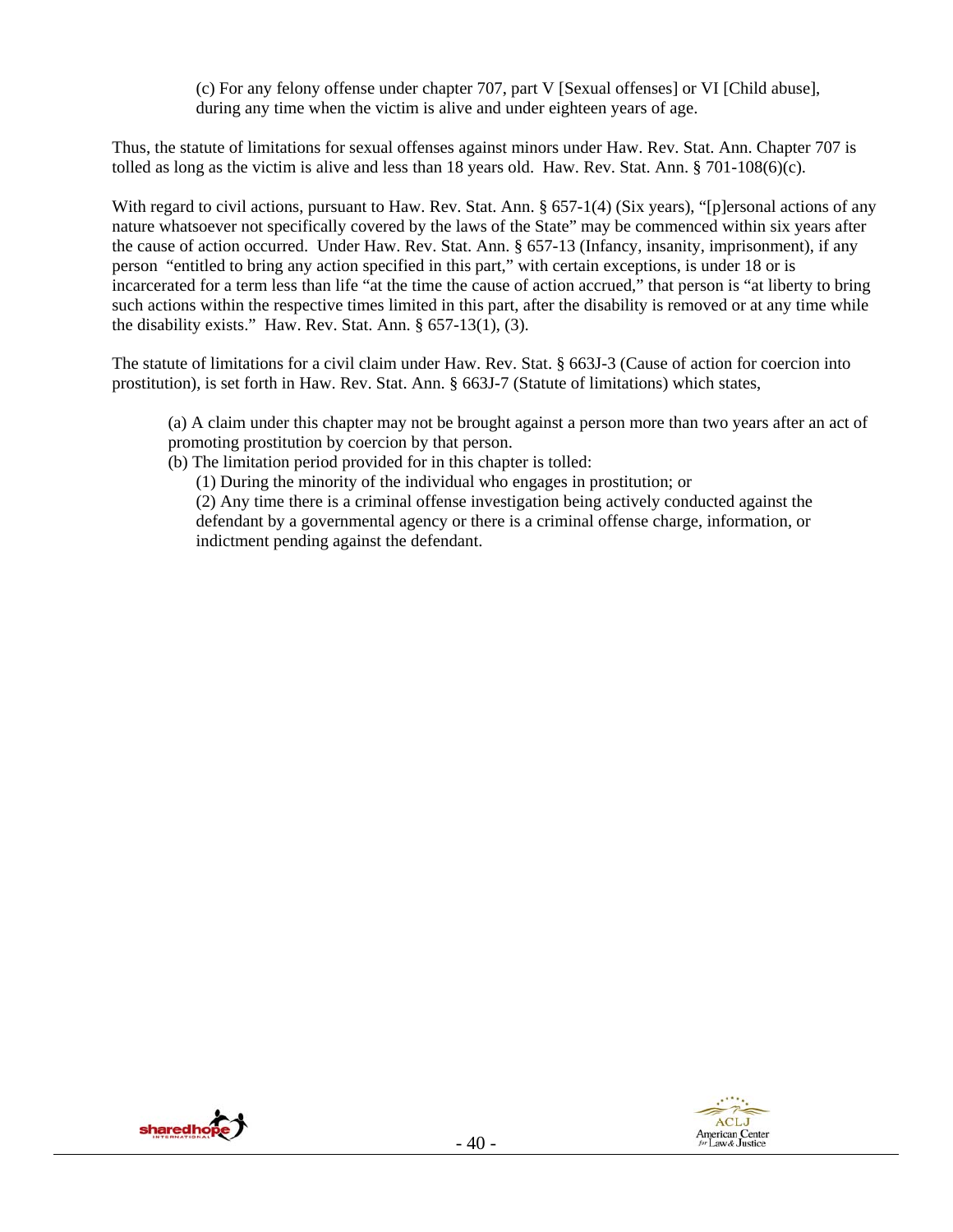#### Framework Issue 6: Criminal justice tools for investigation and prosecutions

#### *Legal Components:*

- *6.1 Training on human trafficking and domestic minor sex trafficking for law enforcement is statutorily mandated.*
- *6.2 Single party consent to audiotaping is permitted in law enforcement investigations.*
- *6.3 Domestic minor sex trafficking investigations may use wiretapping to investigate the crime.*
- *6.4 Using a law enforcement decoy posing as a minor to investigate buying or selling of commercial sex acts is not a defense to soliciting, purchasing, or selling sex with a minor.*
- *6.5 Using the Internet to investigate buyers and traffickers is a permissible investigative technique.*
- *6.6 Law enforcement and child welfare agencies are mandated to promptly report missing and recovered children. \_\_\_\_\_\_\_\_\_\_\_\_\_\_\_\_\_\_\_\_\_\_\_\_\_\_\_\_\_\_\_\_\_\_\_\_\_\_\_\_\_\_\_\_\_\_\_\_\_\_\_\_\_\_\_\_\_\_\_\_\_\_\_\_\_\_\_\_\_\_\_\_\_\_\_\_\_\_\_\_\_\_\_\_\_\_\_\_\_\_\_\_\_\_*

## *Legal Analysis:*

*6.1 Training on human trafficking and domestic minor sex trafficking for law enforcement is statutorily mandated.* 

Training on domestic minor sex trafficking is not mandated by law. However, Haw. Rev. Stat. Ann. § 350-1.15 (Orientation and training) requires the Hawaii Department of Social Services to "offer periodic orientation and training to those responsible for making child abuse and neglect reports pursuant to 350-1.1 [Reports]."

- 6.1.1 Recommendation: Amend Haw. Rev. Stat. Ann. § 350-1.15 (Orientation and training) to require the Department of Social Services to provide training specifically addressing domestic minor sex trafficking.
- *6.2 Single party consent to audiotaping is permitted in law enforcement investigations.*

Single party consent to audio-taping is permissible in Hawaii. Under Haw. Rev. Stat. Ann. § 803-42(b)(4) (Interception, access, and disclosure of wire, oral, or electronic communications, use of pen register, trap and trace device, and mobile tracking device prohibited), it is not illegal "for a person acting under color of law to intercept a wire, oral, or electronic communication, when the person is a party to the communication or one of the parties to the communication has given prior consent to the interception." Additionally, pursuant to Haw. Rev. Stat. Ann. § 803-42(b)(3),

It shall not be unlawful under this part for a person not acting under color of law to intercept a wire, oral, or electronic communication when the person is a party to the communication or when one of the parties to the communication has given prior consent to the interception unless the communication is intercepted for the purpose of committing any criminal or tortious act in violation of the Constitution or laws of the United States or of this State.

*6.3 Domestic minor sex trafficking investigations may use wiretapping to investigate the crime.* 

Offenses related to domestic minor sex trafficking are not included as crimes for which a wiretapping order may be issued. Under Haw. Rev. Stat. Ann. § 803-44 (Application for court order to intercept wire, oral, or electronic communications), certain persons, as set forth in the statute, can seek a court order for wiretapping for the following crimes:

(1) Murder; (2) Kidnapping; (3) Labor trafficking in the first degree;



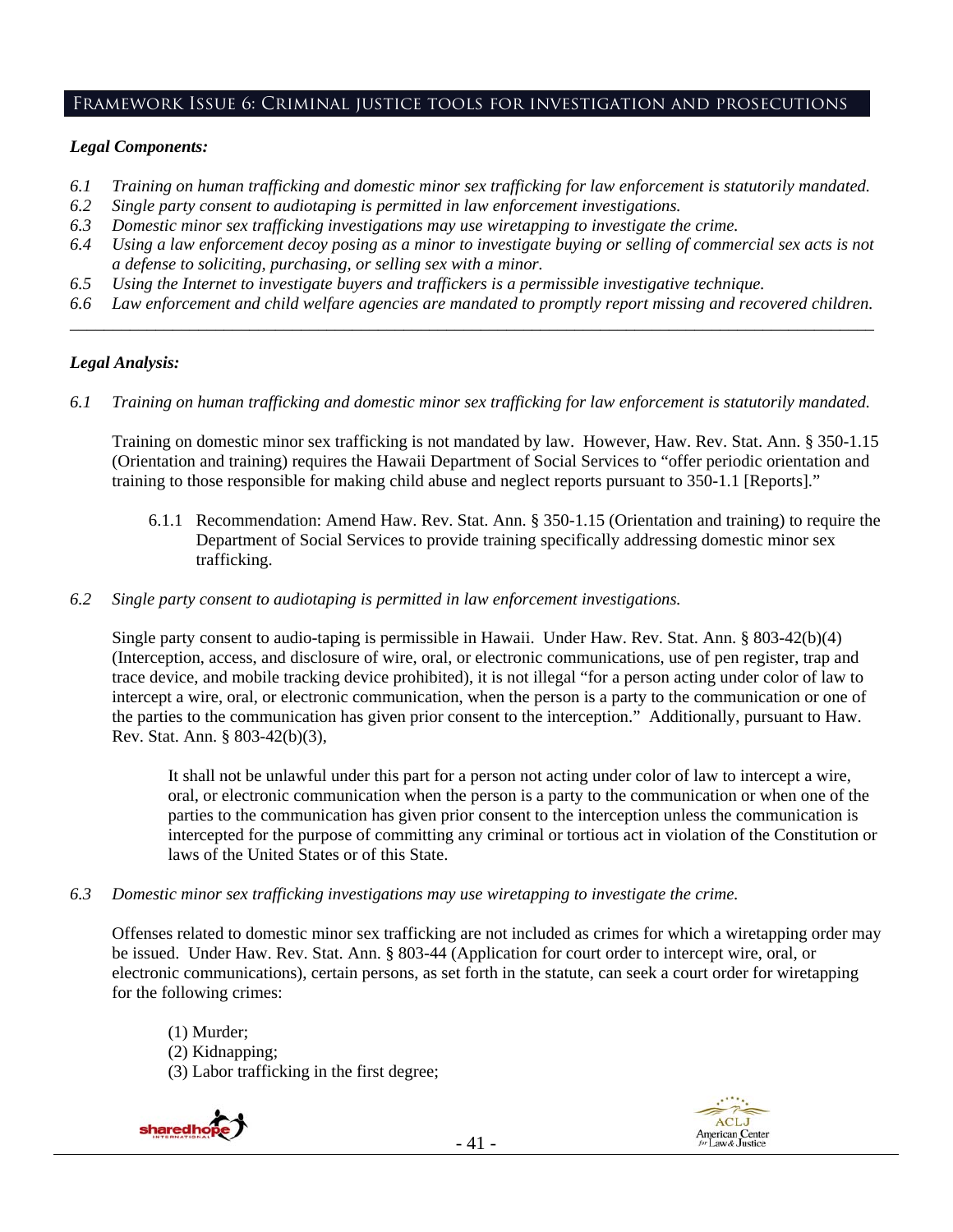(4) Labor trafficking in the second degree;

(5) Felony criminal property damage involving the danger of bodily injury as defined in section 707-700;

- (6) Distribution of dangerous, harmful, or detrimental drugs; or
- (7) Conspiracy to commit one or more of the above; or involving
- (8) Involvement in organized crime and any of the following felony offenses:
	- (A) Extortion;
	- (B) Bribery of a juror, witness, or police officer;
	- (C) Receiving stolen property;
	- (D) Gambling; and
	- (E) Money laundering.

However, if a law enforcement officer does discover information on another crime, such as domestic minor sex trafficking related offenses, while investigating an approved offense, the officer may disclose this information "to another investigative or law enforcement officer to the extent that the disclosure is appropriate to the proper performance of the official duties of the officer making or receiving the disclosure" or "while giving testimony under oath or affirmation in any proceeding in any court or before the grand jury in this State." Haw. Rev. Stat. Ann. § 803-45(a), (c), (e).

- 6.3.1 Recommendation: Amend Haw. Rev. Stat. Ann. § 803-44 (Application for court order to intercept wire, oral, or electronic communications) to specifically authorize the prosecuting attorney to seek a court order authorizing the use of wiretapping where the interception may provide evidence of domestic minor sex trafficking.
- *6.4 Using a law enforcement decoy posing as a minor to investigate buying or selling of commercial sex acts is not a defense to soliciting, purchasing, or selling sex with a minor.*

Under Haw. Rev. Stat. Ann. § 707-756 (Electronic enticement of a child in the first degree),

- (1) Any person who, using a computer or any other electronic device:
	- (a) Intentionally or knowingly communicates:
	- . . . (iii) With another person who represents that person to be under the age of eighteen years; (b) With the intent to promote or facilitate the commission of a felony:
		- (ii) That is a class A felony; or

. . .

- (iii) That is another covered offense as defined in section 846E-1 [Definitions],<sup>70</sup>
- agrees to meet with the minor, or with another person who represents that person to be a minor under the age of eighteen years; and
- (c) Intentionally or knowingly travels to the agreed upon meeting place at the agreed upon meeting time, is guilty of electronic enticement of a child in the first degree.

Haw. Rev. Stat. Ann. § 707-757(Electronic enticement of a child in the second degree)and § 707-759 (Indecent electronic display to a child) also use the phrase "another person who represents that person to be under the age of eighteen years," which seems to indicate that decoys may be used. It appears that police may use a decoy to investigate electronic enticement of a child. The Hawaii Code does not expressly state that law enforcement may use a decoy to investigate prostitution or sex trafficking. Haw. Rev. Stat. Ann. § 702-237(1) (Entrapment) provides the following:





<sup>70</sup> *See supra* note 20.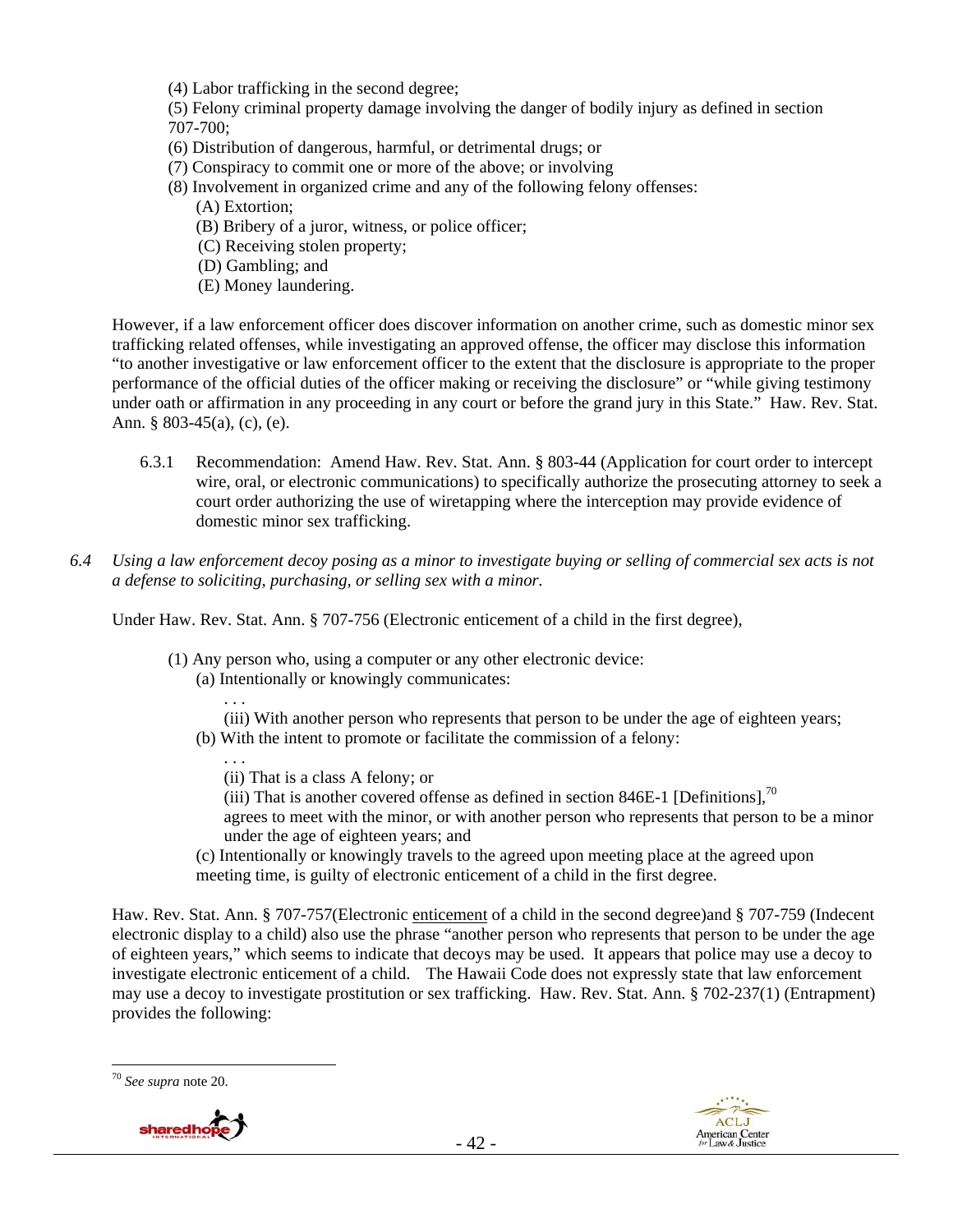In any prosecution, it is an affirmative defense that the defendant engaged in the prohibited conduct or caused the prohibited result because the defendant was induced or encouraged to do so by a law enforcement officer, or by a person acting in cooperation with a law enforcement officer, who, for the purpose of obtaining evidence of the commission of an offense, either:

(a) Knowingly made false representations designed to induce the belief that such conduct or result was not prohibited; or

(b) Employed methods of persuasion or inducement which created a substantial risk that the offense would be committed by persons other than those who are ready to commit it.

- 6.4.1 Recommendation: Adopt language that clarifies that law enforcement may use a decoy to investigate prostitution or sex trafficking. Also include language explicitly stating that use of a decoy is not a defense to electronic enticement of a child, indecent electronic display to a child, or to purchasing sex with a minor.
- *6.5 Using the Internet to investigate buyers and traffickers is a permissible investigative technique.*

Under Haw. Rev. Stat. Ann. § 707-756(1) (Electronic enticement of a child in the first degree),

- (1) Any person who, using a computer or any other electronic device:
	- (a) Intentionally or knowingly communicates:

(iii) With another person who represents that person to be under the age of eighteen years;

(b) With the intent to promote or facilitate the commission of a felony:

. . .

. . .

(ii) That is a class A felony; or (iii) That is another covered offense as defined in section 846E-1 [Definitions].<sup>71</sup>

agrees to meet with the minor, or with another person who represents that person to be a minor under the age of eighteen years; and

(c) Intentionally or knowingly travels to the agreed upon meeting place at the agreed upon meeting time, is guilty of electronic enticement of a child in the first degree.

Haw. Rev. Stat. Ann. § 707-757(Electronic enticement of a child in the second degree) and § 707-759 (Indecent electronic display to a child) also use the phrase "another person who represents that person to be under the age of eighteen years," which seems to indicate that decoys may be used.

- 6.5.1 Recommendation: Amend Haw. Rev. Ann. § 707-756 (Electronic enticement of a child in the first degree), § 707-757 (Electronic enticement of a child in the second degree), and § 707-759 (Indecent electronic display to a child) to expressly authorize the use of the Internet to investigate buyers and traffickers in domestic minor sex trafficking investigations.
- *6.6 Law enforcement and child welfare agencies are mandated to promptly report missing and recovered children.*

Hawaii has established a Missing Child Center "to assist in the implementation of federal and state law relating to missing children." Haw. Rev. Stat. Ann. § 28-121(a). Haw. Rev. Stat. Ann. § 28-121 (Missing child center-Hawaii; programs) states in part,

 (b) The missing child center-Hawaii shall include programs to coordinate the efforts of state and county agencies with those of federal agencies in locating, recovering, and protecting missing children and to promote community awareness of the problem of missing children.





<sup>71</sup> *See supra* note 20.